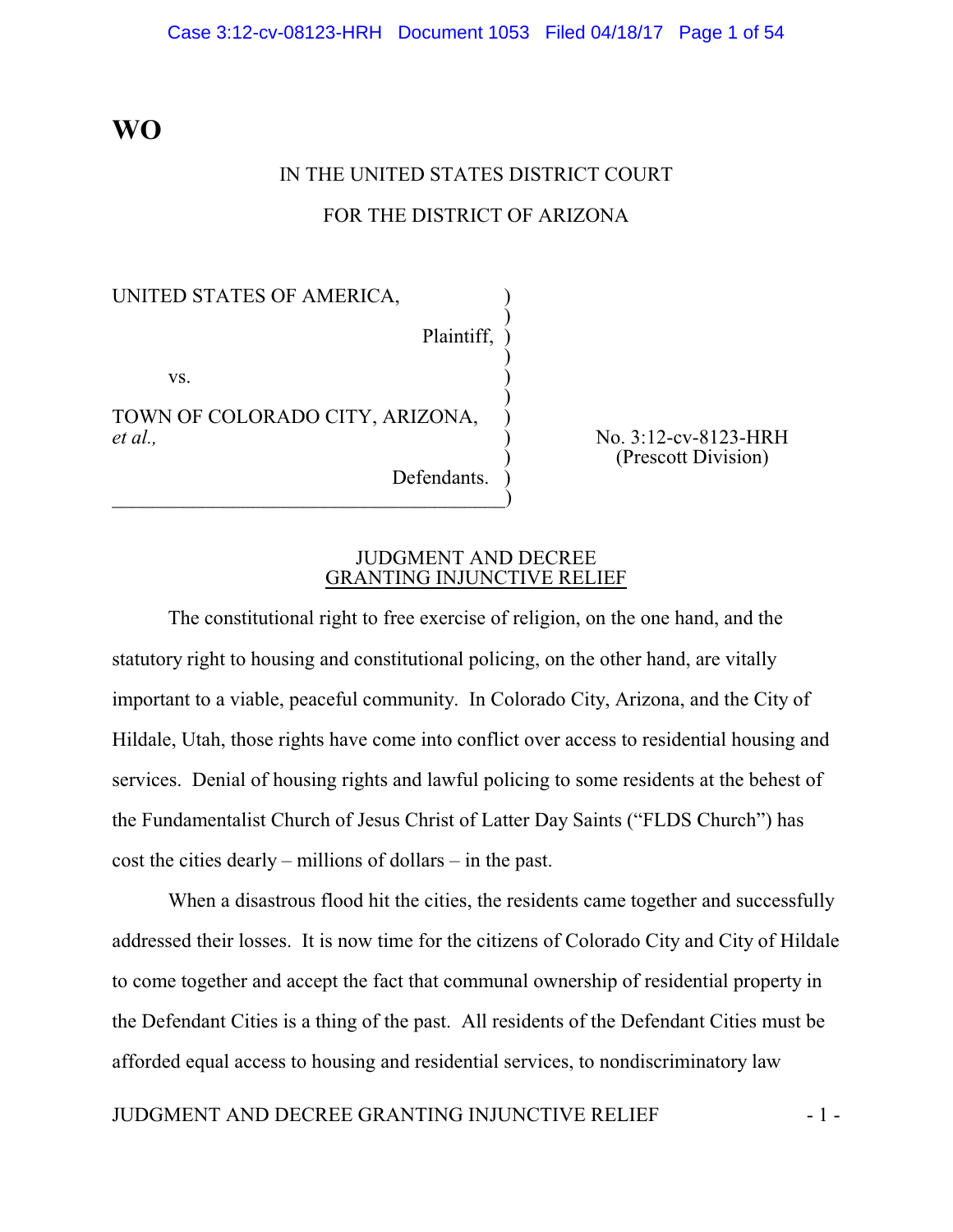enforcement, and to free exercise of their religious preferences that are not contrary to law. By this judgment and decree, the court hopes to assist the Defendant Cities and their residents in advancing the protection of civil rights to which they are entitled.

## I.

## PROCEEDINGS

This case began with the filing of a complaint by the United States of America seeking enforcement of the Violent Crime Control and Law Enforcement Act of 1994 (the Policing Act), 42 U.S.C. § 14141 (plaintiff's first cause of action); the Fair Housing Amendments Act of 1988, 42 U.S.C. § 3601, et seq. (plaintiff's second cause of action); and Title III of the Civil Rights Act of 1964, 42 U.S.C. § 2000b (plaintiff's third cause of action). During the development of the case, plaintiff's third cause of action based upon 42 U.S.C.  $\S$  2000b was dismissed.<sup>1</sup> The case went forward as to three named defendants: Town of Colorado City, Arizona; City of Hildale, Utah; and Twin City Water Authority,  $Inc.<sup>2</sup>$ 

After extensive discovery and motion practice, the case went to trial on January 19, 2016. Plaintiff's Fair Housing claim was tried to a jury. Plaintiff's policing claim was tried to the same jury on an advisory basis. On March 7, 2016, the jury returned unanimous verdicts in favor of the United States and against Colorado City, City of Hildale, and Twin City Water Authority with respect to plaintiff's Fair Housing Act claim. As to each defendant, the jury determined that the respective defendants had

<sup>&</sup>lt;sup>1</sup>See Order (Motions to Dismiss) at 7, Docket No. 38. Plaintiff declined to file an amended claim under Section 2000b. Notice Regarding Claim, Docket No. 46.

<sup>&</sup>lt;sup>2</sup>Plaintiff's claims as to a fourth defendant, Twin City Power, were abandoned by plaintiff. Twin City Water Authority has been dissolved and the water utility is now operated by the Defendant Cities.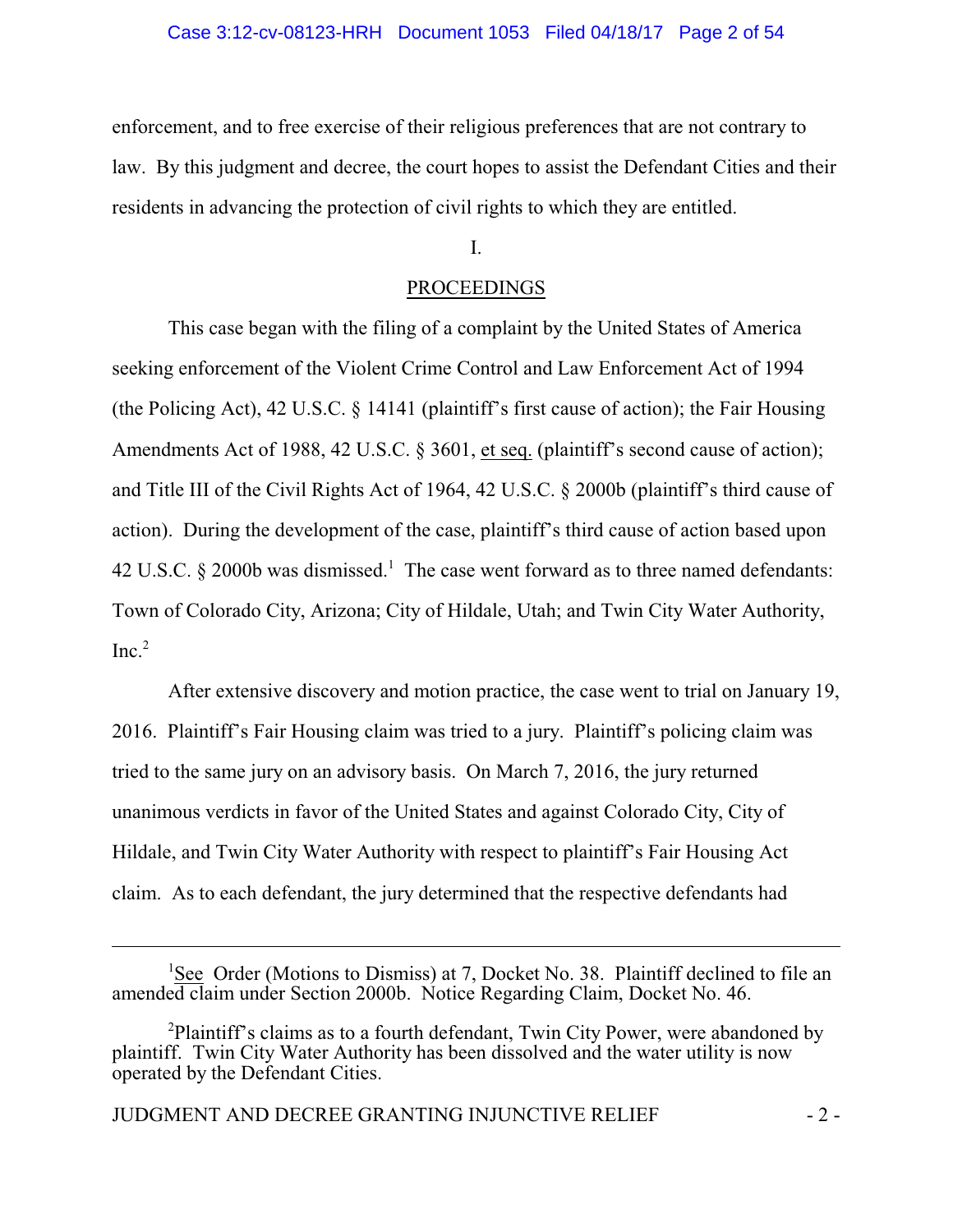"engaged in a pattern or practice of conduct that violated the federal Fair Housing Act

 $\mathbf{b}$ ...

making housing unavailable or denying housing opportunities to individuals because of religion[;]

discriminating against non-FLDS individuals in the terms, conditions, or privileges of the sale or rental of a dwelling, or in the provision of services or facilities in connection therewith, because of religion[; and]

coercing, intimidating, threatening, or interfering with an individual in the exercise or enjoyment of the right to equal housing opportunities or the right to equal treatment in the terms, conditions, privileges, and services in connection with housing, or on account of that individual having aided or encouraged any other person in the exercise or enjoyment of those rights. $\left[\begin{smallmatrix}3\end{smallmatrix}\right]$ 

Having determined liability against the defendants, the jury awarded "damages" for emotional distress, humiliation, and embarrassment in the total amount of \$2,215,000 in favor of six identified victims of the defendants' Fair Housing Act violations. While the jury was deliberating as to the Fair Housing Act claim, plaintiff and defendants entered into an oral settlement by which the defendants agreed to pay plaintiff (and the victims) the total sum of \$1,600,000 on account of Fair Housing Act violations by the defendants and in satisfaction of all monetary claims of plaintiff against the Defendant Cities. That settlement was reduced to writing<sup>4</sup> and was approved by the court.<sup>5</sup> The settlement left open the matter of injunctive relief for Fair Housing Act violations by the Defendant Cities, a subject taken up in this judgment and decree.

## JUDGMENT AND DECREE GRANTING INJUNCTIVE RELIEF  $-3$  -

<sup>&</sup>lt;sup>3</sup>See Verdict Forms 7, 9, and 11, Docket No. 932.

 $\textsuperscript{4}$ Docket No. 938-1.

<sup>&</sup>lt;sup>5</sup>Docket No. 938.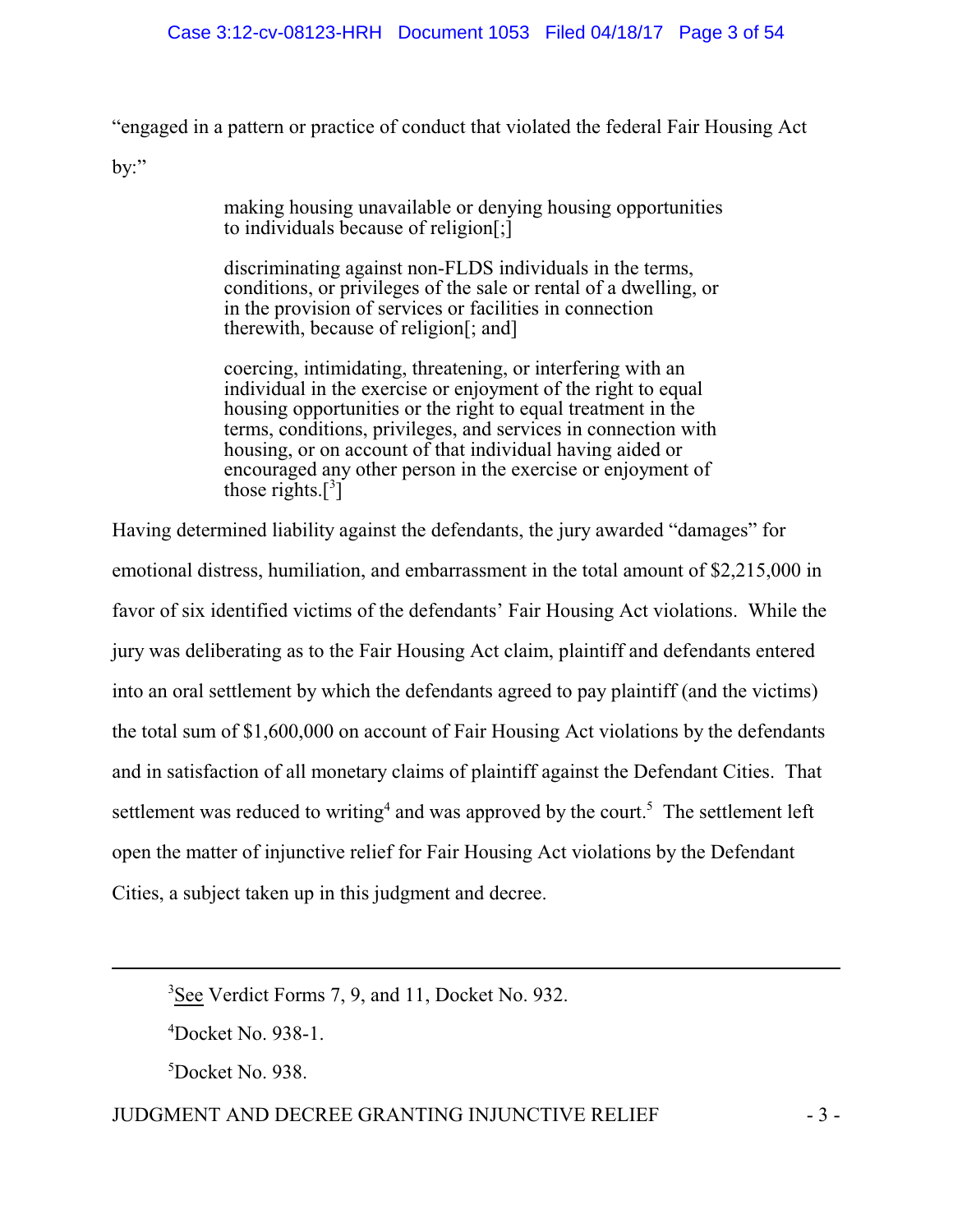With respect to plaintiff's policing claim, 42 U.S.C. § 14141, the advisory jury found that the Colorado City Marshal's Office ("CCMO"), which serves both Colorado City and the City of Hildale, engaged in a pattern or practice of unconstitutional policing in violation of the Establishment Clause of the First Amendment of the United States Constitution;<sup>6</sup> engaged in a pattern or practice of unconstitutional policing in violation of the Fourth Amendment of the United States Constitution in three respects: unreasonable seizure of property, unreasonable seizure of a person, and arrest made without probable cause; $\frac{7}{1}$  and engaged in a pattern or practice of unconstitutional policing in violation of the Equal Protection Clause of the Fourteenth Amendment of the United States Constitution.<sup>8</sup> The advisory jury rejected plaintiff's contention that CCMO officers engaged in unreasonable searches of property, unreasonable investigatory stops, or use of excessive force in making a lawful arrest or other seizure or detention.

By order of March 25, 2016, $9$  the court put in place a schedule for further proceedings with respect to injunctive relief sought by plaintiff based upon the Fair Housing Act violations determined by the jury and the jury's advisory findings with respect to policing. That schedule culminated in an evidentiary hearing commenced on October 24, 2016, and concluded on October 27, 2016. At the conclusion of the evidentiary hearing, provision was made for the filing of written closing arguments. Arguments were completed by January 24, 2017, and the matter of injunctive relief is now under advisement.

Verdict Form 1, Docket No. 932. Verdict Form 3, Docket No. 932. Verdict Form 5, Docket No. 932.  $9^9$ Docket No. 936.

## JUDGMENT AND DECREE GRANTING INJUNCTIVE RELIEF  $-4$  -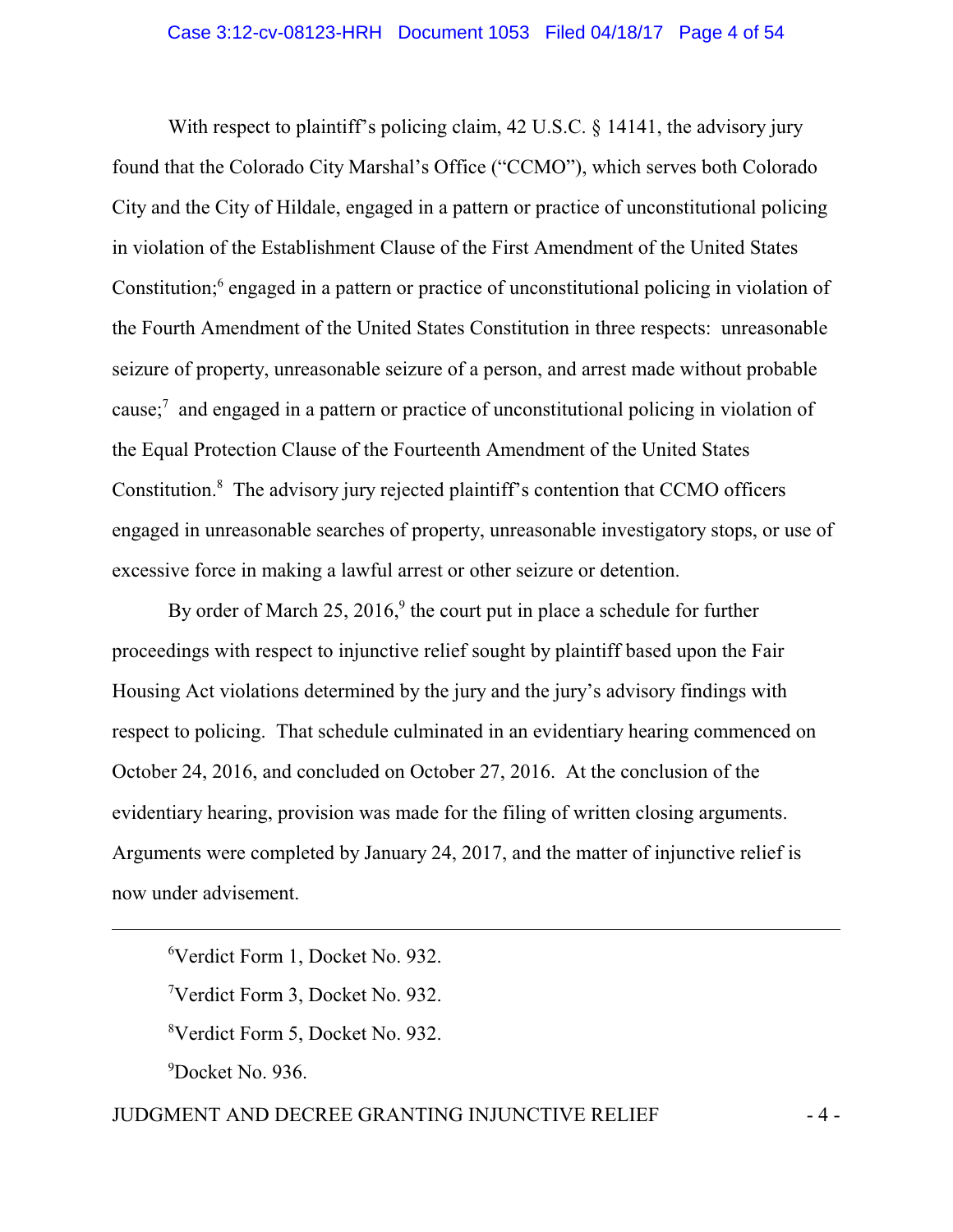#### II.

## FINDINGS OF FACT – BACKGROUND

(1) The Town of Colorado City is a municipal entity organized under the laws of the State of Arizona. Colorado City was incorporated in 1985. The City of Hildale was organized under the laws of the State of Utah. The Defendant Cities share a common boundary, which is also the boundary between the states of Arizona and Utah. The Defendant Cities have separate city councils, mayors, and managers.

(2) Defendant Twin City Water Authority was an entity operated by Colorado City for purposes of supplying potable water to residents of the Defendant Cities.

(3) The Defendant Cities jointly fund the Colorado City Marshal's Office which provides law enforcement for both Defendant Cities. The CCMO currently employs a chief marshal, a sergeant, and five deputy officers. The chief marshal of Colorado City is also the chief of police for Hildale. CCMO officers are employees of the Town of Colorado City. At the time of trial, the CCMO consisted of Chief Jerry Darger (brother of Colorado City town manager, David Darger), Sergeant Sam Johnson, and Deputies Chris Cooke, Hyrum Roundy, Jacob Barlow, Jr., Daniel Musser, Daniel Roy "DR" Barlow, and Shem Jessop. Colorado City operates a dispatch center that provides emergency services (police, fire, medical) for both Colorado City and the City of Hildale.

(4) The Colorado City town council has the authority to hire new police officers. The chief marshal has the authority to discipline or terminate police officers subject to applicable grievance procedures. CCMO officers are certified in both Utah and Arizona. The Arizona POST (Peace Officers Standards and Training) is a state agency that certifies police officers to work in Arizona. Utah POST is a state agency that

## JUDGMENT AND DECREE GRANTING INJUNCTIVE RELIEF  $-5$  -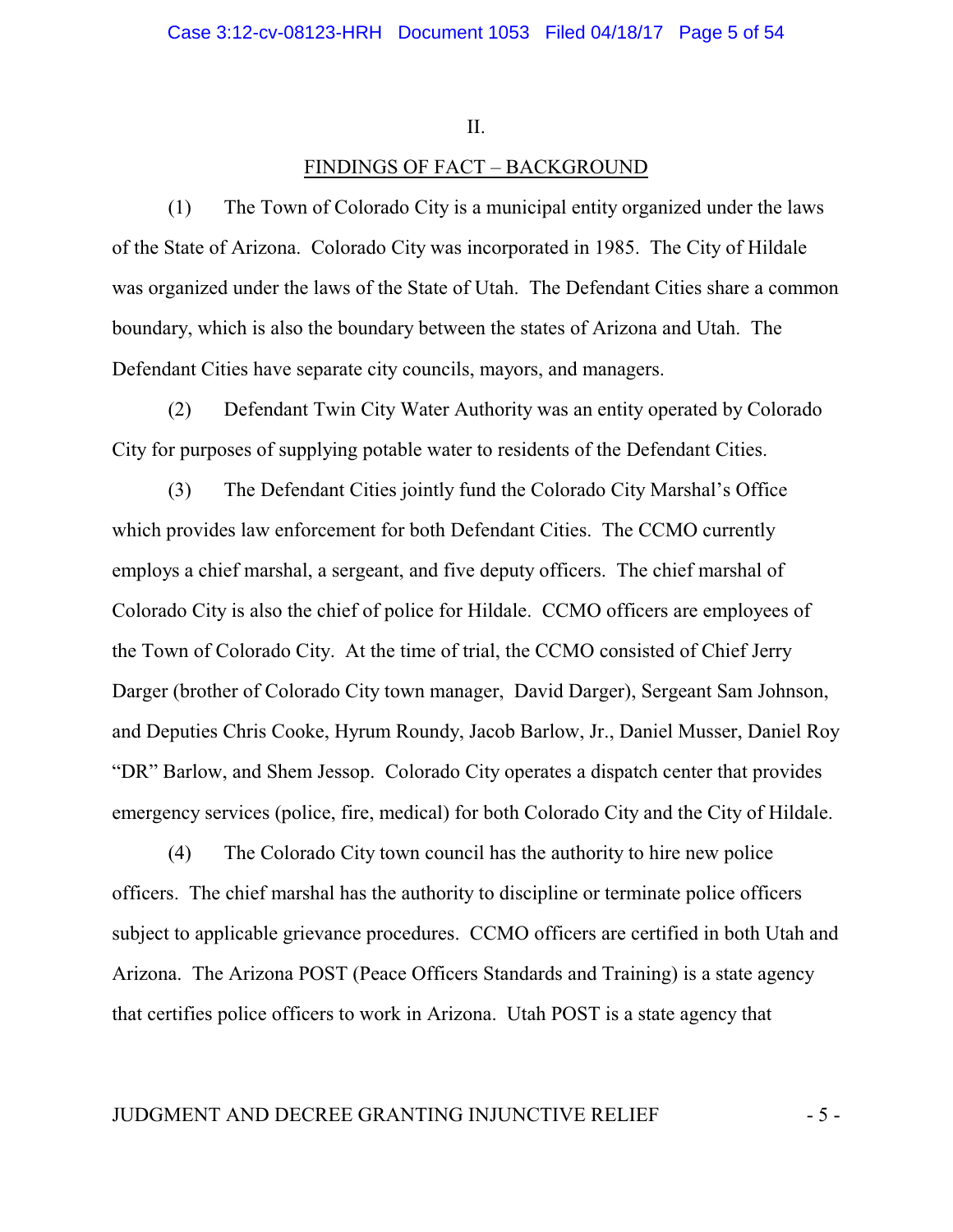#### Case 3:12-cv-08123-HRH Document 1053 Filed 04/18/17 Page 6 of 54

certifies police officers who work in Utah. The CCMO officers are dually certified by the Arizona and Utah POSTs.

(5) Colorado City and the City of Hildale are sometimes collectively referred to as "Short Creek." The Short Creek community was established as a fundamentalist Mormon settlement in the late 1920s. The community is predominantly composed of fundamentalist Mormons, many of whom belong to the FLDS Church.

(6) The FLDS Church is led by a prophet. From 1986 until 2002, Rulon Jeffs was the prophet of the FLDS Church. Following his death in 2002, his son, Warren Jeffs, succeeded him as prophet. Warren Jeffs is in federal prison, from which he has continued to communicate with FLDS Church members in Short Creek. The FLDS Church in Short Creek also has a bishop. From1936 until 2003, Fred Jessop served as bishop of the community. William E. Jessop succeeded Fred Jessop, serving until 2007. Lyle Jeffs succeeded William E. Jessop as bishop, and appears to have served as bishop through the trial of this case. Lyle Jeffs is under indictment for food stamp fraud in Utah and has absconded from pretrial release.

(7) The early settlers of Short Creek decided for religious reasons to hold real property in common and, to accomplish this, created a religious land trust: the United Effort Plan Trust ("UEP Trust"). The UEP Trust was organized under the laws of the State of Utah. The UEP Trust was formed to hold, manage, and distribute real property and other religious consecrations. The UEP Trust made real property and other consecrated property available to members of the FLDS Church on a need basis. It was and is a principal tenet of the FLDS Church that all property of members be consecrated to the church.

## JUDGMENT AND DECREE GRANTING INJUNCTIVE RELIEF  $-6$  -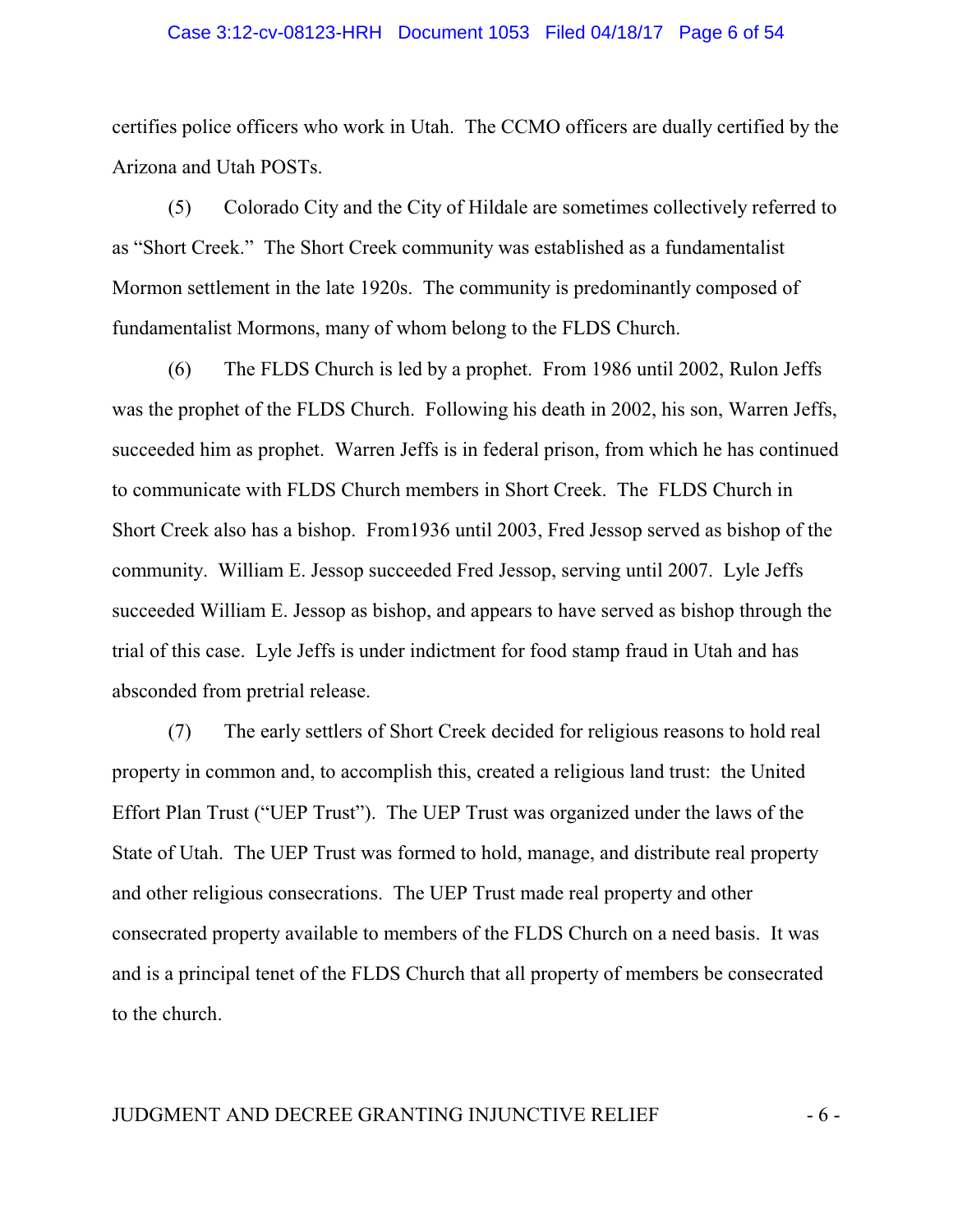#### Case 3:12-cv-08123-HRH Document 1053 Filed 04/18/17 Page 7 of 54

(8) In 2005, at the request of the State of Utah, the Utah probate court took control of the UEP Trust away from the FLDS Church and appointed Bruce Wisan, an accountant from Salt Lake City, as the trustee or special fiduciary to oversee the UEP Trust property. The UEP Trust is required to operate as a religiously neutral entity. Mr. Wisan served as the special fiduciary for the UEP Trust until 2015, at which time he began to transition management and control to a board of trustees.

(9) The FLDS Church leadership and members have vigorously opposed Utah's assumption of control of the UEP Trust. Members were instructed not to respond and not to cooperate with anyone with respect to the neutral operation of the UEP Trust. Members were directed not to associate with Bruce Wisan. Members were directed to stop developing the community and to contribute their assets to a different project of the FLDS Church in Texas.

(10) FLDS Church opposition to the UEP Trust was formalized in November of 2008 in an effort to secure the removal of Bruce Wisan as the UEP Trust administrator. FLDS Church members signed a "Declaration of Beneficiaries" which stated in part:

> 1. I am aware of the original intent of the settlors of the United Effort Plan Trust (the "UEP") and have consecrated my time, talents, materials, monies, and property to the Fundamentalist Church of Jesus Christ of Latter Day Saints (the "Church"). I am a voluntary member of the Church which is an association formed by our mutual consent to promote our common objective to ensure that the UEP is administered in compliance with constitutional requirements and in a manner that meets our "just wants and needs."

 2. As a member of the Church I am a beneficiary of the UEP and have seen the effects of the administration of the UEP by the States of Utah and Arizona which have taken the management of the UEP away from the Church ... and which prevents the UEP from meeting my "just wants and needs" ....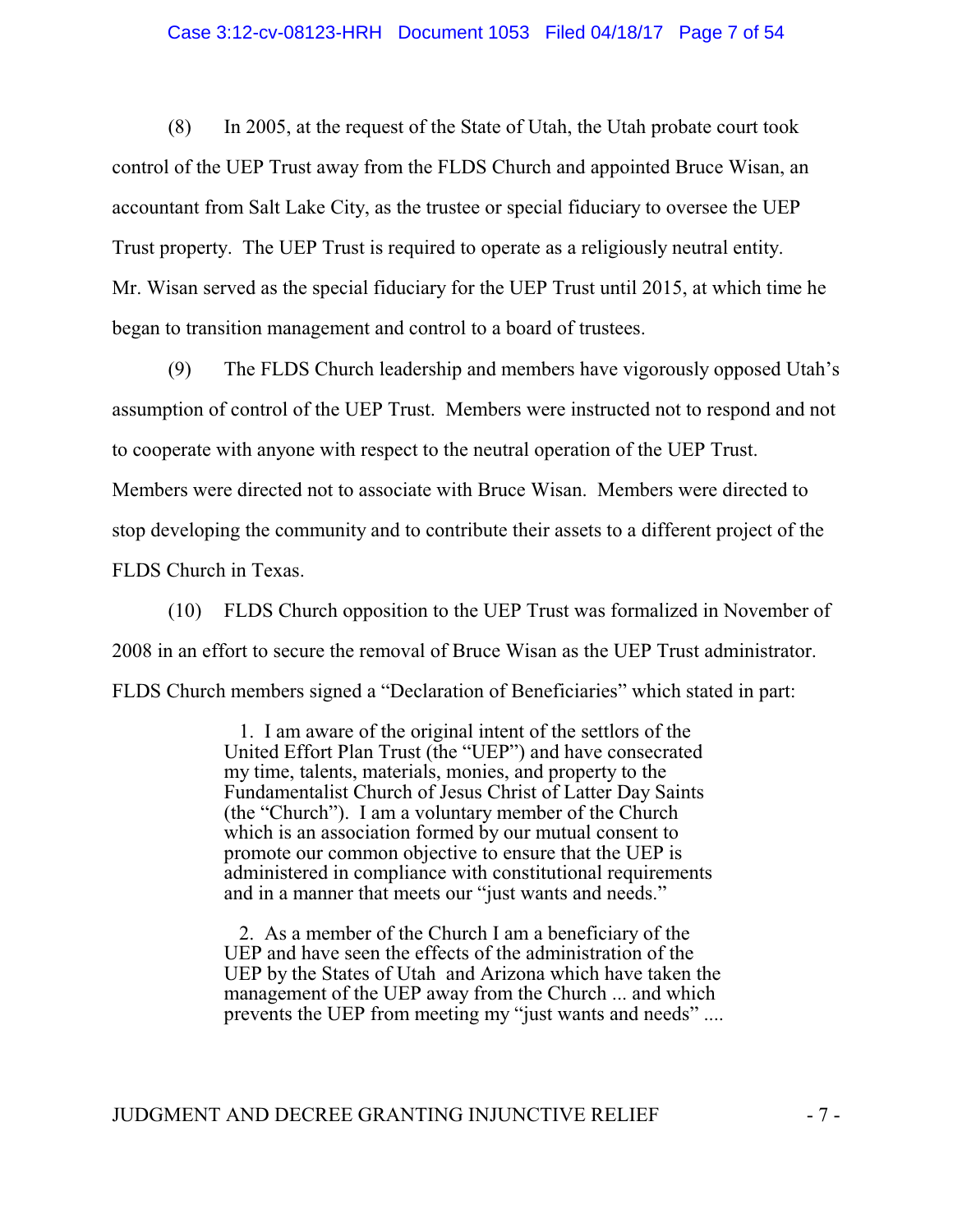5. I am opposed to the sale of any sacred or consecrated UEP Property including, Sacred Sites, Harker Farm, and Berry Knoll Farm without the approval of the Church.<sup>[10]</sup>

(11) Beginning in 2008, under the direction of the Utah probate judge and Mr. Wisan, the UEP Trust began requiring occupants of Trust property to execute occupancy agreements in order to live in a home on Trust property. Occupancy agreement holders were to pay \$100 a month, plus a share of real estate taxes assessed by the county, to live on a Trust property. At various times, FLDS Church members refused to sign occupancy agreements and/or refused to pay the \$100-a-month occupancy fee. At other times, members of the FLDS Church signed occupancy agreements as a means of maintaining control of property. The FLDS Church has caused its members to move from one UEP Trust property to another UEP Trust property without involving the Trust or securing permission from the Trust as owner of the property.

(12) The UEP Trust's use of occupancy agreements and Mr. Wisan's efforts to enforce those occupancy agreements have led to much civil disobedience and unrest. There has been vandalism of property occupied by non-FLDS Church members. CCMO officers have been heavily involved in disagreements between FLDS Church members who have occupied Colorado City properties as to which others have occupancy agreements. Mr. Wisan's efforts to employ self-help in gaining control of UEP Trust property have sometimes gone awry because of spurious claims of FLDS Members and due to discriminatory policing by CCMO officers. Rather than endeavoring to keep the peace, officers have sometimes inappropriately taken sides in occupancy disputes, and have engaged in unreasonable arrests of non-FLDS Church members. In short, control of

 $10$ United States' Admitted Trial Exhibit 43.

JUDGMENT AND DECREE GRANTING INJUNCTIVE RELIEF  $-8$  -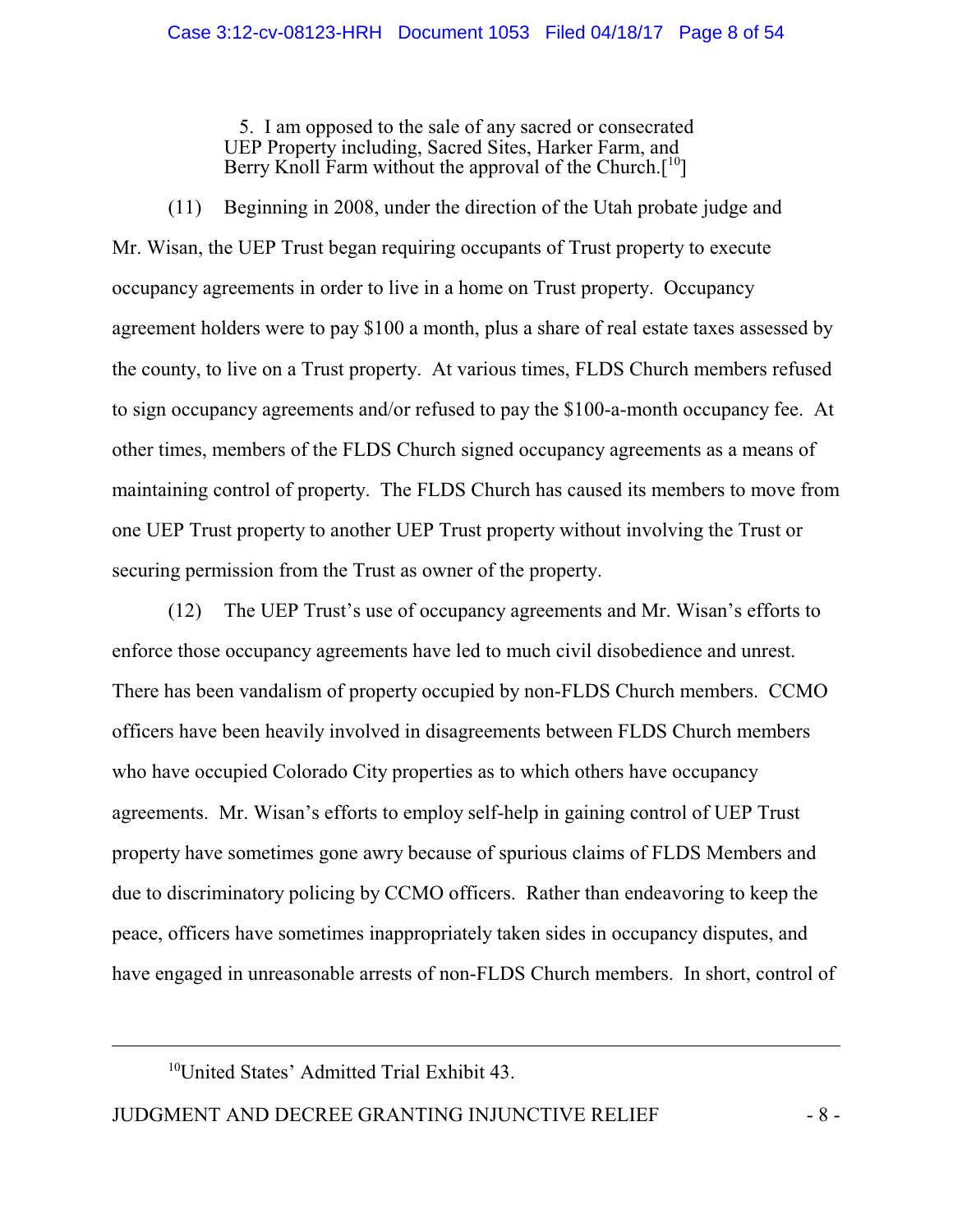#### Case 3:12-cv-08123-HRH Document 1053 Filed 04/18/17 Page 9 of 54

Colorado City property is at the heart of the problems which have arisen with respect to housing and policing in Colorado City.

(13) The ownership of land in Colorado City is a patchwork of properties, the majority of which is owned by the UEP Trust. There has not been a formal subdivision of Colorado City properties; however a de facto subdivision has developed over time. With the assistance of professional engineers employed by the UEP Trust and Colorado City, a proposed subdivision plat was developed. Had that process been completed, the Trust would be in a position to convey legal title to residential properties in place of the current occupancy permits. Just prior to a final meeting that was intended to finalize the proposed subdivision plat, representatives of the Trust and Colorado City (other than the engineers) became involved. As part of a pattern or practice of conduct that violated the Fair Housing Act by making housing unavailable or denying housing opportunities to individuals because of religion, Colorado City withdrew its support for developing a recordable subdivision plat for Colorado City properties.

(14) As prophet of the FLDS Church of Short Creek, Warren Jeffs assumed sweeping powers over the persons and properties of FLDS Church members. His directions as regards interaction of spouses, communal work projects, and consecration of property were enforced by threat of excommunication that would involve separation of spouses and their families, loss of employment, and banishment from the Short Creek community.

(15) In 2004, the FLDS Church organized a formal security force for purposes of providing protection to FLDS Church leaders and to keep the leadership informed as to events taking place in the community. A primary purpose of the FLDS Church security force was to afford leaders an opportunity and time to escape intervention from outside

## JUDGMENT AND DECREE GRANTING INJUNCTIVE RELIEF  $-9$  -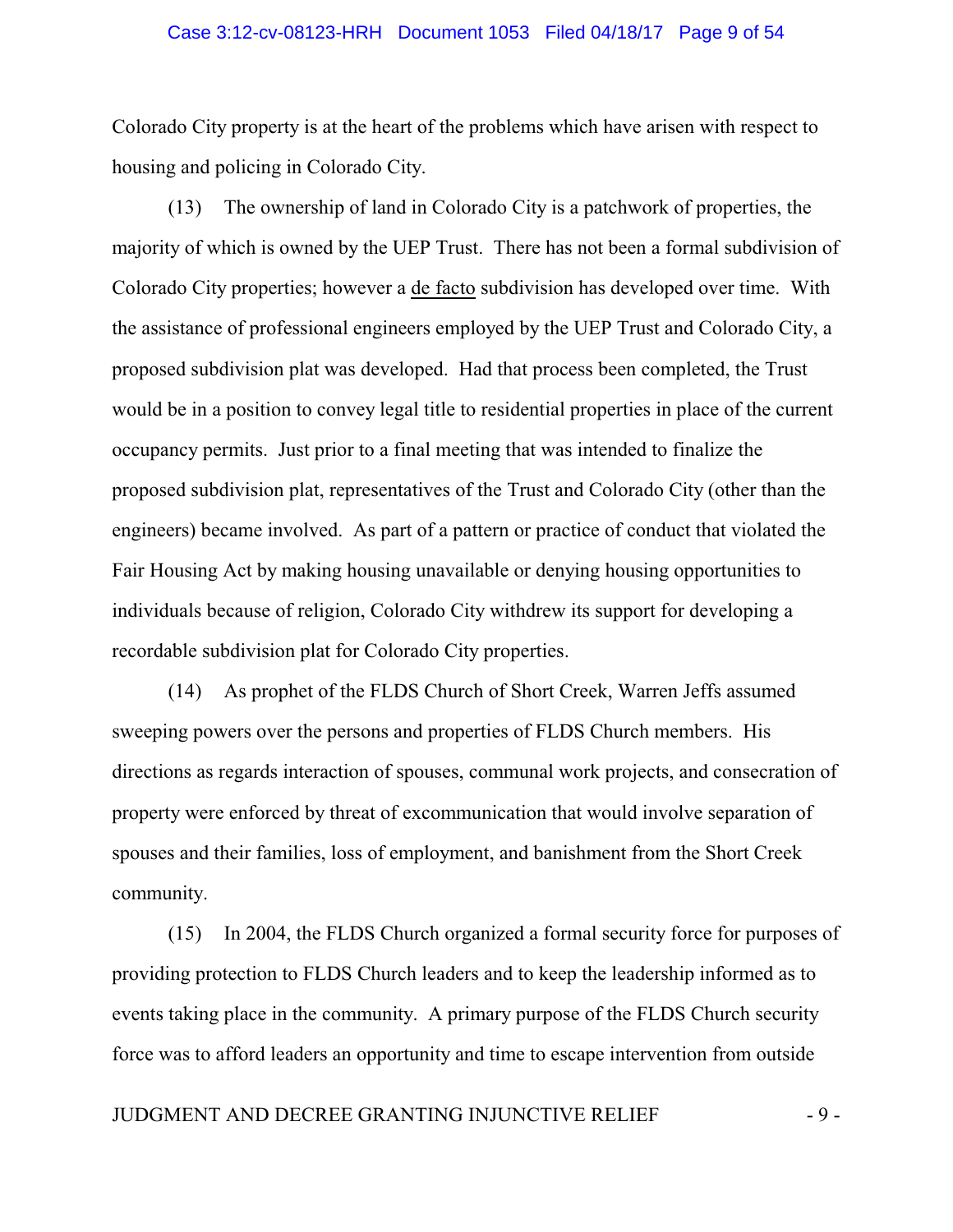law enforcement. By 2007, the FLDS Church security had expanded to several hundred members, some of whom were CCMO officers, and organized into teams assigned to shifts and captains. City-owned cameras located on city property were connected to a control room at the FLDS Church "Meeting House." Church officials, with direct assistance from CCMO officers, were able to monitor attendance at meetings and monitor comings and goings within the community. Both CCMO officers and Church officials surveilled non-FLDS Church residents, UEP Trust representatives, and county law enforcement.

(16) Control of FLDS Church membership was further expanded beginning in 2010 through the creation of an elite sub-group of the FLDS Church known as the "United Order." Members entered into covenants precluding disclosure of their membership in the United Order or discussion of the doctrines of the United Order with anyone, including outside law enforcement officers. Members of the United Order were required to consecrate everything they owned (real estate and personal property) to the FLDS Church, where the property was inventoried and placed in the "Storehouse." Members were not supposed to obtain food or any other necessities other than from the Storehouse. A member who fell out of favor with the FLDS Church leadership could be excluded from the United Order, which appears to have been the functional equivalent of excommunication from the FLDS Church. Loss of United Order membership could lead to loss of family and loss of access to the Storehouse.

#### III.

#### FAIR HOUSING ACT

A. Law. The Fair Housing Act, 42 U.S.C. § 3614(a), provides in pertinent part that:

## JUDGMENT AND DECREE GRANTING INJUNCTIVE RELIEF - 10 -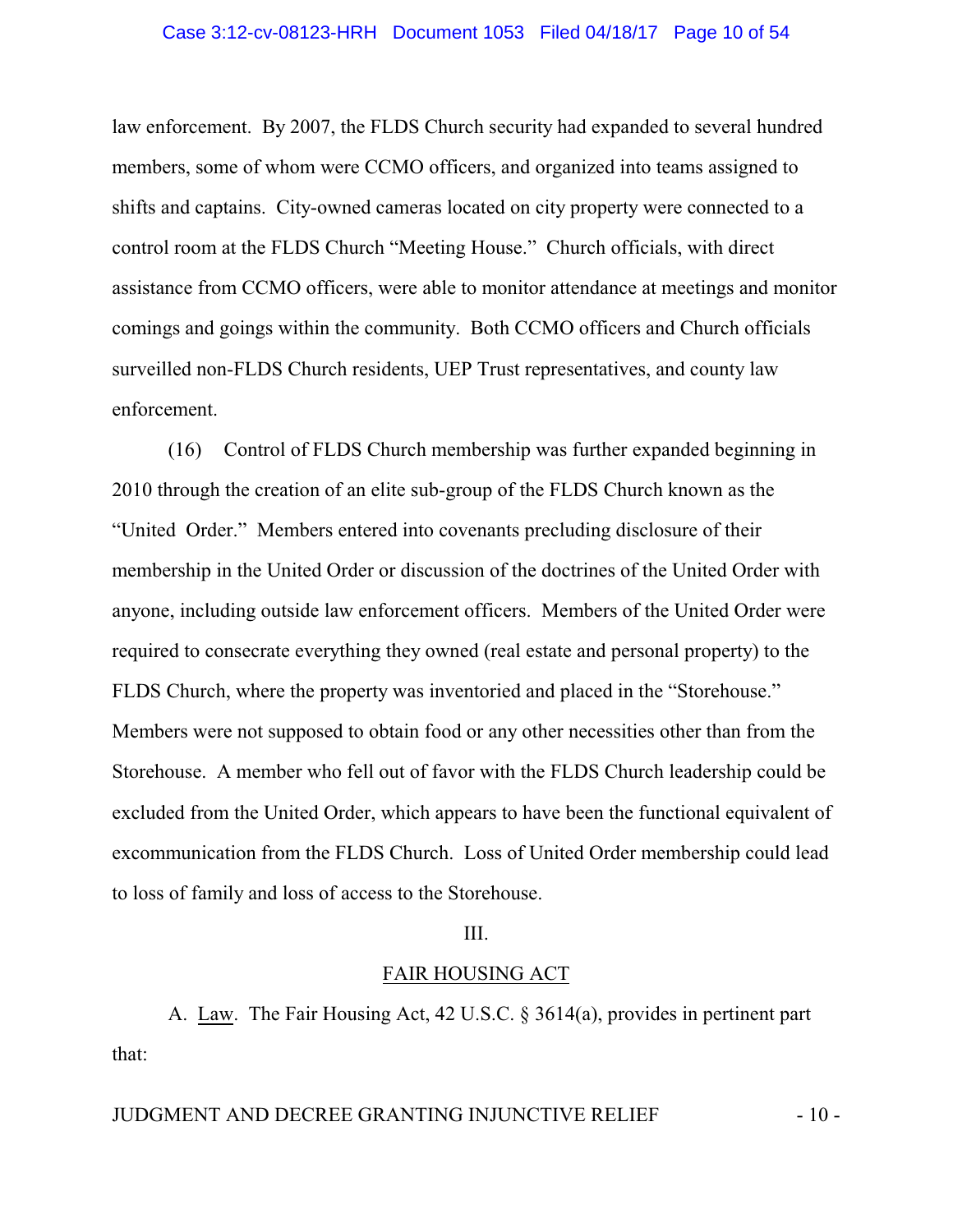Whenever the Attorney General has reasonable cause to believe that any person or group of persons is engaged in a pattern or practice of resistance to the full enjoyment of any of the rights granted by this subchapter, or that any group of persons has been denied any of the rights granted by this subchapter and such denial raises an issue of general public importance, the Attorney General may commence a civil action in any appropriate United States district court.

Section 3614(d) of the Fair Housing Act further provides:

 (1) In a civil action under subsection (a) or (b) of this section, the court –

 (A) may award such preventive relief, including a permanent or temporary injunction, restraining order, or other order against the person responsible for a violation of this subchapter as is necessary to assure the full enjoyment of the rights granted by this subchapter[.]

Based upon the court's instructions, $11$  the jury determined that the Town of

Colorado City and City of Hildale and Twin City Water Authority violated the Fair Housing Act in the particulars set out above.<sup>12</sup> The jury awarded and the court approved damages in favor of identified victims. In accordance with Section 3614(d)(1)(A) of the Fair Housing Act, it is for the court to decide what (if any) additional remedies should be imposed upon the defendants.

B. Discussion.

Plaintiff argues that the court should permanently enjoin the Defendant Cities from violating the Fair Housing Act, especially as regards non-FLDS individuals, in the provision of housing, utilities, and other municipal services. Plaintiff specifically urges the court to order: (1) that the Defendant Cities adopt new policies, procedures, and ordinances as regards municipal services, land use, and training, (2) that Colorado City

<sup>11</sup>See Jury Instruction No. 38, Docket No. 913-1.

 $12$ See supra p. 3.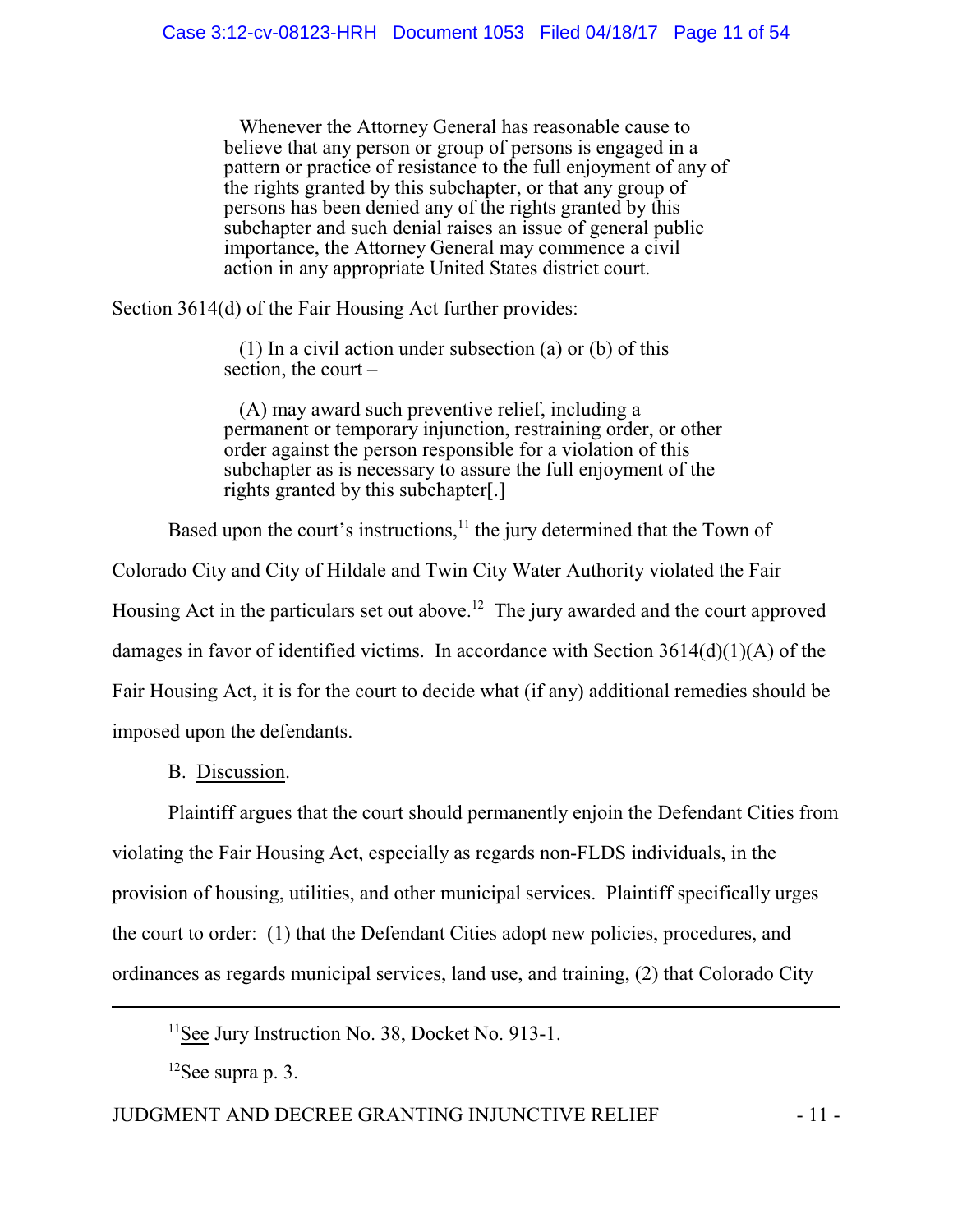#### Case 3:12-cv-08123-HRH Document 1053 Filed 04/18/17 Page 12 of 54

approve the UEP Trust subdivision proposal, (3) that the Defendant Cities adopt new policies and procedures for handling building permits, and (4) that the Defendant Cities abandon discriminatory water policies and establish a new, nondiscriminatory, water policy. Plaintiff urges the court to appoint a monitor to oversee Fair Housing Act related injunctive relief. 13

The Defendant Cities argue that additional injunctive relief as regards the Fair Housing Act, beyond that imposed by Judge Teilborg in Cooke v. Town of Colorado City, is unnecessary.<sup>14</sup> The Defendant Cities contend that to do otherwise would cause confusion. The Defendant Cities argue for various reasons that the court should not involve itself in the subdividing of Colorado City property. The Defendant Cities argue that no injunctive relief is necessary as regards building permits. The Defendant Cities argue that they have already revised their domestic water supply regulations to ensure fair treatment of customers, and that there is no legitimate dispute as regards impact fees for new water connections. The Defendant Cities argue that a monitor is unnecessary.<sup>15</sup>

Cooke involved a single victim and Colorado City's failure to supply utilities in violation of the Fair Housing Act. This case involves multiple victims and multiple Fair Housing Act violations with respect to housing and services in the Defendant Cities. The court is persuaded that the jury's findings demand injunctive relief. Imposition of only

<sup>&</sup>lt;sup>13</sup>See United States' Post-trial Brief Regarding Injunctive Relief at 20-22, Docket No. 939.

<sup>&</sup>lt;sup>14</sup>See Amended Judgment and Permanent Injunction (dated Nov. 25, 2014), Docket No. 723  $\overline{in}$  3:10-cv-08105-JAT Cooke v. Town of Colorado City.

<sup>&</sup>lt;sup>15</sup>See Defendants' Joint Closing Argument Regarding Injunctive Relief at 24-25, Docket No. 1023.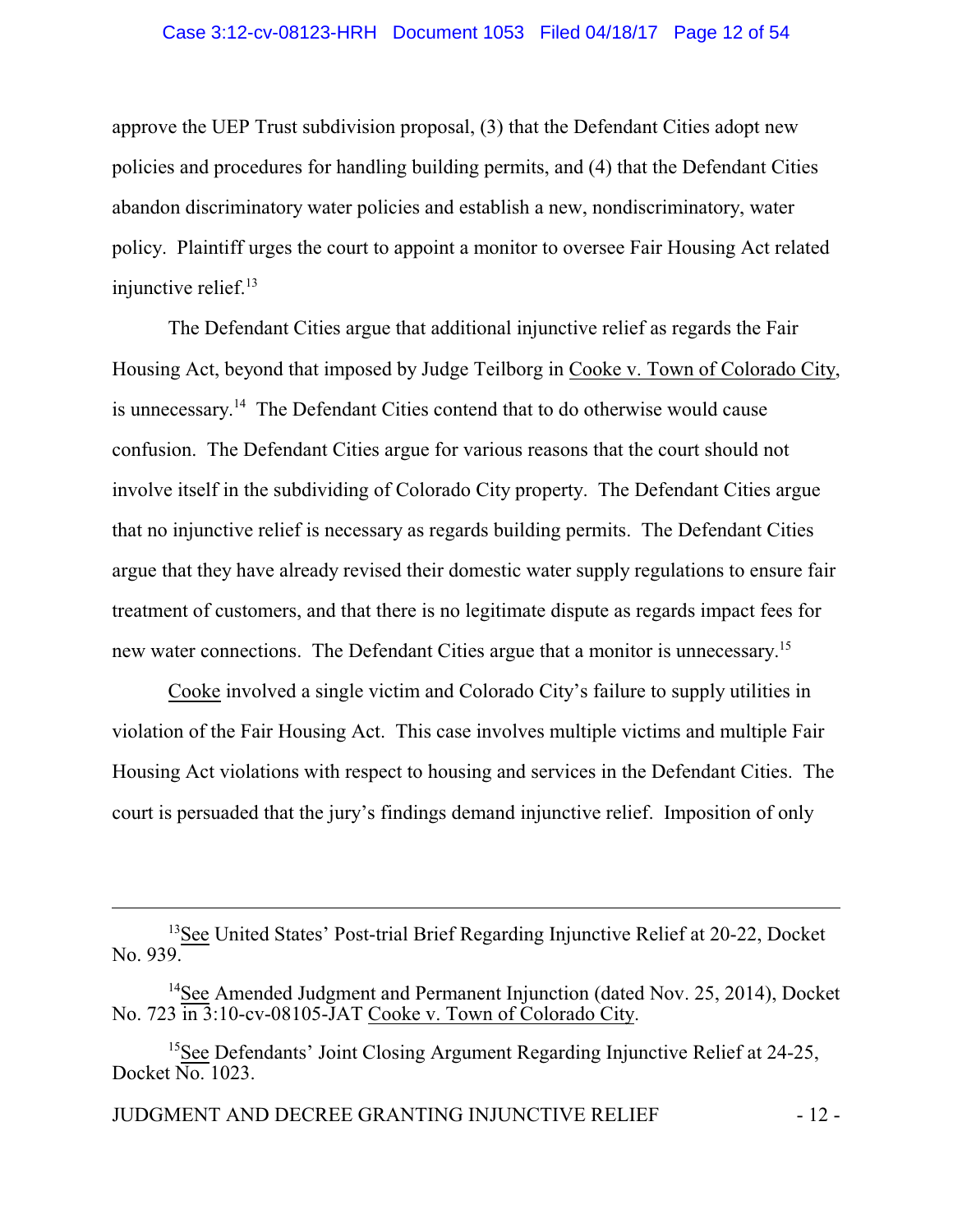#### Case 3:12-cv-08123-HRH Document 1053 Filed 04/18/17 Page 13 of 54

the general injunctive relief contained in Cooke will not suffice. A more specific injunction will not cause confusion.

Beyond a general prohibition of Fair Housing Act violations, resolution of the disagreement between Colorado City and the UEP Trust as regards the subdivision of Colorado City property is the most urgent problem. That disagreement substantially and adversely affects the occupancy and availability of residential properties (housing) for all residents of Colorado City.

Colorado City has adopted a subdivision ordinance, the legality of which is in litigation in Maricopa County Superior Court. The validity of the Colorado City subdivision ordinance is not a relevant issue in this Fair Housing Act case, nor is there any need for the court to resolve that matter for purposes of this case. Irrespective of whether the Colorado City subdivision ordinance is or is not valid, legally enforceable property descriptions are a necessary predicate to stabilizing residential property occupancy and availability in Colorado City, free of discrimination based on religious differences.

Without a resolution regarding the subdividing of Colorado City property, the use of UEP Trust occupancy agreements will continue. The FLDS Church's opposition to the UEP Trust is enabled by uncertainty as to the enforceability of occupancy agreements in Colorado City. Subdivision of Colorado City residential property will further validate the UEP Trust's ownership of property and diminish the FLDS Church's ability to disrupt or impede transfer of title to residential properties to residents of Colorado City.

The UEP Trust's engineer (Renstrom) believes that a subdivision plat is ready for recording. The court has not seen and doubts that there is in existence a Colorado City subdivision plat which Colorado City could be ordered to approve for recording. It will

## JUDGMENT AND DECREE GRANTING INJUNCTIVE RELIEF - 13 -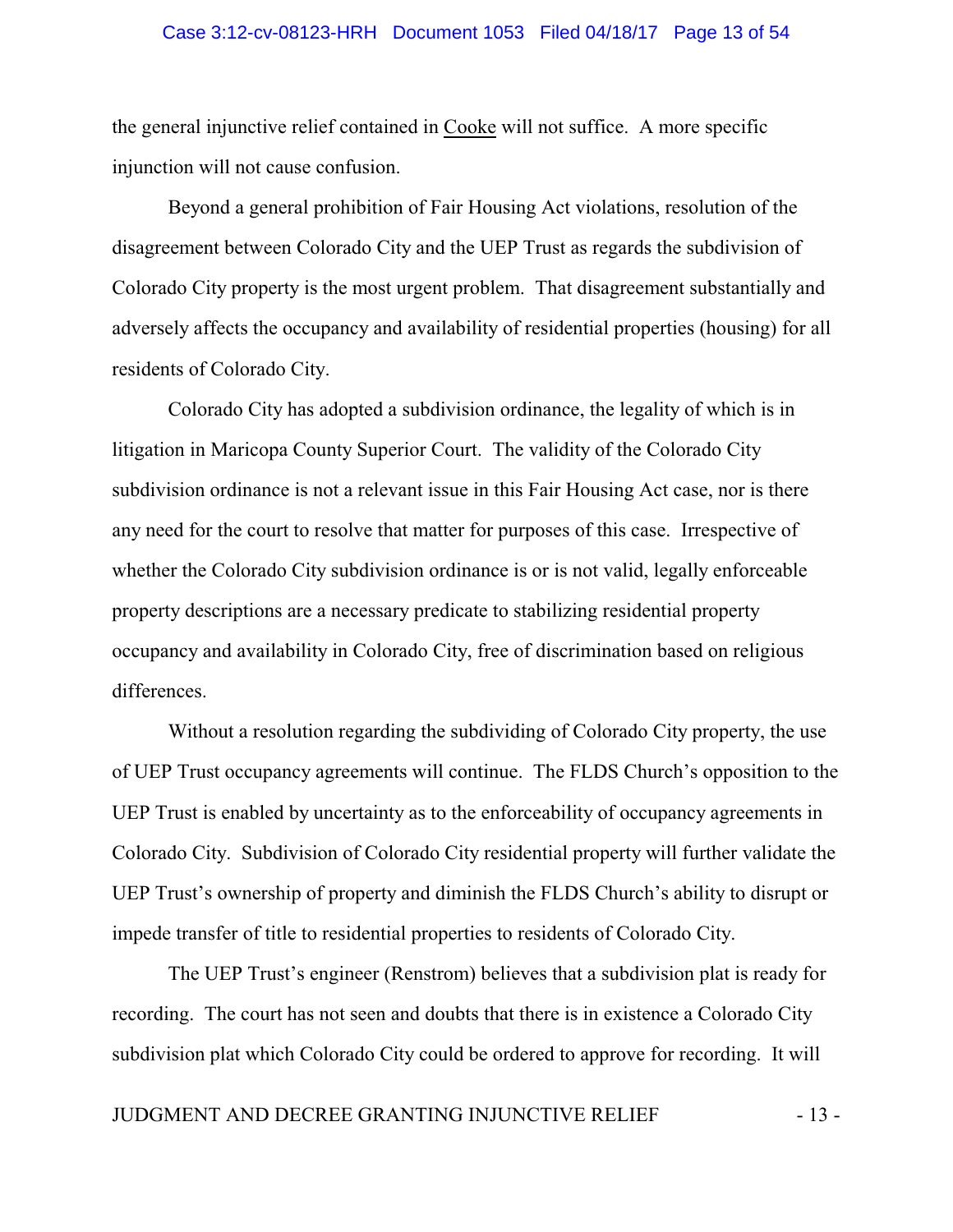#### Case 3:12-cv-08123-HRH Document 1053 Filed 04/18/17 Page 14 of 54

therefore be necessary for the UEP Trust and Colorado City to restart the process of finalizing a subdivision plat for Colorado City. Inasmuch as the UEP Trust is not a party to this case, the court is not in a position to order that it participate in the process of completing a subdivision plat. Nevertheless, the court believes that self-interest will dictate that the UEP Trust cooperate with plaintiff and Colorado City in producing a recordable subdivision plat.

The court rejects the Defendant Cities' contention that no injunctive relief is necessary as regards building permits. A requirement that the legal owner of property join in a building permit application will prevent the issuance of permits for the improvement of UEP Trust property by those who have no right to do so for lack of an occupancy permit. At present, building officials can turn a blind eye on applications to improve property by persons having no right to do so. A requirement that the legal owner sign a building permit application will impose no significant burden on either permit applicants or Colorado City.

As regards Colorado City water regulations, the initiation, termination, and/or transfer of domestic water service has been a source of Fair Housing Act violations. Plaintiff recognizes that defendant Colorado City has abandoned a former discriminatory water policy. Plaintiff argues, however, that the discriminatory ordinances remain on the books. They must be repealed. Under the court's general injunction against Fair Housing Act violations, the Defendant Cities must of course apply their existing water connection transfer policies in a nondiscriminatory fashion. Existing policies need to be reviewed and amended to assure the Defendant Cities' future compliance with the Fair Housing Act obligations.

## JUDGMENT AND DECREE GRANTING INJUNCTIVE RELIEF  $-14$  -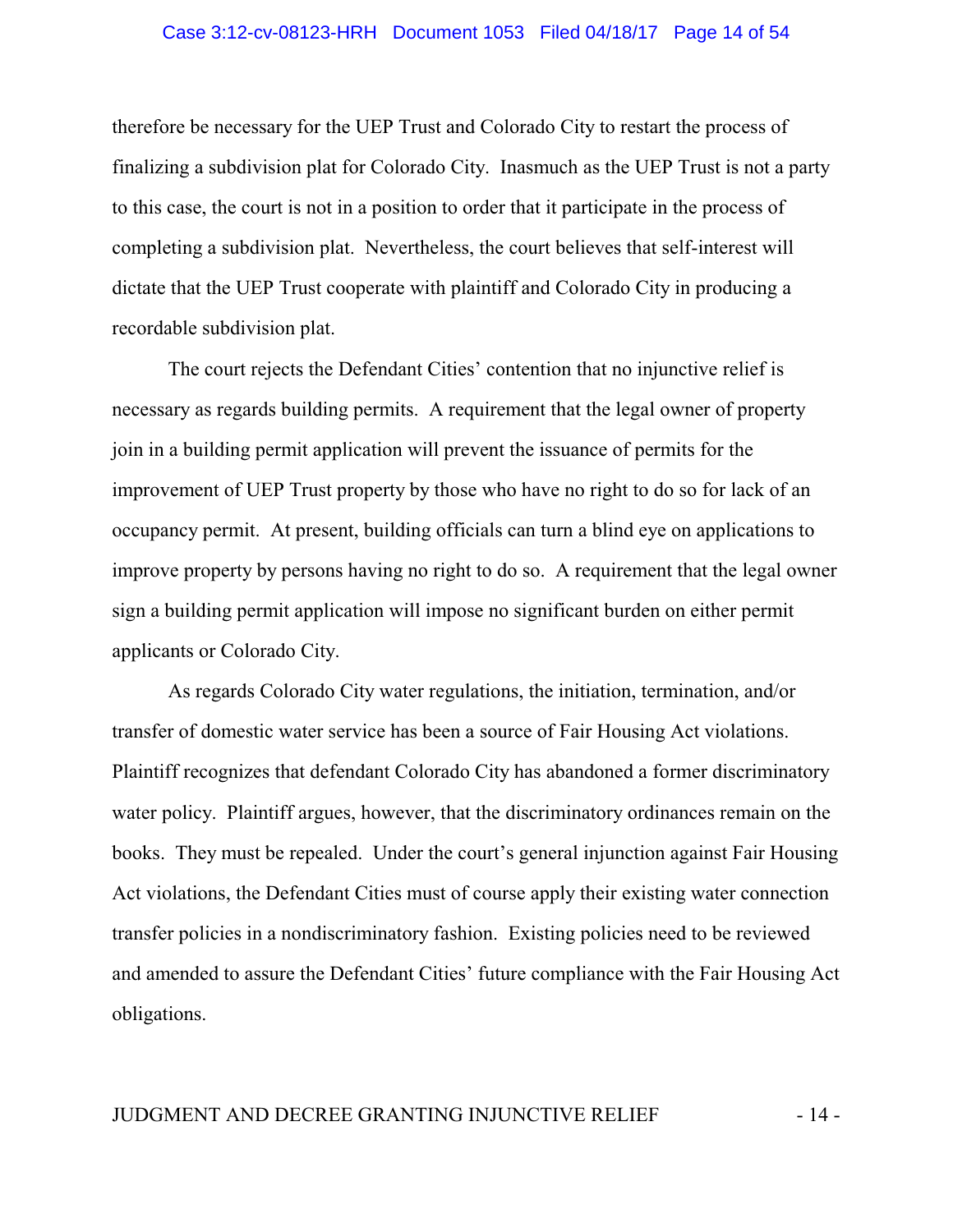#### Case 3:12-cv-08123-HRH Document 1053 Filed 04/18/17 Page 15 of 54

As a consequence of the decision in Cooke, Colorado City abandoned a discriminatory water policy and adopted an impact fee system for new water connections. Applied in a nondiscriminatory fashion, impact fees are an appropriate basis for a municipality making new water connections available However, as a consequence of evidence produced by plaintiff during the remedies hearing, it became apparent to the court that there is reason to believe that the current impact fee of \$12,000 may be unnecessarily high.<sup>16</sup> In light of the jury's finding that Colorado City engaged in a pattern or practice of restricting equal treatment and access to services in connection with housing, a review of Colorado City's entire water policy, including the current impact fee, is in order.

In light of the long history of antagonism between the FLDS Church and nonmembers, and in particular as a consequence of the entanglement of the FLDS Church and the Defendant Cities, and in light of the history of Fair Housing Act violations, a general review of the Defendant Cities' policies, procedures, and ordinances as regards non-discrimination in municipal services, land use, and training of city employees is in order. Engagement of an independent monitor by the Defendant Cities for purposes of assessing compliance with the court's injunction and the requirements of the Fair Housing Act is deemed both appropriate and necessary.

<sup>&</sup>lt;sup>16</sup>Although the current impact fee was the result of the work of a professional engineer, it appears that the data furnished to the engineer by the Defendant Cities failed to segregate usage by residential customers from the usage of commercial or industrial customers, with the result that usage of residential customers was distorted upward. In addition, there was testimony that water rights held by the UEP Trust might be made available to Defendant Cities on terms that could reduce the overall cost of water service.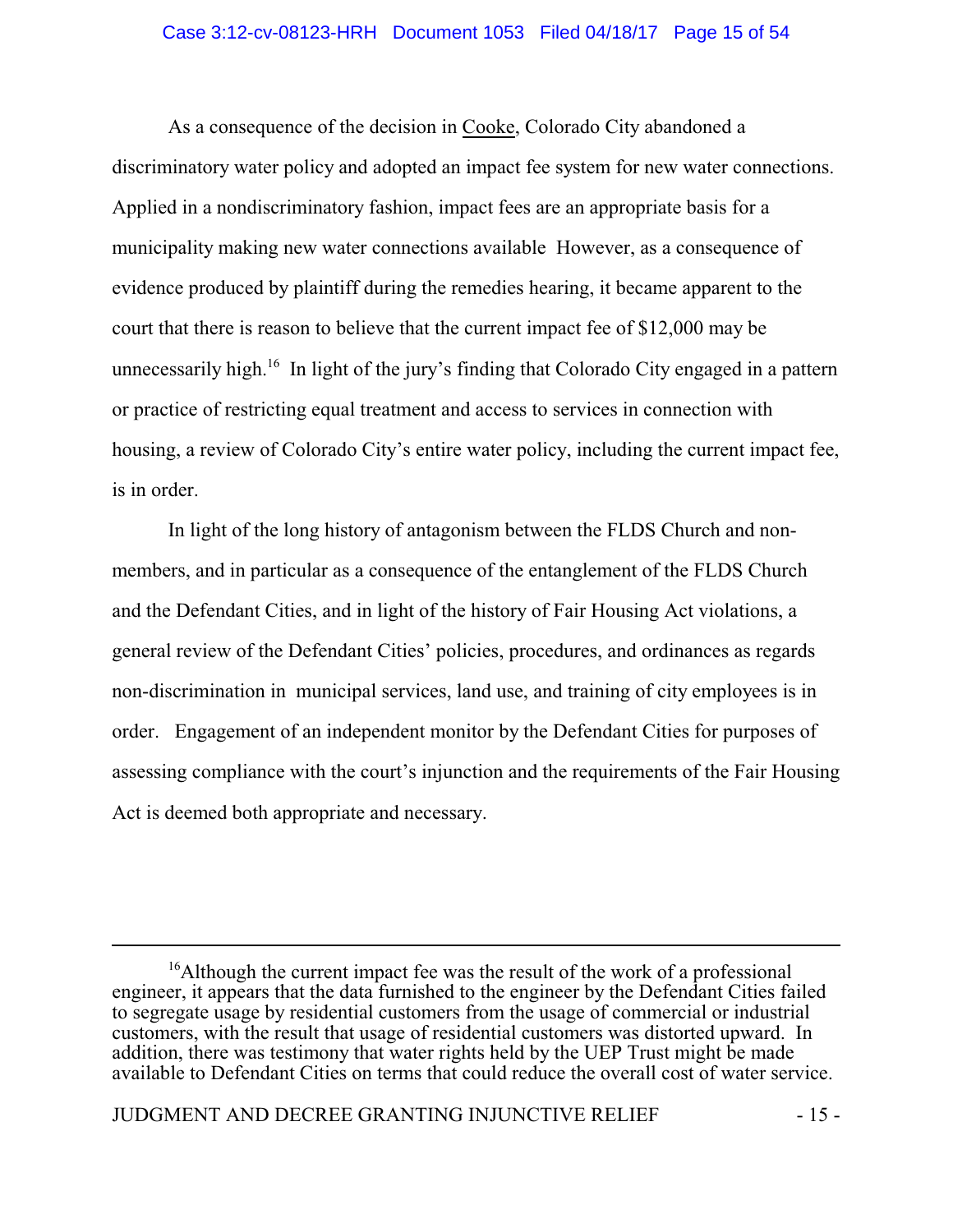## IV.

## POLICING ACT

A. Law. The "pattern or practice" part of the Policing Act, 42 U.S.C. § 14141(a), provides:

> It shall be unlawful for any governmental authority, or any agent thereof, or any person acting on behalf of a governmental authority, to engage in a pattern or practice of conduct by law enforcement officers ... that deprives persons of rights, privileges, or immunities secured or protected by the Constitution or laws of the United States.

Section 14141(b) authorizes civil actions by the Attorney General for violation of subsection (a), and provides that "the United States, may in a civil action obtain appropriate equitable and declaratory relief to eliminate the pattern or practice."

Based upon detailed instructions, $17$  the trial jury rendered three advisory verdicts against the Defendant Cities. The jury was satisfied by a preponderance of the evidence that the marshal's office of Colorado City and City of Hildale had engaged in a pattern or practice of violating the Establishment Clause of the First Amendment of the United States Constitution and the Equal Protection Clause of the Fourteenth Amendment of the United States Constitution.<sup>18</sup> The jury was satisfied by a preponderance of the evidence that the marshal's office of Colorado City and City of Hildale had engaged in a pattern or practice of violating the Fourth Amendment of the United States Constitution because of the unreasonable seizure of property, unreasonable seizure of a person, and arrest without probable cause.<sup>19</sup> As regards the Fourth Amendment, the jury advised that the marshal's

## JUDGMENT AND DECREE GRANTING INJUNCTIVE RELIEF - 16 -

<sup>&</sup>lt;sup>17</sup>See Jury Instruction Nos. 25 through 35. Docket No. 913-1.

<sup>&</sup>lt;sup>18</sup>See Verdict Forms 1, 5, Docket No. 932.

<sup>&</sup>lt;sup>19</sup>See Verdict Form 1, Docket No. 932.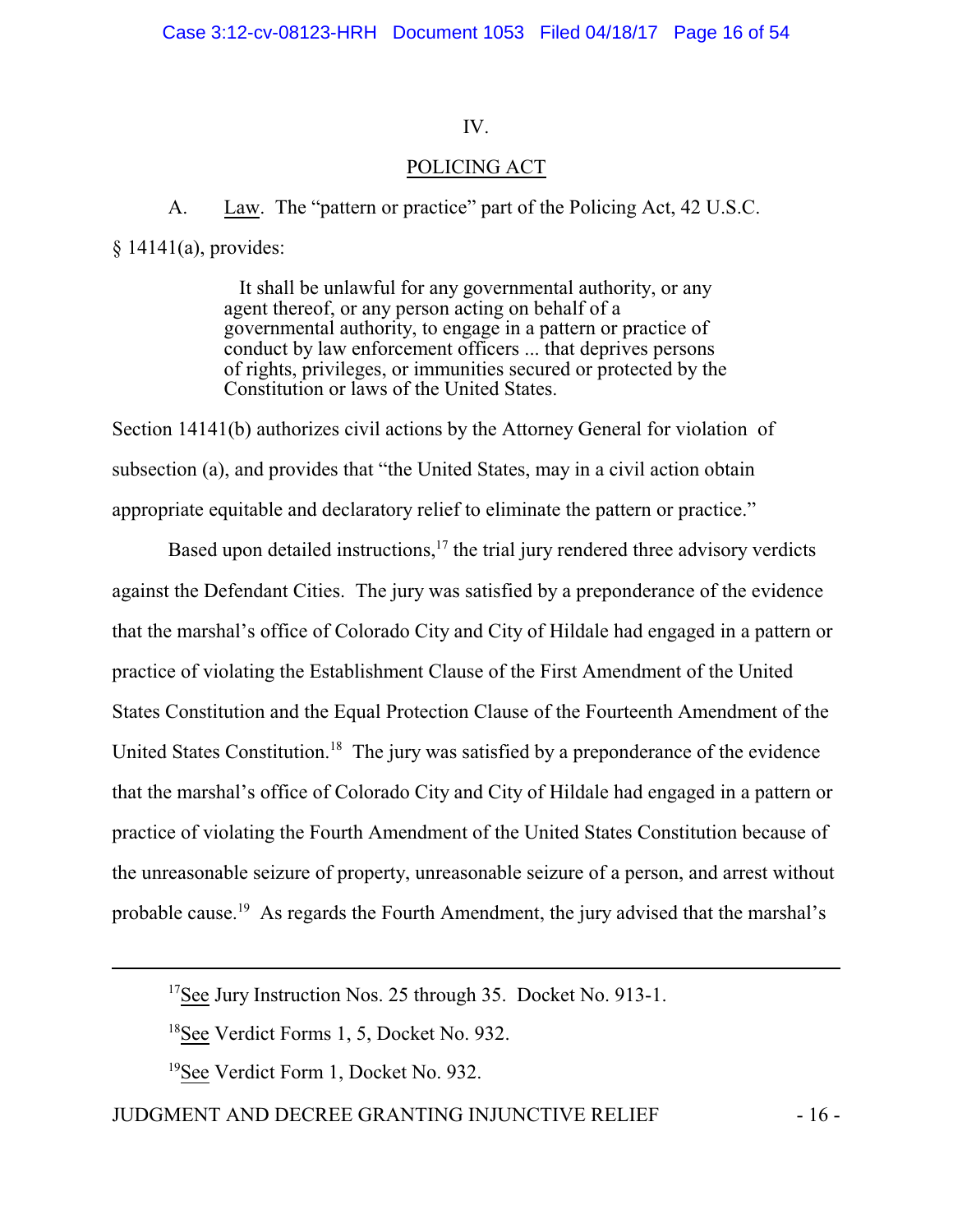#### Case 3:12-cv-08123-HRH Document 1053 Filed 04/18/17 Page 17 of 54

office had not engaged in unreasonable searches of property, had not made unreasonable investigatory stops or used excessive force in making a lawful arrest or other seizure or detention.<sup>20</sup>

The court and plaintiff disagreed on one aspect of the Policing Act instructions employed by the court. The court specifically instructed the jury that:

> A pattern or practice may not be established by combining a violation of one constitutional amendment with violations of another constitutional amendment. $[2^1]$

Even if erroneous, the court's instruction does plaintiff no harm. The jury found that a pattern or practice of unlawful policing had been established as regards all three of plaintiff's constitutional claims. A finding by the advisory jury and/or court of a pattern or practice of violating any one of the three constitutional amendments in question would entitle plaintiff to relief; and knowing the jury's thinking about the separate constitutional claims has informed the court as to the jury's thinking as to each amendment, which in turn will help inform the court as regards the nature and extent of remedies to be imposed.

B. Findings of Fact. Except as expressly stated below, the court adopts the jury's advisory verdicts with respect to violations of 42 U.S.C.  $\S$  14141.<sup>22</sup> As expressly stated below, the court adopts the plaintiff's detailed findings of fact. The court makes the following summary findings with respect to the Defendant Cities' violation of the Establishment Clause of the United States Constitution, violation of the Fourteenth Amendment of the United States Constitution, and violation of the Fourth Amendment of the United States Constitution.

 $^{20}$ Id.

 $^{21}$ Jury Instruction No. 26, Docket No. 913-1.

<sup>22</sup>Verdict Forms 1, 3, and 5, Docket No. 932.

## JUDGMENT AND DECREE GRANTING INJUNCTIVE RELIEF - 17 -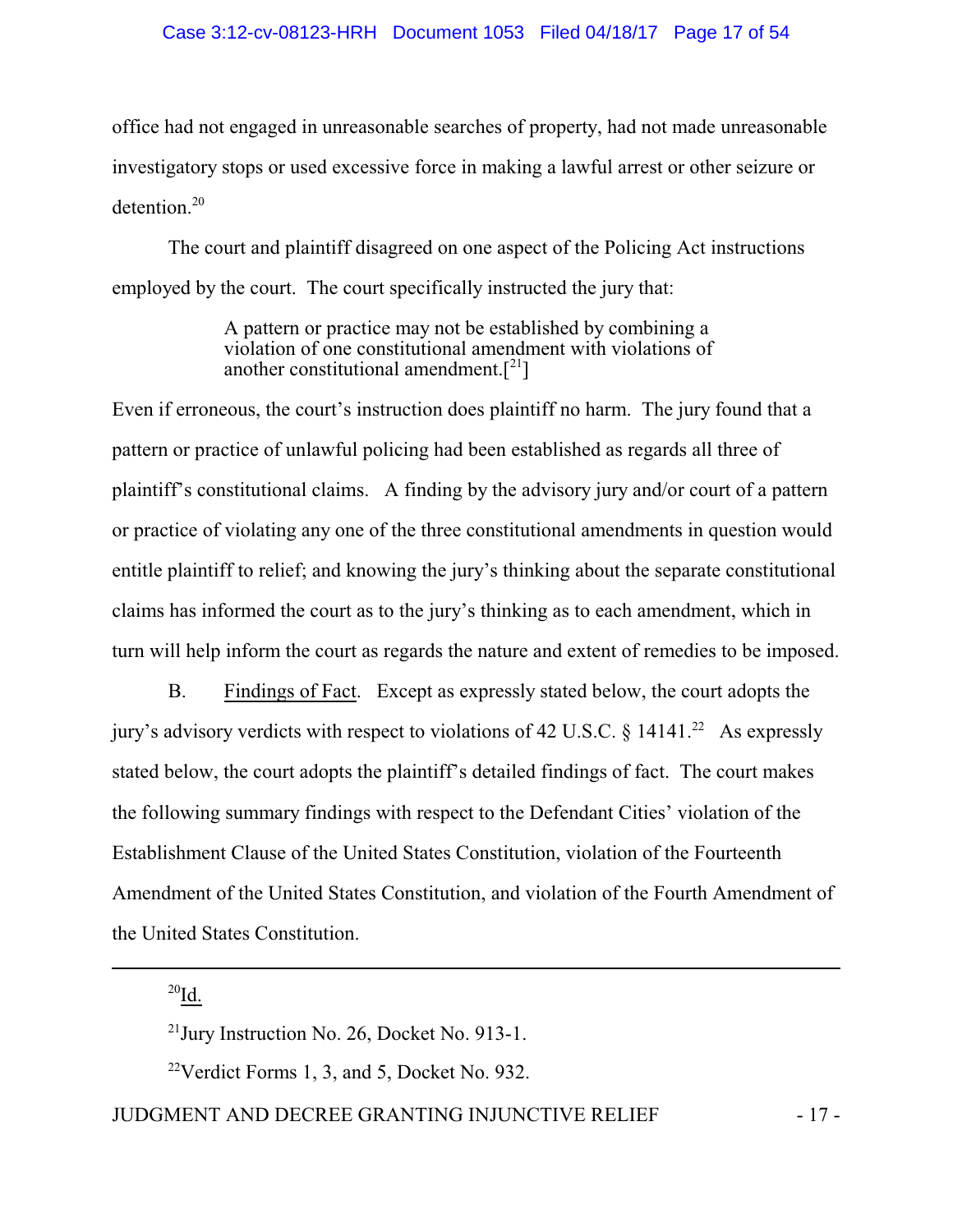## Violation of the Establishment Clause

(1) The CCMO and other city officials subscribed to the beliefs of and were subject to pressure from the FLDS Church. $^{23}$ 

(2) The CCMO officers and city officials personally opposed the non-FLDS administration of the UEP Trust.<sup>24</sup>

(3) The FLDS Church selected and controlled the CCMO and city officials.<sup>25</sup>

(4) City officials sought and received direction regarding their official duties from the FLDS Church.<sup>26</sup>

(5) The CCMO is entangled with FLDS security.<sup>27</sup>

(a) The CCMO and FLDS Church security worked together to guard FLDS leadership and monitor outside law enforcement in the cities.<sup>28</sup>

(b) The CCMO improperly provided training and equipment to FLDS security.<sup>29</sup>

(c) The CCMO illegally shared law enforcement information with FLDS Church security. 30

<sup>23</sup>United States' Digest of Proposed Findings of Fact, Docket No. 1022-2,  $\P\P$  64 to 72.

 $^{24}$ Id., ¶[ 73 to 79.

 $^{25}$ Id., ¶¶ 80 to 99.

 $^{26}$ Id., ¶¶ 100 to 127.

 $^{27}$ Id., ¶¶ 128 to 130.

<sup>28</sup>Id., ¶¶ 131 to 135.

 $^{29}$ Id., ¶[ 136 to 143.

 $30$ Id., **[[**] 144 to 149.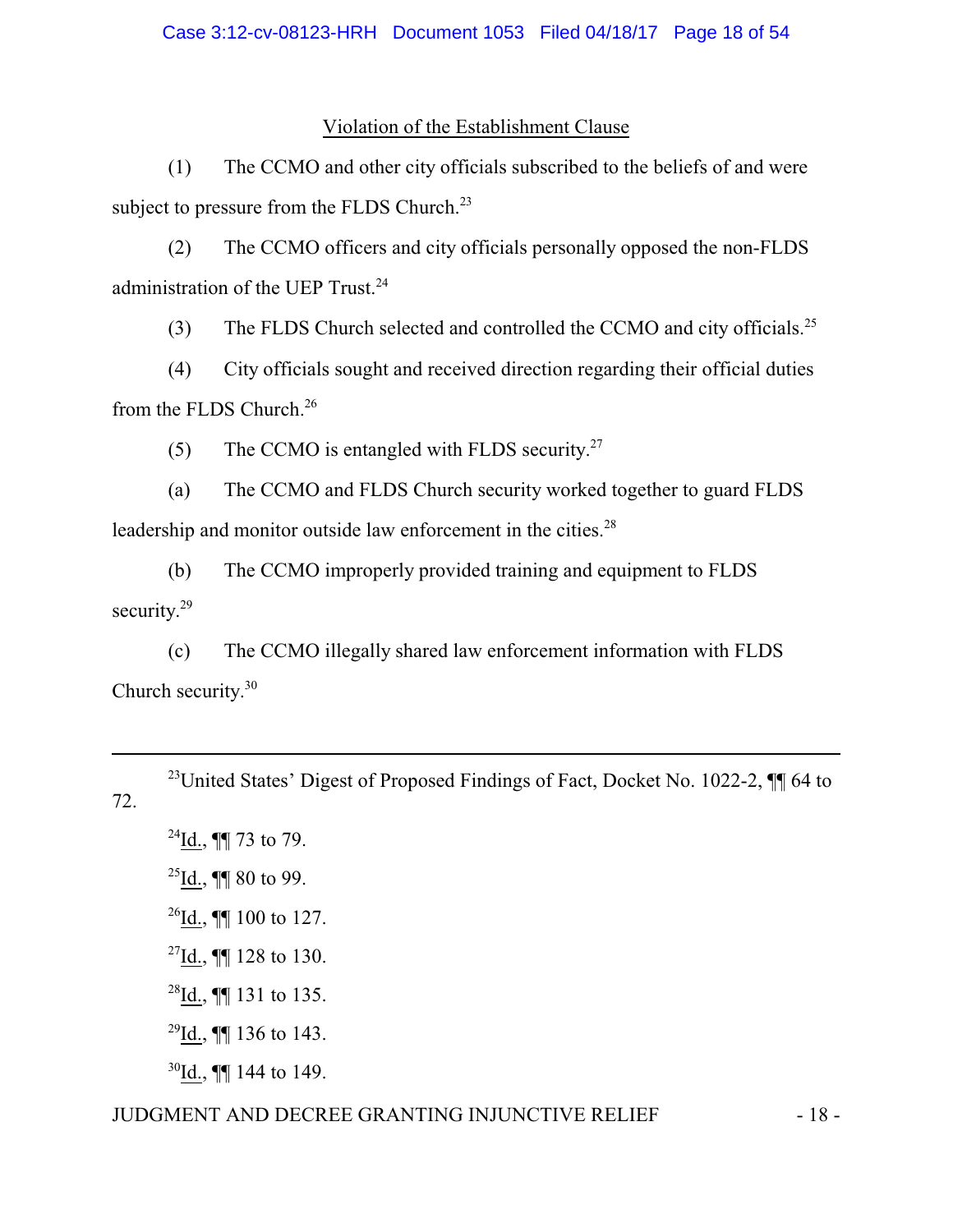#### Case 3:12-cv-08123-HRH Document 1053 Filed 04/18/17 Page 19 of 54

(d) The CCMO aided FLDS Church security's harassment of non-FLDS members.<sup>31</sup>

(6) CCMO officers and other city officials communicated with and financially supported FLDS Church's Prophet Warren Jeffs while he was a federal fugitive. $32$ 

(7) The Defendant Cities engaged in the religiously biased hiring of three CCMO officers in 2014.<sup>33</sup>

(8) Based upon the foregoing findings, the Defendant Cities, through the CCMO, engaged in a pattern or practice of discriminatory policing in violation of the Establishment Clause of the First Amendment to the United States Constitution. That pattern or practice fostered excessive government entanglement with religion – a fusion of government and religion – that had the purpose or effect of endorsing, favoring, or promoting the FLDS Church at the expense of non-FLDS residents of the Defendant Cities.

## Violation of Equal Protection Clause

(9) The foregoing findings as regards the Establishment Clause are relevant with respect to equal protection, for those findings reflect that FLDS Church leadership insisted upon city officials and CCMO officers advancing church and church members' interests in preference to the needs and interests of non-FLDS Church residents of the Defendant Cities.

(10) CCMO officers turned a blind eye to criminal activity involving FLDS Church leaders or members. The officers supported Warren Jeffs when he was a

<sup>33</sup>Id., ¶¶ 170 to 185.

## JUDGMENT AND DECREE GRANTING INJUNCTIVE RELIEF - 19 -

 $31$ Id., **[14** 150 to 152.]

 $32$ Id., **[161]** 153 to 169.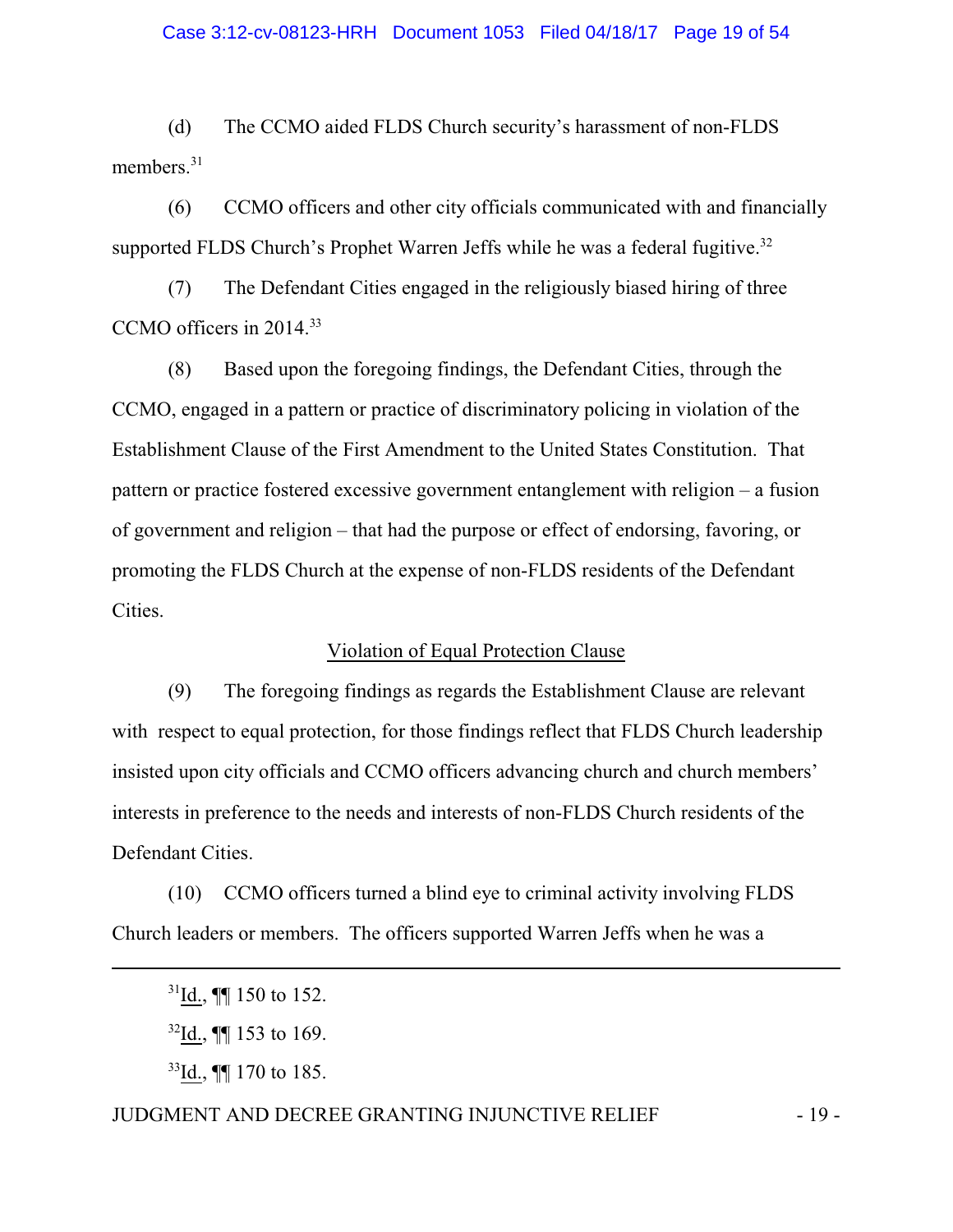fugitive, $34$  ignored underage marriages, $35$  ignored unauthorized distribution of prescription drugs,<sup>36</sup> ignored food stamp fraud,<sup>37</sup> and failed to cite or arrest the son of a church bishop.<sup>38</sup>

(11) CCMO officers stood by while FLDS Church security effected a burglary at R&W Excavation, which had the purpose of stealing evidence of criminal activity by FLDS Church leader Warren Jeffs that had been gathered by a former FLDS Church member and owner of the R&W business.<sup>39</sup> There were continuing efforts by CCMO officers to prevent the owner of R&W from recovering the materials that he had gathered. CCMO officers refused to provide police protection to R&W's owner and allowed FLDS Church security to steal records a second time.

(12) CCMO policing – especially as to land access and use – was heavily slanted in favor of the FLDS Church and its members and against non-FLDS residents of the Defendant Cities. CCMO officers failed to provide effective police services to non-FLDS Church members and the UEP Trust and its representatives. In particular, officers arrested and harassed non-FLDS individuals for alleged trespassing on property, for which they had UEP Trust issued occupancy agreements, while accepting FLDS members' spurious occupancy claims, and otherwise assisting FLDS Church members in resisting the transfer of possession of UEP Trust property to non-FLDS members.

- $38$ Id., ¶ 221.
- $39$ Id., ¶ 226.

 $34$ Id., ¶ 193.

 $35$ Id., ¶ 194.

 $36$ Id., ¶ 204.

 $37$ Id., ¶ 209.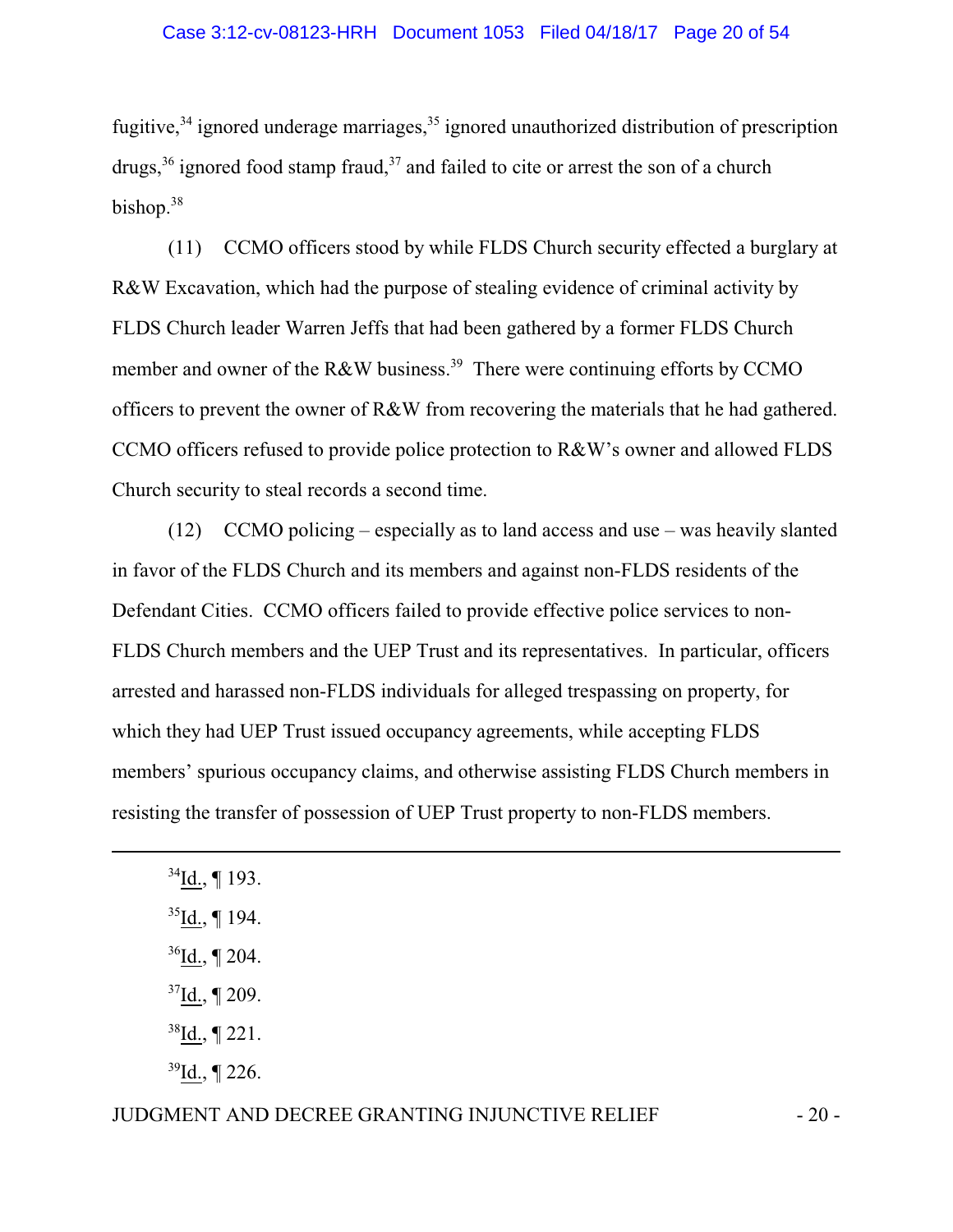#### Case 3:12-cv-08123-HRH Document 1053 Filed 04/18/17 Page 21 of 54

Overall, there was a lack of training as regards investigation and handling of landlord/tenant/trespass incidents, and CCMO reporting and record-keeping procedures were sloppy. CCMO handling of civil disobedience by FLDS members, especially as regards the occupancy of property, was inept and violative of non-FLDS residents' equal protection rights. Reports were sometimes not timely completed. Other reports were modified without preservation of the originals.<sup>40</sup>

(13) CCMO officers refused to provide police services to UEP Trust's agent Wyler, who was viewed as an apostate working for the non-FLDS Trust.<sup>41</sup>

(14) CCMO officers harassed and arrested or threatened to arrest Bishop William E. Jessop, failed to provide services and arrested Richard Holm, and arrested Jerold N. Williams because of their status as excommunicated FLDS members.<sup>42</sup>

(15) CCMO officers ordered Christopher Jessop off property he occupied under a UEP Trust occupancy agreement on the theory that it was "church property."<sup>43</sup>

(16) CCMO officers discriminated against non-FLDS member Guy Timpson by unreasonably arresting him in 2014 for trespass on a UEP property for which he had obtained an occupancy agreement while Timpson was in the process of posting an eviction notice to remove the occupant of the property who was a brother of FLDS leaders.<sup>44</sup>

## JUDGMENT AND DECREE GRANTING INJUNCTIVE RELIEF  $-21$  -

<sup>40</sup>Id., ¶¶ 263 to 274.

 $^{41}$ Id., ¶¶ 275 to 288.

 $^{42}$ Id., ¶¶ 289 to 339.

 $^{43}$ Id., ¶ 340 to 348.

<sup>44</sup>Id., ¶¶ 349 to 356.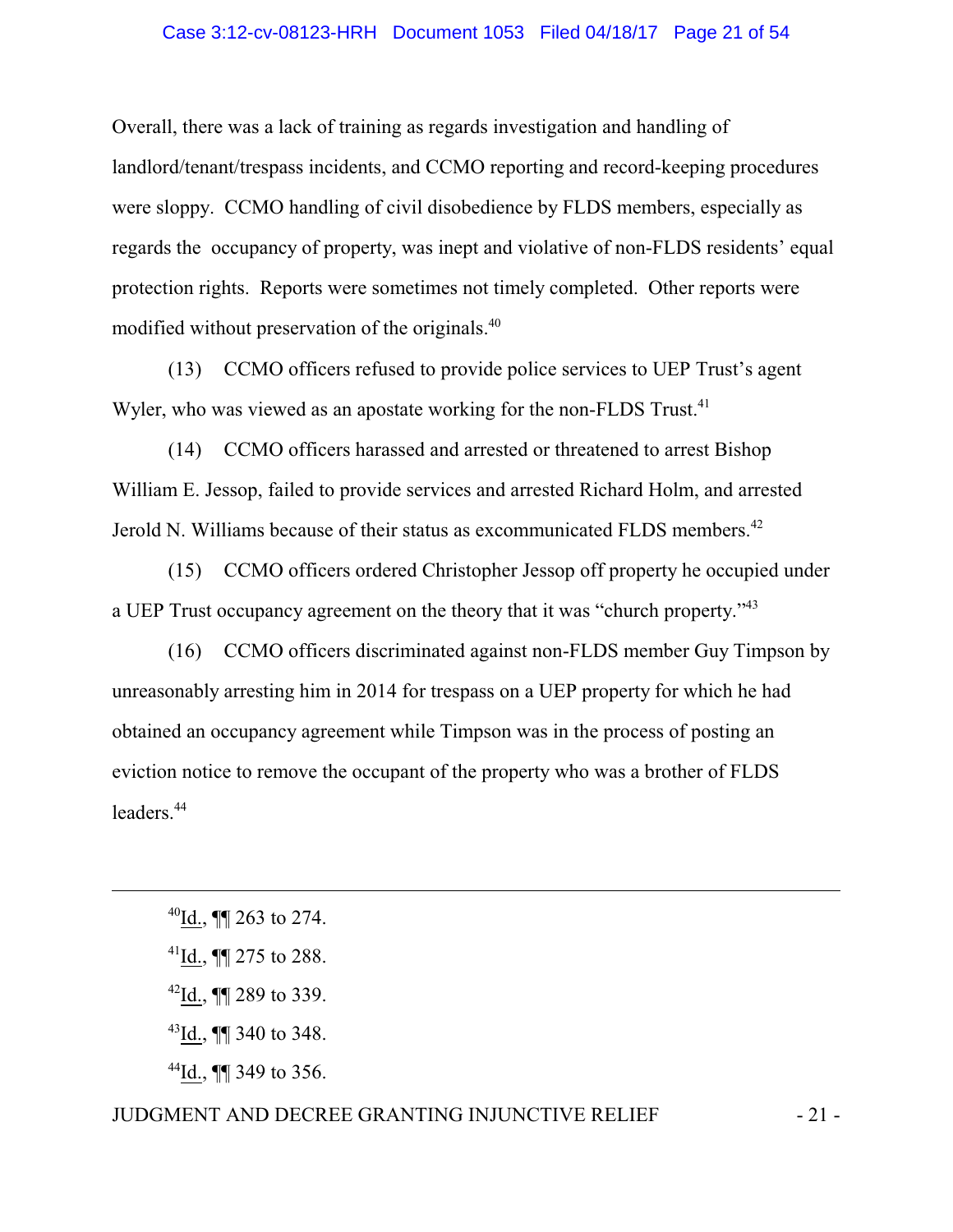#### Case 3:12-cv-08123-HRH Document 1053 Filed 04/18/17 Page 22 of 54

(17) CCMO officers blocked non-FLDS member Patrick Pipkin from entering his home in 2005, even when he obtained a UEP occupancy agreement, because Church leaders had directed Pipkin to leave the home and community.<sup>45</sup>

(18) CCMO officers unreasonably arrested non-FLDS members Patrick Pipkin and Andrew Chatwin twice for trespassing after they had completed a commercial eviction for the UEP property formerly used as a zoo.<sup>46</sup>

(19) Based on the foregoing findings, the Defendant Cities' CCMO engaged in a pattern or practice of conduct that violated the Equal Protection Clause of the United States Constitution by selectively enforcing the law based upon religion.

#### Violation of Fourth Amendment

(20) CCMO officers properly came into possession of a horse owned by Lydia Stubbs. The defendants wrongfully seized the horse by causing it to be euthanized, despite the fact that CCMO officers knew that Lydia Stubbs was owner of the horse.<sup>47</sup>

(21) The advisory jury found that the CCMO violated the Fourth Amendment by the unauthorized seizure of a person. The court believes that this finding was based upon the brief detention of Steven Bateman. The advisory jury also found that plaintiff had not established any unreasonable investigatory stop. The court finds that the CCMO officers' contact with Mr. Bateman was an investigatory stop which was, under all of the circumstances, not unreasonable in nature or duration. It was not an unauthorized seizure of a person.

 $^{47}$ <u>Id.,</u> ¶¶ 459 to 468.

## JUDGMENT AND DECREE GRANTING INJUNCTIVE RELIEF  $-22$ -

 $45$ Id., ¶¶ 357 to 360.

<sup>46</sup>Id., ¶¶ 361 to 388.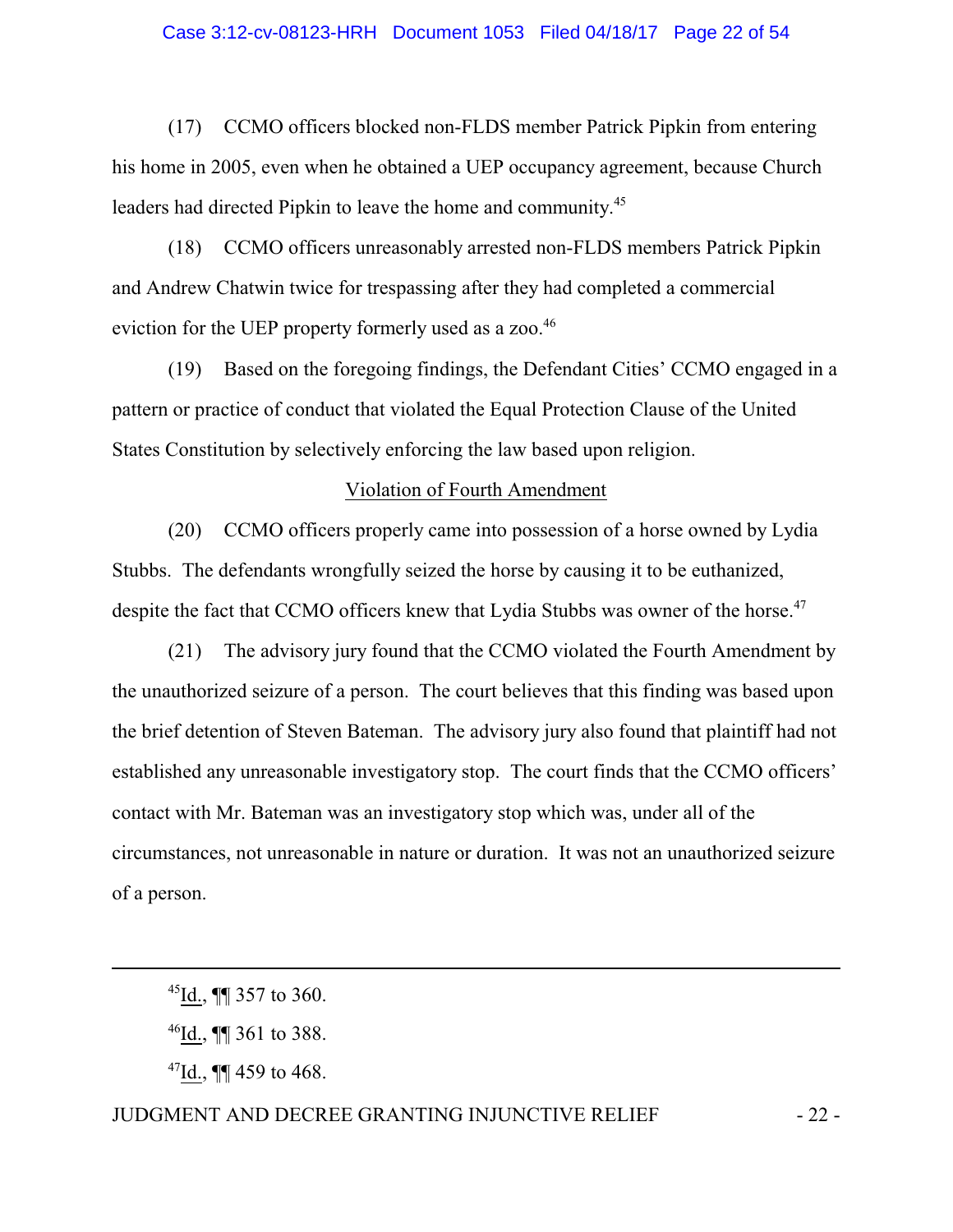#### Case 3:12-cv-08123-HRH Document 1053 Filed 04/18/17 Page 23 of 54

(22) The court concurs in the jury's advisory finding that the CCMO did not engage in the unreasonable search of property, unreasonable investigatory stops, or the use of excessive force in making a lawful arrest. The court further finds that the unlawful arrests effected by CCMO officers did not involve the use of excessive force.

(23) The arrest of Isaac Wyler in September of 2015, the arrest of Patrick Pipkin and Andrew Chatwin in October of 2015, the arrest of Richard Holm in July of 2015, the arrest of Guy Timpson in 2014, the arrest of Jerold N. Williams in 2012, and the arrest of William E. Jessop were all effected without probable cause.<sup>48</sup>

(24) Based on the foregoing findings, Defendant Cities' CCMO engaged in a pattern or practice of conduct that violated the unreasonable seizure of property and arrest without probable cause aspects of the Fourth Amendment of the United States Constitution.

## Relief Findings of Fact

(25) Whether considered separately or in combination, the evidence produced at trial establishes by a preponderance of the evidence that Colorado City, the City of Hildale, and their CCMO engaged in a pattern or practice of violating the Establishment Clause of the First Amendment, the Equal Protection Clause of the Fourteenth Amendment, and the Fourth Amendment of the United States Constitution.

(26) The United States Department of Justice has investigated the operations of numerous, large police departments which were alleged to have engaged in discriminatory policing in violation of 42 U.S.C. § 14141. Despite allegations of extensive and extreme wrongdoing which has led to serious personal injury or death and

 $^{48}$ <u>Id.,</u> ¶¶ 479 to 484.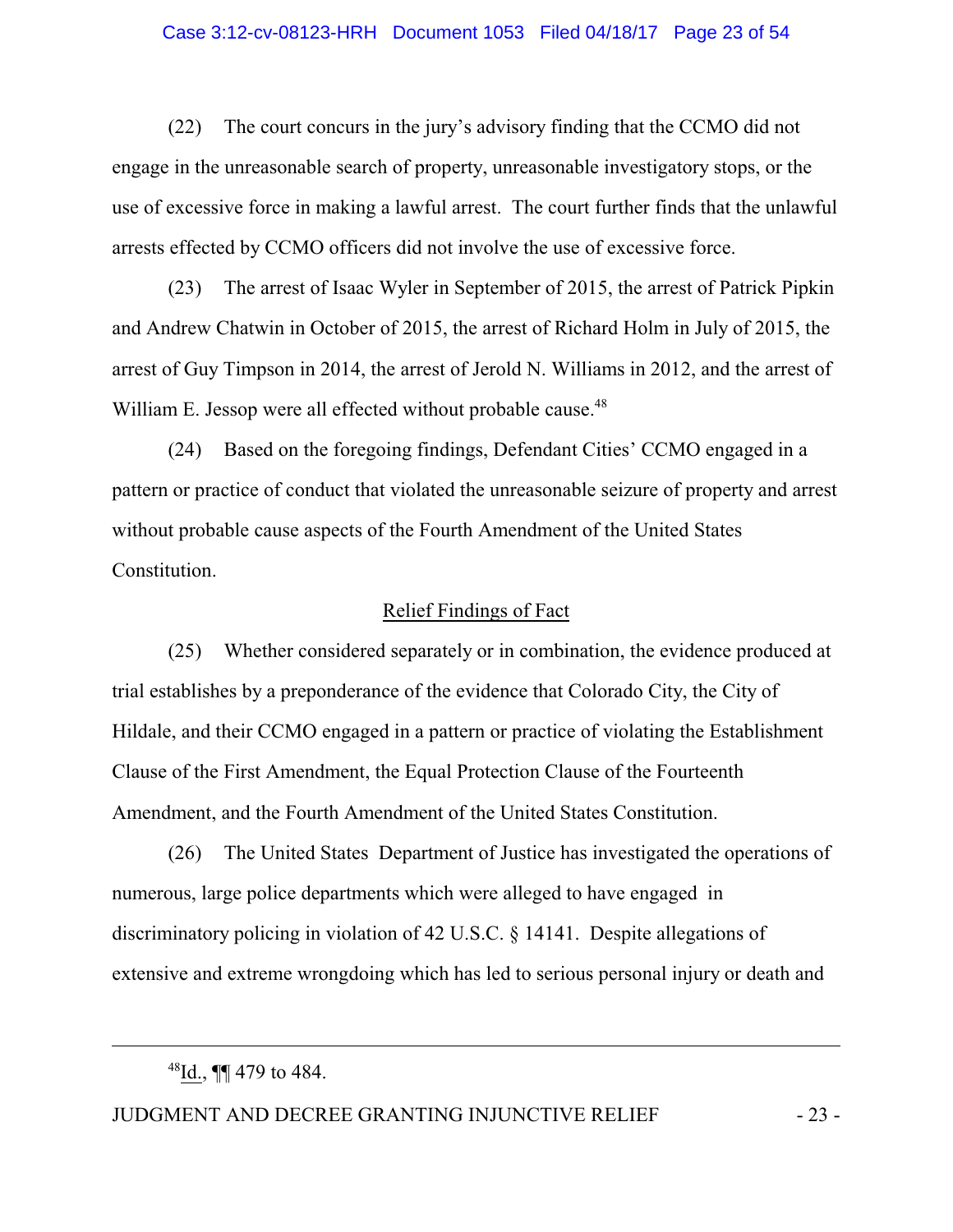#### Case 3:12-cv-08123-HRH Document 1053 Filed 04/18/17 Page 24 of 54

rioting with extensive property damage, none of those investigations resulted in the disbandment of local police organizations.

(27) The Defendant Cities' CCMO has been deficient in many respects as discussed above. The CCMO has suffered an unusually high rate of decertification by the Arizona and/or Utah POST. CCMO policies and training of CCMO officers (especially in the handling of landlord/tenant/trespass matters and the enforcement of UEP occupancy permits) have been deficient. Report-writing and record preservation have been deficient. Oversight of the CCMO by officials of the Defendant Cities has been deficient.

(28) Despite the foregoing deficiencies, the court finds that the problems at the CCMO are not so grave that the court should deprive the citizens of the Defendant Cities of the opportunity to police themselves. The court deems disbandment of the CCMO as a last resort that should be employed only if less drastic remedies fail.

(29) Disbandment of the CCMO and substitution of Mohave County (Arizona) and Washington County (Utah) sheriffs' deputies would either be unreasonably expensive or would produce a lower level of police protection. Disbandment would approximately double the cost of law enforcement for the Short Creek community or would necessitate a reduction in police protection.

C. Conclusions of Law as to Policing Act. In consideration of the jury's advisory verdicts<sup>49</sup> and the court's separate fact-finding, the court makes the following conclusions of law.

 $49$ Verdict Forms 1, 3, and 5, Docket No. 932.

## JUDGMENT AND DECREE GRANTING INJUNCTIVE RELIEF - 24 -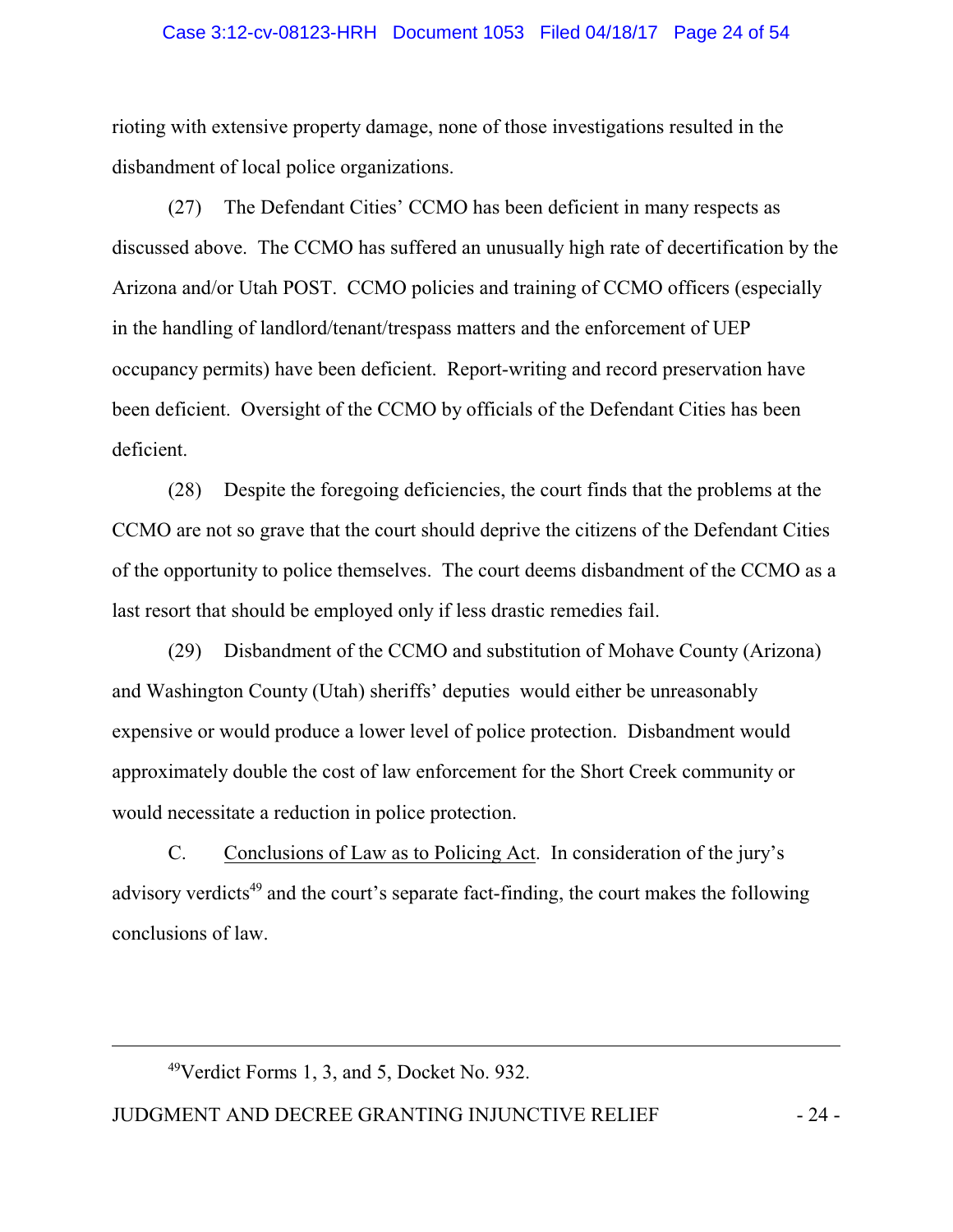#### Case 3:12-cv-08123-HRH Document 1053 Filed 04/18/17 Page 25 of 54

(1) The CCMO of Colorado City and the City of Hildale violated 42 U.S.C. § 14141 by engaging in a pattern or practice of policing that violated the Establishment Clause of the First Amendment of the United States Constitution.

(2) The CCMO of Colorado City and the City of Hildale violated 42 U.S.C. § 14141 by engaging in a pattern or practice of policing that violated the Equal Protection Clause of the Fourteenth Amendment of the United States Constitution.

(3) The CCMO of Colorado City and the City of Hildale violated 42 U.S.C. § 14141 by engaging in a pattern or practice of policing that violated the Fourth Amendment of the United States Constitution in the following respects: unreasonable seizure of property and arrests without probable cause.

(4) Plaintiff and the Defendant Cities have come forward with separate, competing proposals for injunctive relief: disbandment versus reorganization. Disbandment would in this case be the ultimate sanction and would be disproportionate in light of the nature and seriousness of the Policing Act violations found by the advisory jury and the court. The relief plaintiff seeks is not reasonably tailored to address CCMO wrongdoing. See Lamb-Weston, Inc. v. McCain Foods, Ltd., 941 F.2d 970, 974 (9th Cir. 1991) ("Injunctive relief ... must be tailored to remedy the specific harm alleged.")

(5) At this time, the court is unwilling to give up on community policing for Short Creek by the Defendant Cities' CCMO. The court is unpersuaded by plaintiff's arguments that the CCMO should be disbanded. However, given the nature and extent of the violations of the Policing Act found in connection with the Defendant Cities' CCMO, simply enjoining future constitutional violations is insufficient. The CCMO's Chief Marshal and officers are plainly in need of training and supervision. The policies and procedures of the CCMO need to be reviewed and revised as detailed in Section V.B.

## JUDGMENT AND DECREE GRANTING INJUNCTIVE RELIEF  $-25$  -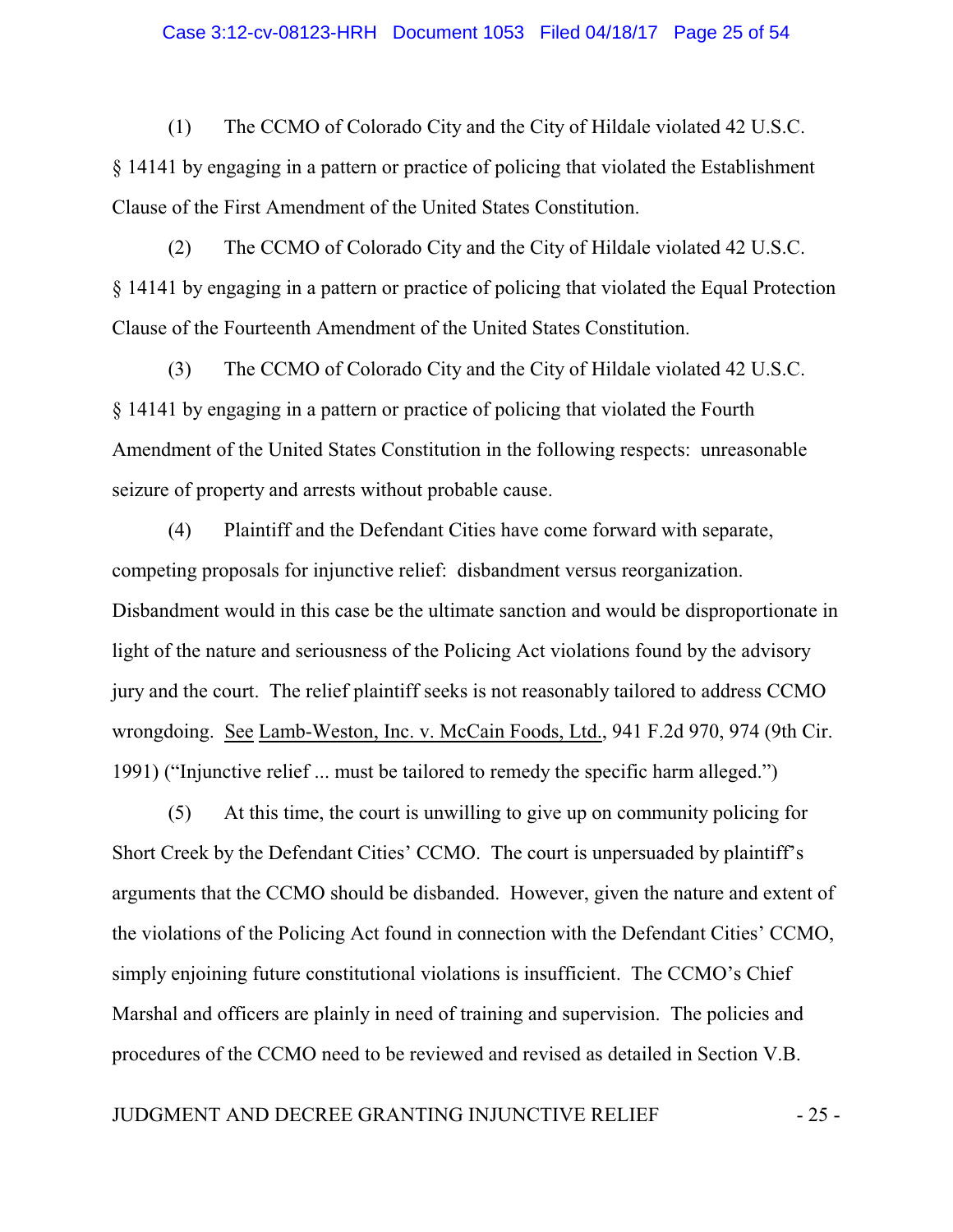#### Case 3:12-cv-08123-HRH Document 1053 Filed 04/18/17 Page 26 of 54

Engagement of an outside Consultant and independent Mentor for the Chief Marshal by the Defendant Cities for purposes of assuring future compliance with the requirements of the Policing Act, facilitating reformation of the CCMO, and compliance with Section V.B is deemed both appropriate and necessary.

#### V.

#### REMEDIES

A. Law. Each of the Policing Act, 42 U.S.C. § 14141(b), and the Fair Housing Act, 42 U.S.C. § 3614(d)(1)(a), authorizes the imposition of injunctive relief. Injunctive relief is generally available where: (1) a plaintiff has suffered an irreparable injury; (2) remedies available at law are inadequate to compensate for the injury; (3) considering the balance of hardships between the parties, a remedy in equity is warranted; and (4) the public interest would not be disserved by an injunction. eBay, Inc. v. MERCexchange, LLC, 547 U.S. 388, 391 (2006). With respect to the Policing Act, only injunctive relief is available. With respect to the Fair Housing Act, "[t]he primary purpose of an injunction in Fair Housing Act cases is to prevent future violations of the Act and to eliminate any possible recurrence of a discriminatory housing practice." United States v. Warwick Mobile Home Estates, Inc., 558 F.2d 194, 197 (4th Cir. 1977).

In this case, irreparable harm is presumed because the Defendant Cities have violated civil rights statutes. Silver Sage Partners, Ltd. v. City of Desert Hot Springs, 251 F.3d 814, 827 (9th Cir. 2001). Only injunctive relief is available for Policing Act violations of constitutional mandates. The monetary remedies that the jury imposed are inadequate to assure the defendant's future compliance with the Fair Housing Act. Certainly compliance with the Policing Act and Fair Housing Act places a burden upon the Defendant Cities; but compliance with the Constitution and the Fair Housing Act is

## JUDGMENT AND DECREE GRANTING INJUNCTIVE RELIEF - 26 -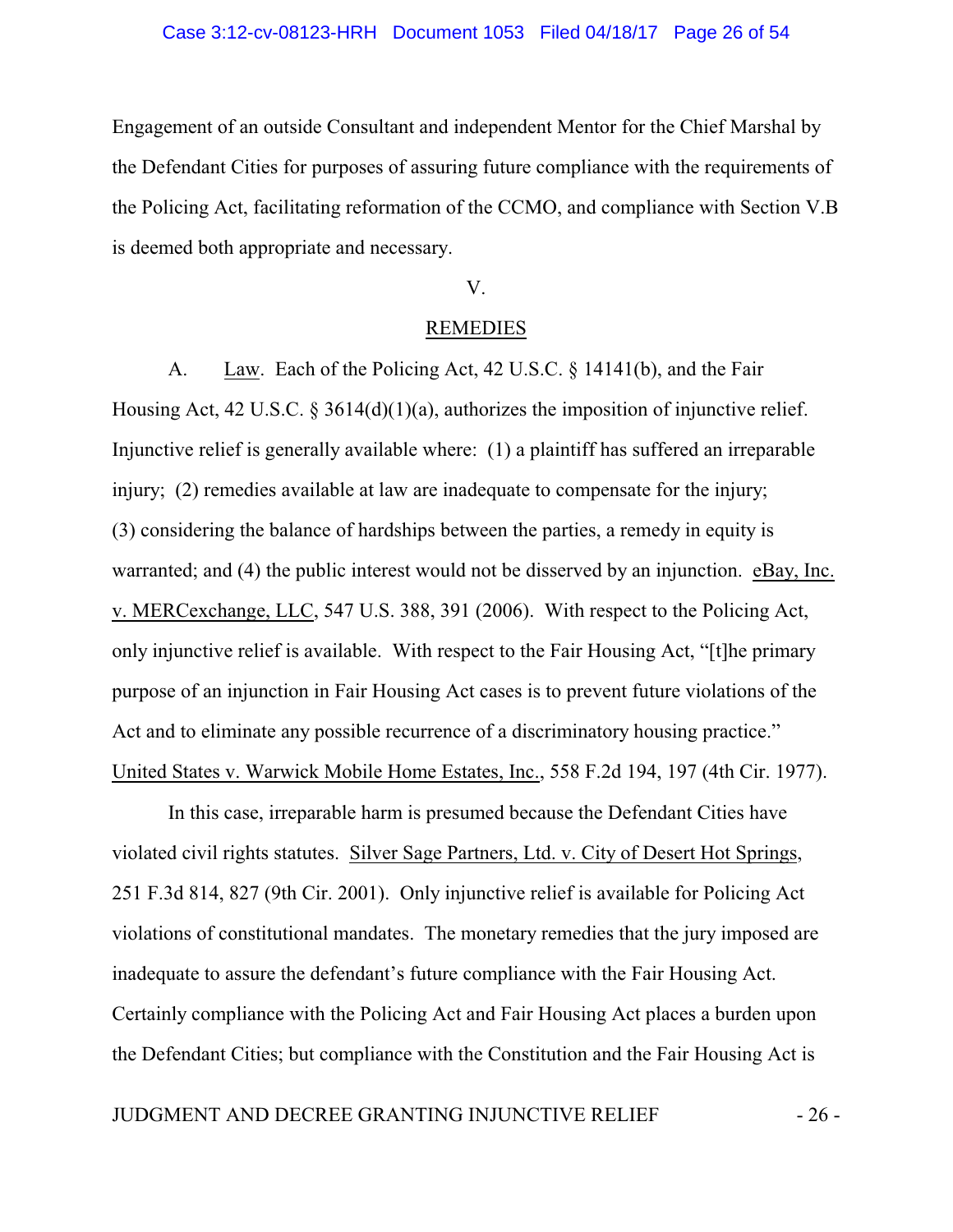#### Case 3:12-cv-08123-HRH Document 1053 Filed 04/18/17 Page 27 of 54

obligatory. The Defendant Cities' failure to comply with the Constitution and the Fair Housing Act unduly burdens the residents of the Defendant Cities. Here the hardships tip sharply in favor of granting an equitable remedy. Finally, the public interest is plainly served by enforcement of the Constitution and the Fair Housing Act.

B. Policing Act Injunction. The advisory jury and court have determined that the Town of Colorado City and City of Hildale (including the CCMO) engaged in a pattern or practice of conduct violating the First Amendment, Fourth Amendment, and Fourteenth Amendment of the United States Constitution. In consideration of these violations of 42 U.S.C. § 14141, Colorado City and the City of Hildale (including the CCMO), their officers, employees, and agents, and their successors and all persons in active concert or participation with them, are hereby enjoined as follows:

- (1) they shall not engage in any conduct that
- (a) violates the Establishment Clause of the First Amendment of the United States Constitution; or
- (b) violates the Fourth Amendment of the United States Constitution, including the right of individuals to be free from unreasonable seizures of property and arrests without probable cause; or
- (c) violates the Equal Protection clause of the Fourteenth Amendment of the United States Constitution.

(2) Within 15 days of the date upon which court approval of the selection of a Consultant is granted, Defendant Cities, at their expense, shall engage the services of a professional consultant in the field of policing and compliance with national guidelines for constitutional policing. The parties shall confer regarding the selection of a Consultant and provide the court with an agreed-upon selection within 30 days of the

## JUDGMENT AND DECREE GRANTING INJUNCTIVE RELIEF  $-27$  -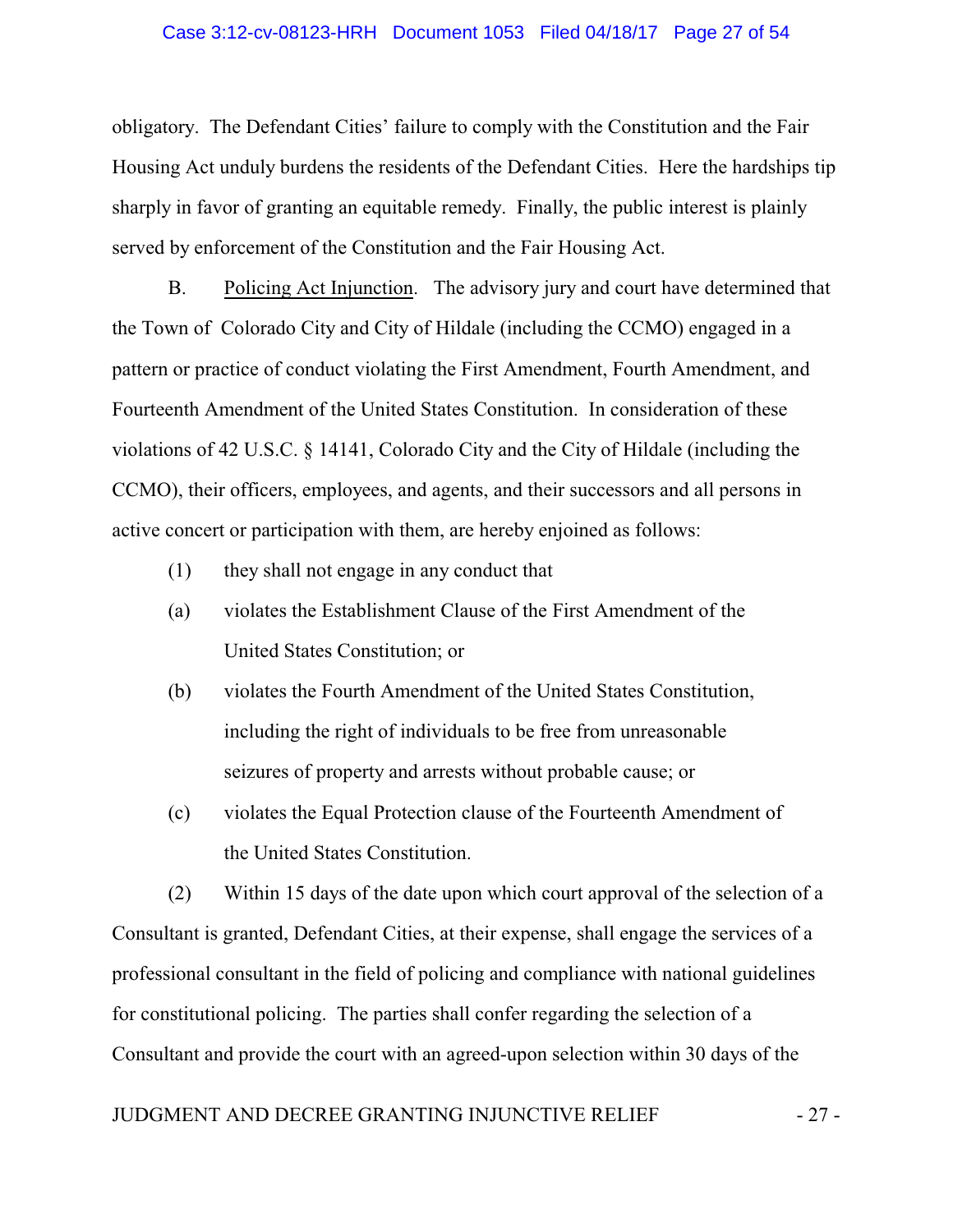#### Case 3:12-cv-08123-HRH Document 1053 Filed 04/18/17 Page 28 of 54

entry of this injunction. If the parties are unable to reach agreement on a Consultant within 30 days of the entry of this injunction, the parties shall, within 40 days of the entry of this injunction, each submit the name(s) of a potential consultant(s) to the court, and the court shall select one or more persons or entities to serve as the Consultant from among the candidates proposed by the parties.

- (3) With the assistance of the Consultant, the Defendant Cities:
- (a) Within 60 days of the date of engaging the services of a Consultant, the Defendant Cities shall develop – and upon receipt of approval from the United States shall implement and adhere to – new policies and procedures for hiring new officers. These new policies and procedures shall restructure the hiring committee to remove the Colorado City Town Manager, the Hildale City Manager, and any representative from the Colorado City Town Council and the Hildale City Council from that committee. Once approved, the policies and procedures for hiring new officers shall not be modified, except with the concurrence of the Consultant and the United States, during the term of this injunction.
- (b) Within 90 days of the date of engaging the services of a Consultant, the Defendant Cities shall advertise and conduct a wide-ranging search for candidates to fill two additional police officer positions. The positions shall be filled within 6 months of engaging the services of a Consultant.
- (c) Within 60 days of the date of engaging the services of a Consultant, the Defendant Cities shall develop – and upon receipt of approval

## JUDGMENT AND DECREE GRANTING INJUNCTIVE RELIEF  $-28$  -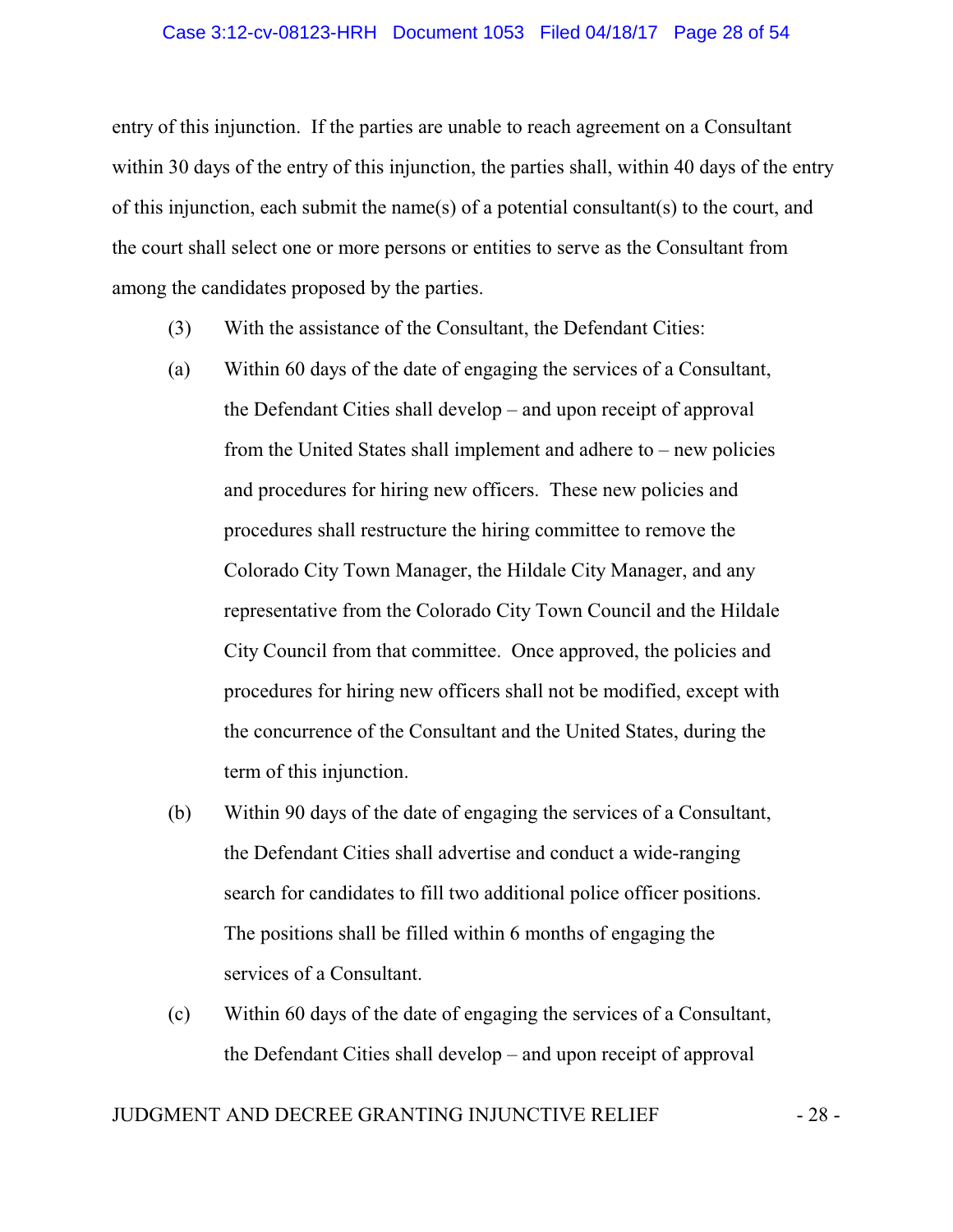from the United States – implement and adhere to new policies and procedures for the conduct of internal affairs investigations. The new policies and procedures shall remove the Colorado City Town Manager, the Hildale City Manager, and any representative from the Colorado City Town Council and the Hildale City Council from being involved in CCMO internal affairs investigations.

- (d) Within 120 days of the date of engaging the services of a Consultant, the Defendant Cities shall conduct a comprehensive review of all CCMO's policies and procedures; all CCMO policies and procedures shall be updated and/or revised after consultation with the Consultant and compiled in a single policies and procedures manual. The policies and procedures manual shall, upon receipt of consent from the United States, be adopted within 45 days by the councils of the Defendant Cities. The policies and procedures should, subject to guidance from the Consultant, include guidelines for the search and seizure of property, the seizure of a person, lawful arrest(s), conduct of investigations, report writing, and record preservation. Once approved, any future modifications to the policies and procedures manual shall not take effect without the concurrence of the Consultant and the United States during the term of this injunction.
- (e) Within 1 year of the date of this injunction, the Defendant Cities shall purchase body cameras for the CCMO officers and implement a pilot program for their use. The Defendant Cities shall also ensure that the new policies and procedures for the CCMO (as discussed in

## JUDGMENT AND DECREE GRANTING INJUNCTIVE RELIEF  $-29$  -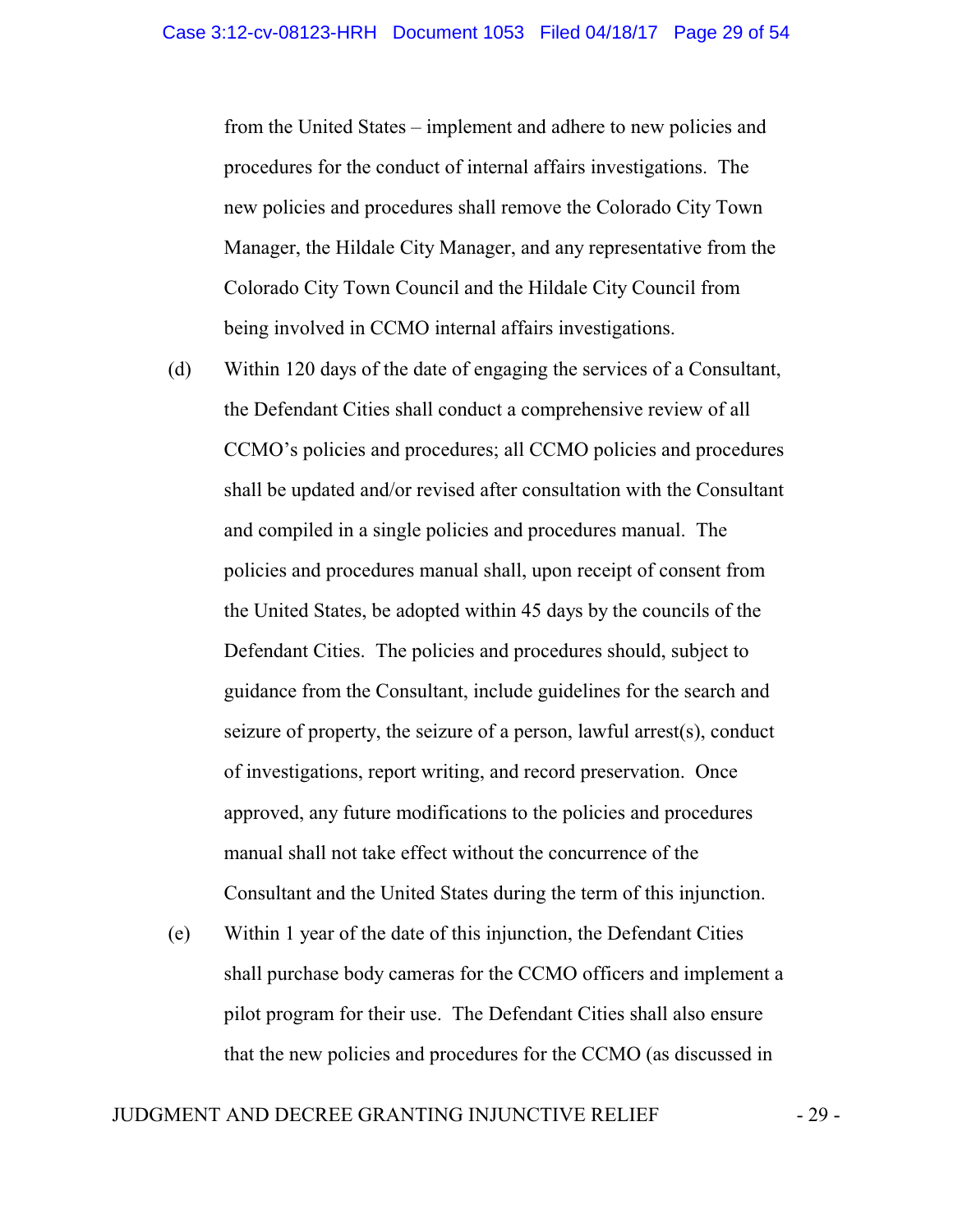subsection (d) above) include a policy regarding the use of body cameras and the storage of their data.

- (f) The Defendant Cities shall provide yearly training to all CCMO officers regarding the First, Fourth, and Fourteenth Amendments, the state and federal Fair Housing Acts, landlord/tenant law, trespass law, and any other topics that the Defendant Cities deem appropriate. The training shall be conducted by a qualified third person or organization other than the Defendant Cities' attorneys, and the qualified person or organization must be approved in advance by the United States. The training will be of at least three hours' duration and, at the discretion of the trainer, up to six hours. The Defendant Cities shall bear all costs associated with the training. The Defendant Cities shall seek and obtain approval from the United States for the training syllabus and/or materials before the training is delivered. The Defendant Cities shall also provide a copy of the sign-in sheet from each training session to the United States within 14 days after each training session is complete. The Defendant Cities shall video-record each training session and require each new officer hired since the last training session to watch the recording and receive any materials provided at the training.
- (g) The Chief Marshal for the CCMO shall seek to meet with the Washington County Sheriff and the Mohave County Sheriff to build a better working relationship and to obtain their input on key law enforcement issues facing the CCMO.

## JUDGMENT AND DECREE GRANTING INJUNCTIVE RELIEF - 30 -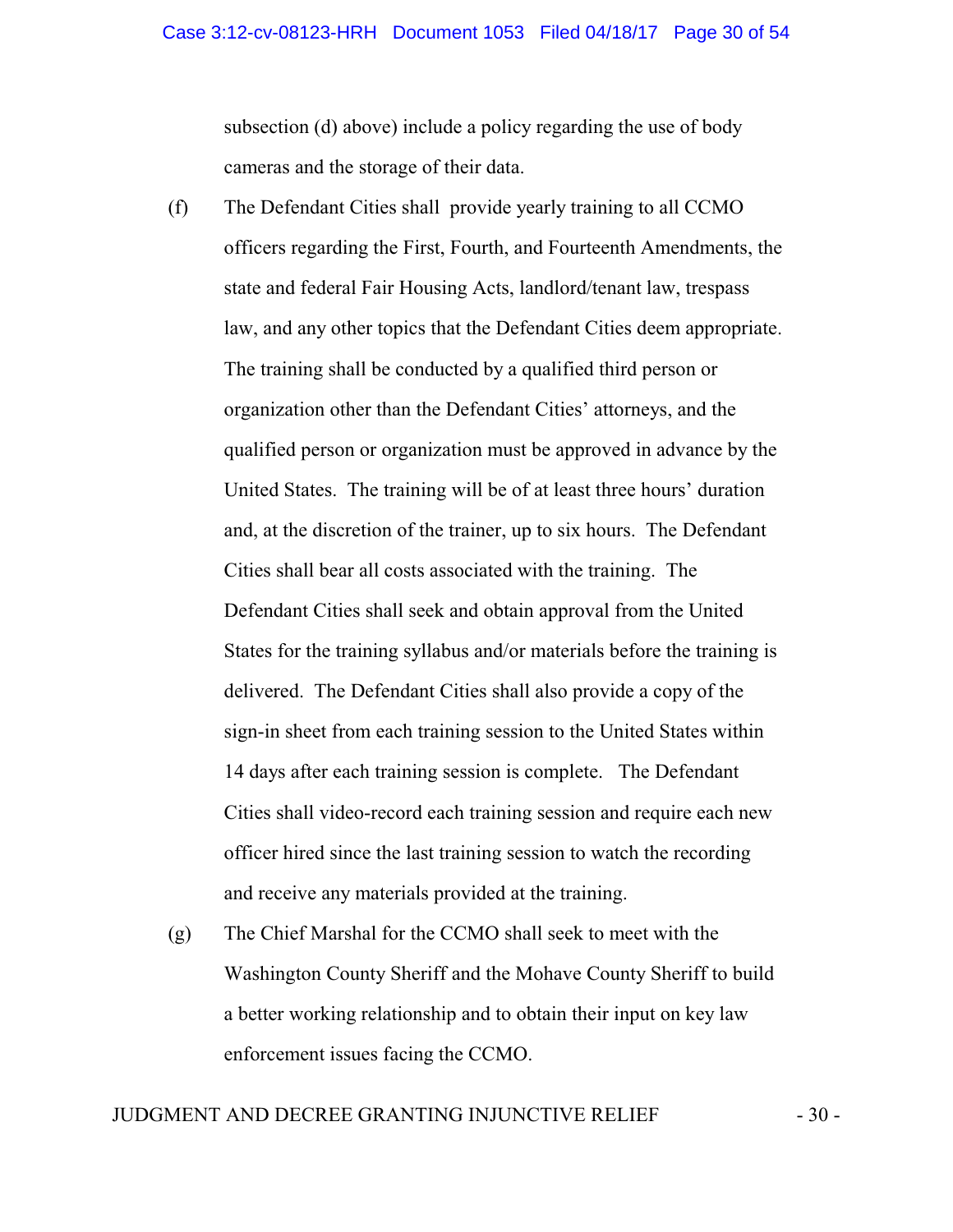(h) Within 15 days of the date upon which court approval of the selection of a Mentor is granted, the Defendant Cities shall hire a Mentor for the Chief Marshal. The parties shall confer regarding the selection of the Mentor and provide the court with an agreed-upon selection within 45 days of the entry of this injunction. If the parties are unable to reach agreement on a Mentor within 45 days of the entry of this injunction, the parties shall, within 60 days of the entry of this injunction, each submit the name(s) of potential mentor(s) to the court, and the court shall select one or more persons or entities to serve as the Mentor from among the candidates proposed by the parties. The Mentor shall come from a nationally-recognized police organization, such as the Police Executive Research Forum or the International Association of Chiefs of Police. This Mentor shall meet with the Chief Marshal at least once a month during the first year from the hiring of the Mentor and advise the Chief Marshal in the performance of his job and the conduct of the CCMO. The Defendant Cities shall pay all costs associated with this Mentor. The length of the contract between the Defendant Cities and the Mentor shall be for at least 1 year, with the option to renew the contract. The Defendant Cities shall provide a copy of this contract to the United States.

C. Fair Housing Act Injunction. The jury has determined that the Town of Colorado City and City of Hildale engaged in a pattern or practice of conduct that violated the Fair Housing Act, 42 U.S.C. § 3604(a) and (b) and § 3617.

## JUDGMENT AND DECREE GRANTING INJUNCTIVE RELIEF  $-31$  -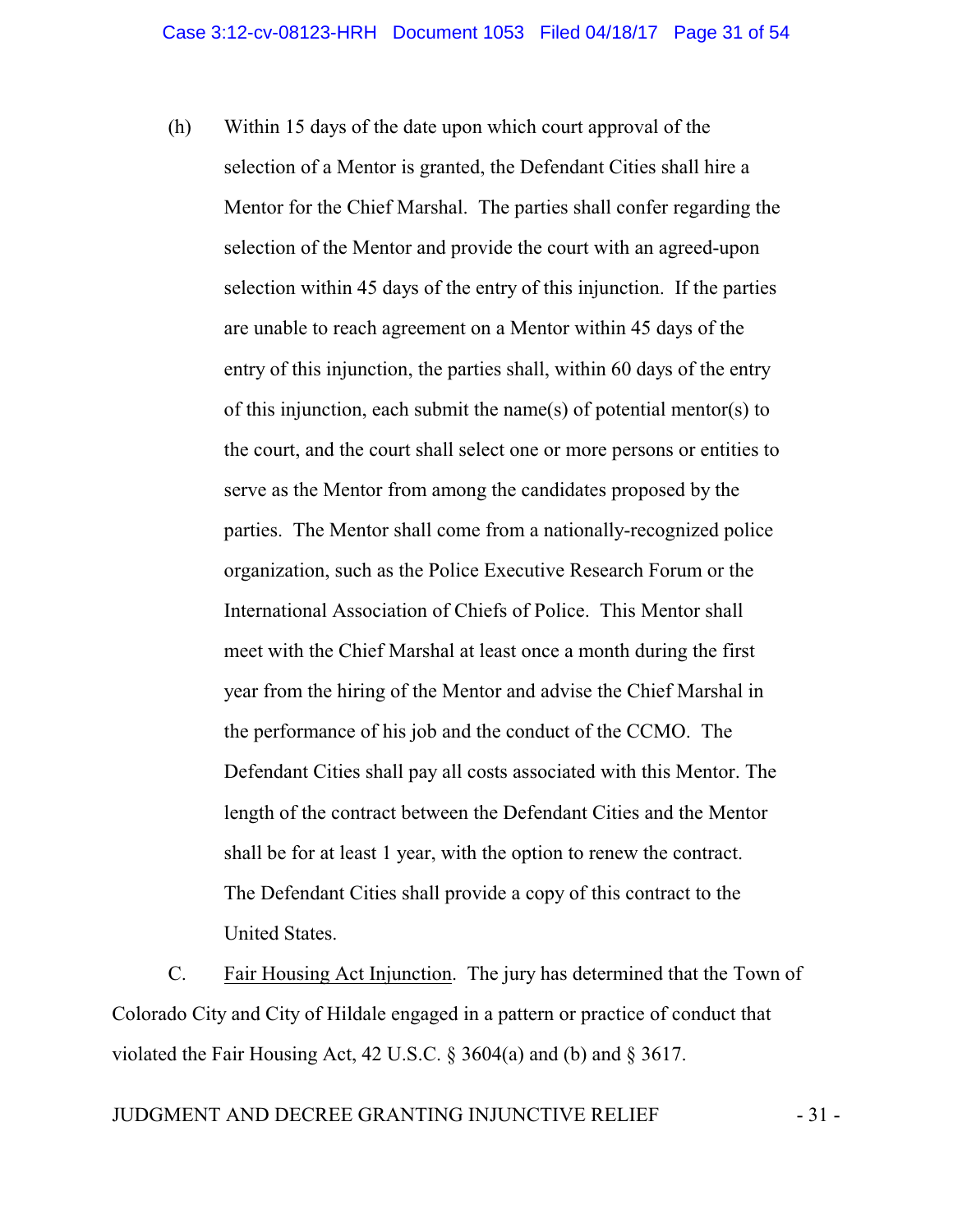#### Case 3:12-cv-08123-HRH Document 1053 Filed 04/18/17 Page 32 of 54

Section 3614(d)(1)(A) authorizes injunctive relief. In consideration of violations of the Fair Housing Act, Colorado City and the City of Hildale, their officers, employees, and agents, and their successors and all persons in active concert or participation with them, are hereby enjoined as follows:

(1) They shall not engage in any conduct that violates Section 3604(a), (b) or Section 3617 of the Fair Housing Act; in particular, the Defendant Cities are enjoined from:

- (a) making housing unavailable or denying housing opportunities to individuals because of religion in violation of 42 U.S.C. § 3604(a);
- (b) discriminating in the terms, conditions, or privileges of the rental or sale of a dwelling because of religion, in violation of 42 U.S.C.  $§$  3604(b); or
- (c) coercing, intimidating, threatening, or interfering with a person in the exercise or enjoyment of, or on account of his having exercised or enjoyed, or on account of his having aided or encouraged any other person in the exercise or enjoyment of, a right granted by the Fair Housing Act, in violation of 42 U.S.C. § 3617.

## Approval of Subdivision Plat

(2) Plaintiff shall initiate renewed discussions between the UEP Trust representatives and Colorado City representatives as regards approval of a subdivision plat of Colorado City. Engineers for the Trust and for Colorado City shall be involved, and they (the engineers) shall identify any issues requiring resolution – and steps to be taken to resolve them – for purposes of creating a final, recordable subdivision plat of Colorado City.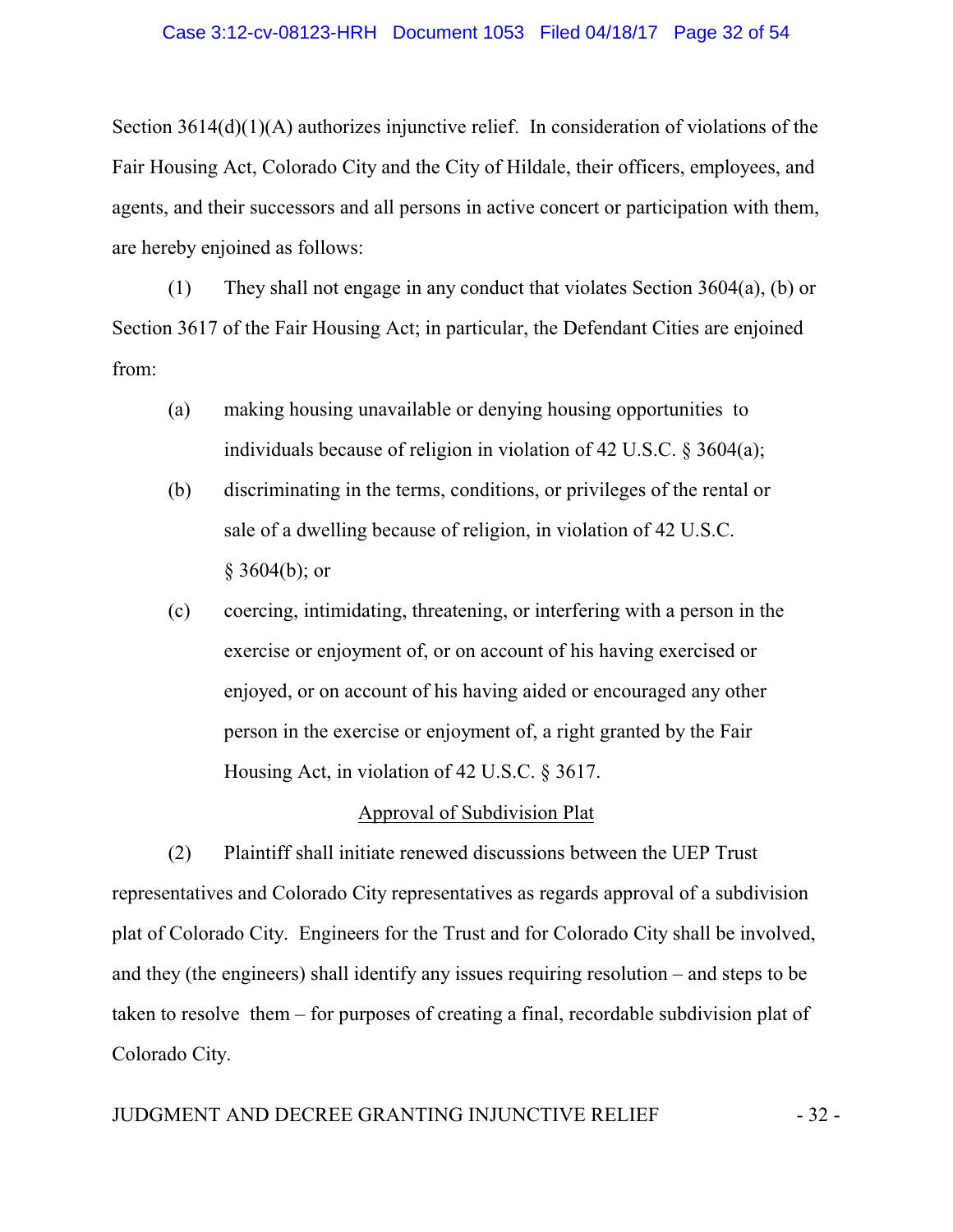- (a) Within 30 days of the entry of this injunction, the parties shall report to the court as regards the issues to be resolved and the steps to be taken to resolve them.
- (b) Within 60 days of the entry of this injunction, the parties shall report to the court as regards the resolution of issues and steps taken to create a final subdivision plat. If there are disagreements that the parties are unable to resolve, plaintiff and defendant shall present the same to the court for resolution.
- (c) Once any outstanding issues have been resolved, the UEP engineer shall produce a final subdivision plat of Colorado City. The plat will be executed on behalf of the UEP Trust, and Colorado City shall approve the subdivision plat and deliver it to the UEP Trust for recording.
- (d) The UEP Trust and Colorado City shall bear their own engineering fees. The UEP Trust shall bear the cost of recording the subdivision plat.

#### Adoption of Building Department Policies and Procedures

(3) Within 30 days of the entry of this injunction, the Defendant Cities shall develop and submit to the United States for its approval: objective, uniform, non-discriminatory policies and procedures to govern the operation of the Defendant Cities' building department and the functions of the Defendant Cities' building official(s) ("Building Department Policies and Procedures") related to handling building permits and applications for associated licenses and certificates, including but not limited to building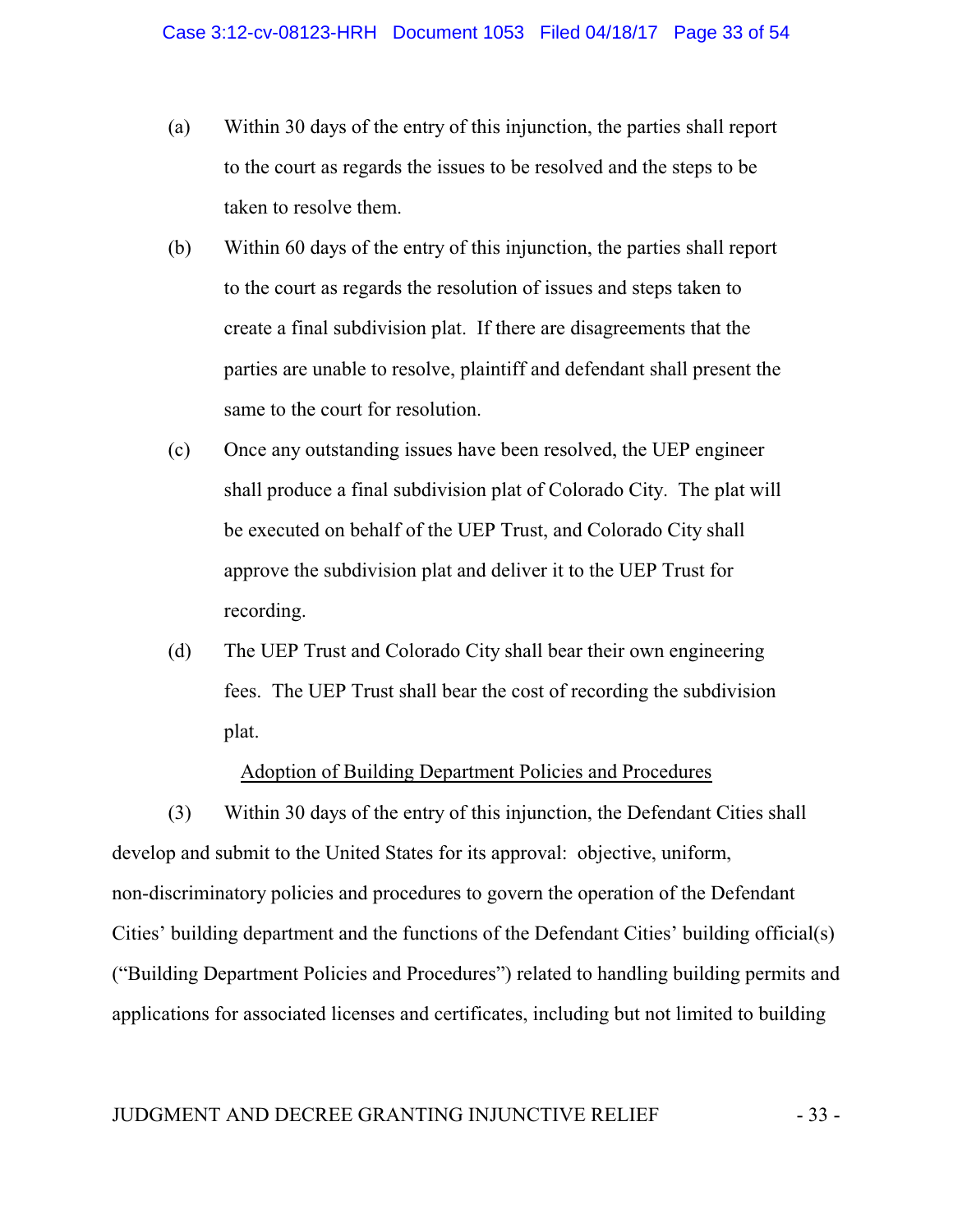## Case 3:12-cv-08123-HRH Document 1053 Filed 04/18/17 Page 34 of 54

permit application requirements, the plan review process, building inspections, bases for permit application denials and permit revocations, and the assessment of fees.

(4) The Building Department Policies and Procedures shall specifically include the following:

- (a) a provision stating that the Defendant Cities may not take any action with respect to any building permit for arbitrary reasons, or on the basis of religion or religious affiliation;
- (b) a provision stating that the Defendant Cities shall not issue a building permit unless the applicant has provided the Defendant Cities with an application form that includes the signature of the property owner;
- (c) a building permit application form that includes lines for the name, contact information, and signature of the property owner or the owner's agent or representative;
- (d) a provision stating that if the Defendant Cities determine that any building permit should be declared void or expired, the Defendant Cities must provide at least 14 days' advance, written notice to the property owner and permit applicant of the permit expiration or cancellation. The notice must state the basis for the Defendant Cities' decision that the permit is void or expired; and
- (e) a procedure that allows permit holders or permit applicants to file an appeal of an adverse decision by the Defendant Cities with respect to a permit (e.g., a decision to deny, withdraw, void, or cancel a permit).

## JUDGMENT AND DECREE GRANTING INJUNCTIVE RELIEF  $-34$  -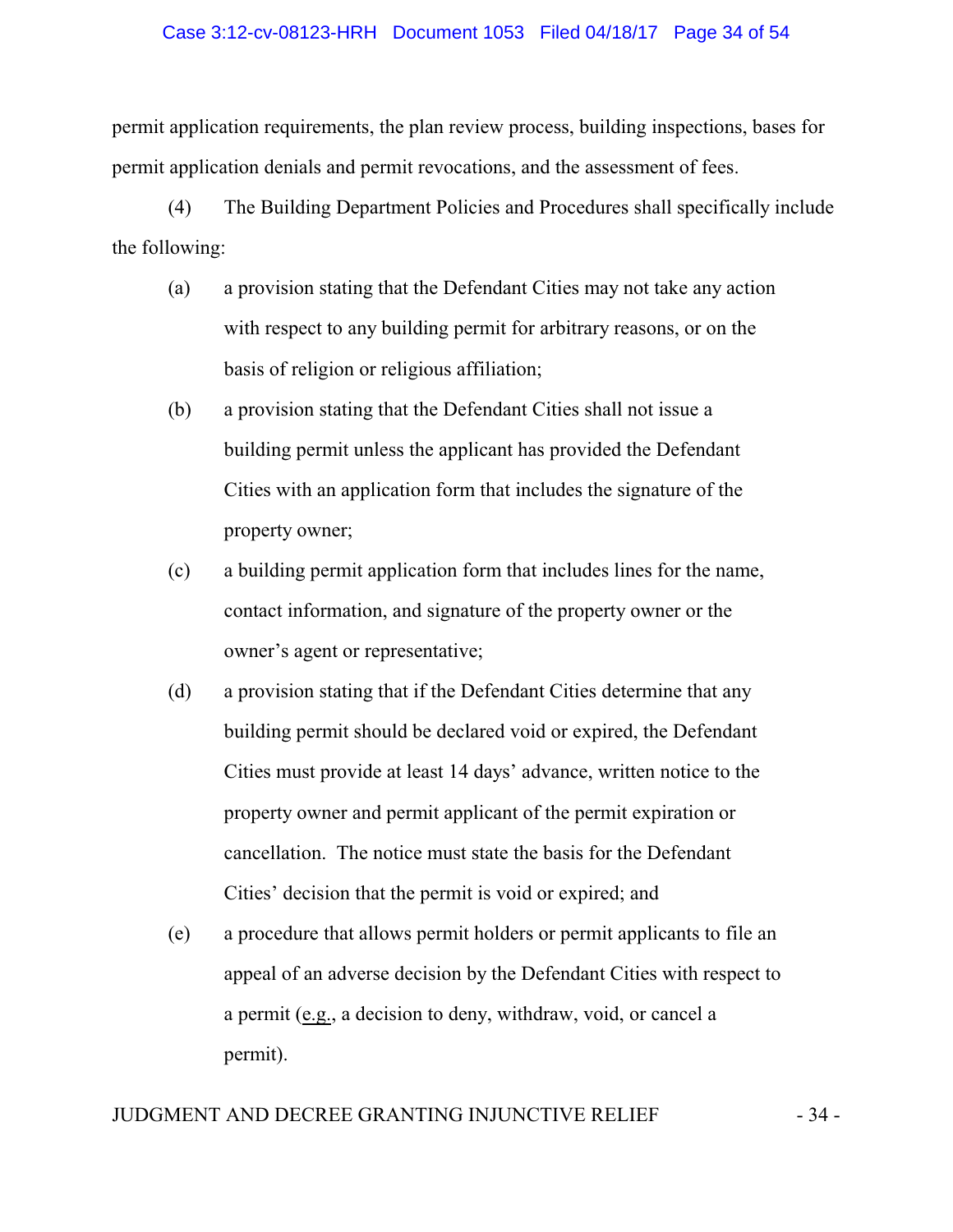#### Case 3:12-cv-08123-HRH Document 1053 Filed 04/18/17 Page 35 of 54

(5) Within 30 days of the United States' approval of the Building Department Policies and Procedures, the Defendant Cities shall implement the Building Department Policies and Procedures and make them available upon request in any office where municipal business is conducted or where the Defendant Cities' employees or officials regularly interact with members of the public.

(6) Upon the United States' approval of Building Department Policies and Procedures, no building permit shall be issued on any application that does not include the signature of the property owner or the owner's agent or representative.

(7) The Building Department Policies and Procedures may be modified only if written notice is given to counsel for the United States and to the Monitor (see paragraph 29 below) 30 days before the proposed modifications are to take effect and the United States and the Monitor make no objection thereto. The notice referenced in this paragraph must specify the modification requested and any documentation supporting the modification.

(8) The Building Department Policies and Procedures may not be enforced in a manner that discriminates based upon religion.

#### Amendments to Water Services Regulations

(9) Within 30 days of the entry of this injunction, the Defendant Cities shall repeal outdated water service access regulations based on "new water" requirements and, within 60 days of the entry of this injunction, shall develop and submit to the United States for its approval proposed amendments to their Water Services Regulations to specify that, in order to transfer an existing water connection from the name of an existing customer to the name of a new customer where the existing customer has not applied to transfer service to the new customer's name, the new customer need only: (a) attest,

## JUDGMENT AND DECREE GRANTING INJUNCTIVE RELIEF - 35 -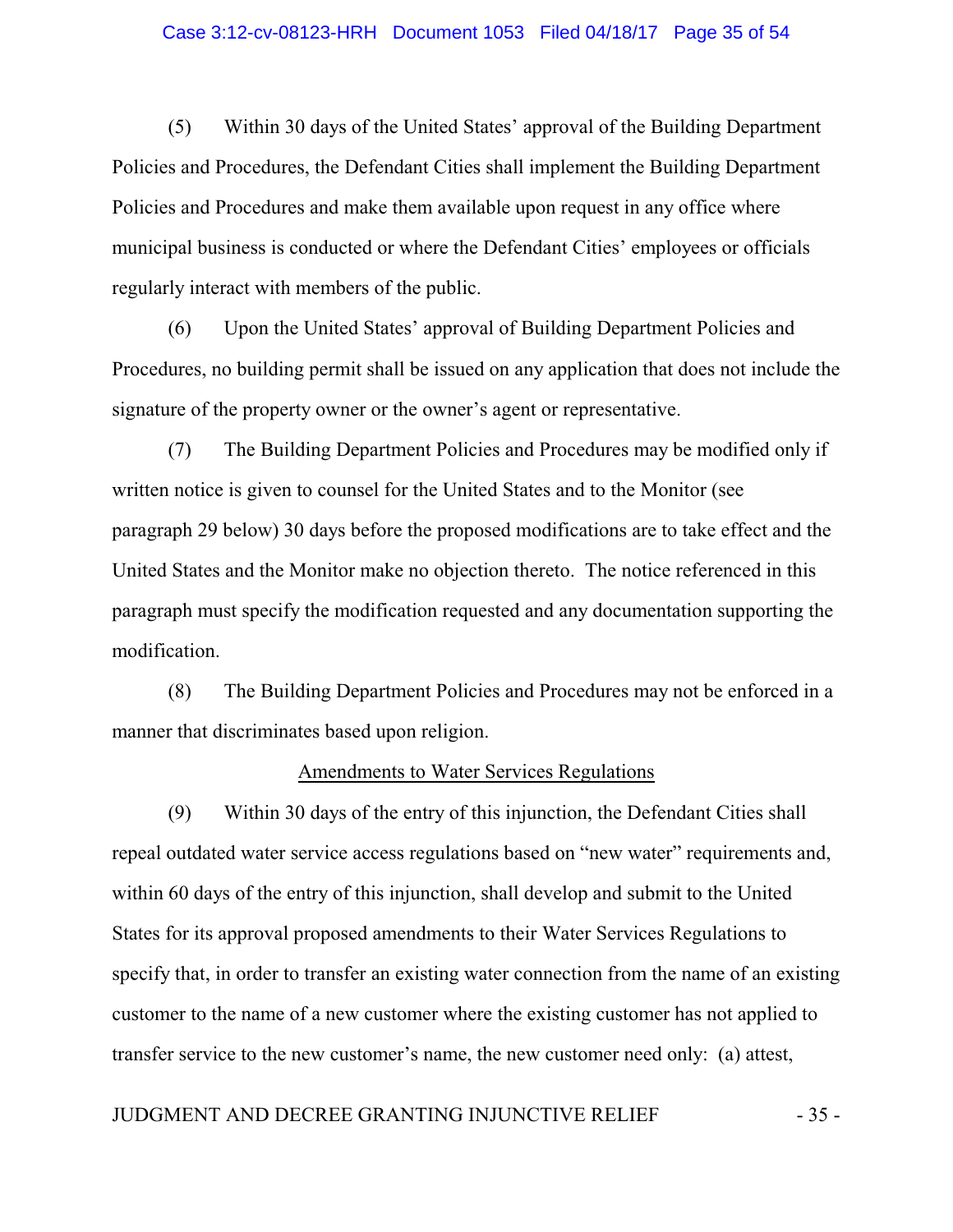#### Case 3:12-cv-08123-HRH Document 1053 Filed 04/18/17 Page 36 of 54

under penalty of perjury, by signing and submitting the application for utility services, that the new customer owns the property for which he/she is seeking a utility connection or has the owner's permission to occupy or obtain utility services at the property, and (b) show proof of ownership of the property, permission to occupy, or obtain utility services at the property. Such documentation may take the form of a deed or an occupancy agreement, rental agreement, lease, or other document showing permission by the owner to occupy or seek utility services.

(10) Under the revised Water Services Regulations, in order to transfer service for water or any other utility service, the Defendant Cities shall not require new customers to: obtain the permission of the existing customer by using the Utility Services Disconnect or Termination Application form or by any other means; provide proof that the new customer has extinguished all other potential occupants' rights to the property at issue; or wait any period of time for utility service to be transferred so that the existing customer can be contacted if the new customer provides the attestation and proof of ownership or the right to occupy or obtain utility services described in the preceding paragraph.

(11) Within 30 days of the United States' approval of the revised Water Services Regulations, the Defendant Cities shall implement the revised Water Services Regulations and make them available upon request in any office where municipal business is conducted or where the Defendant Cities' employees or officials regularly interact with members of the public.

(12) The Water Services Regulations may be modified only if written notice is given to counsel for the United States and to the Monitor 30 days before the proposed modifications are to take effect and the United States and the Monitor make no objection

## JUDGMENT AND DECREE GRANTING INJUNCTIVE RELIEF  $-36$  -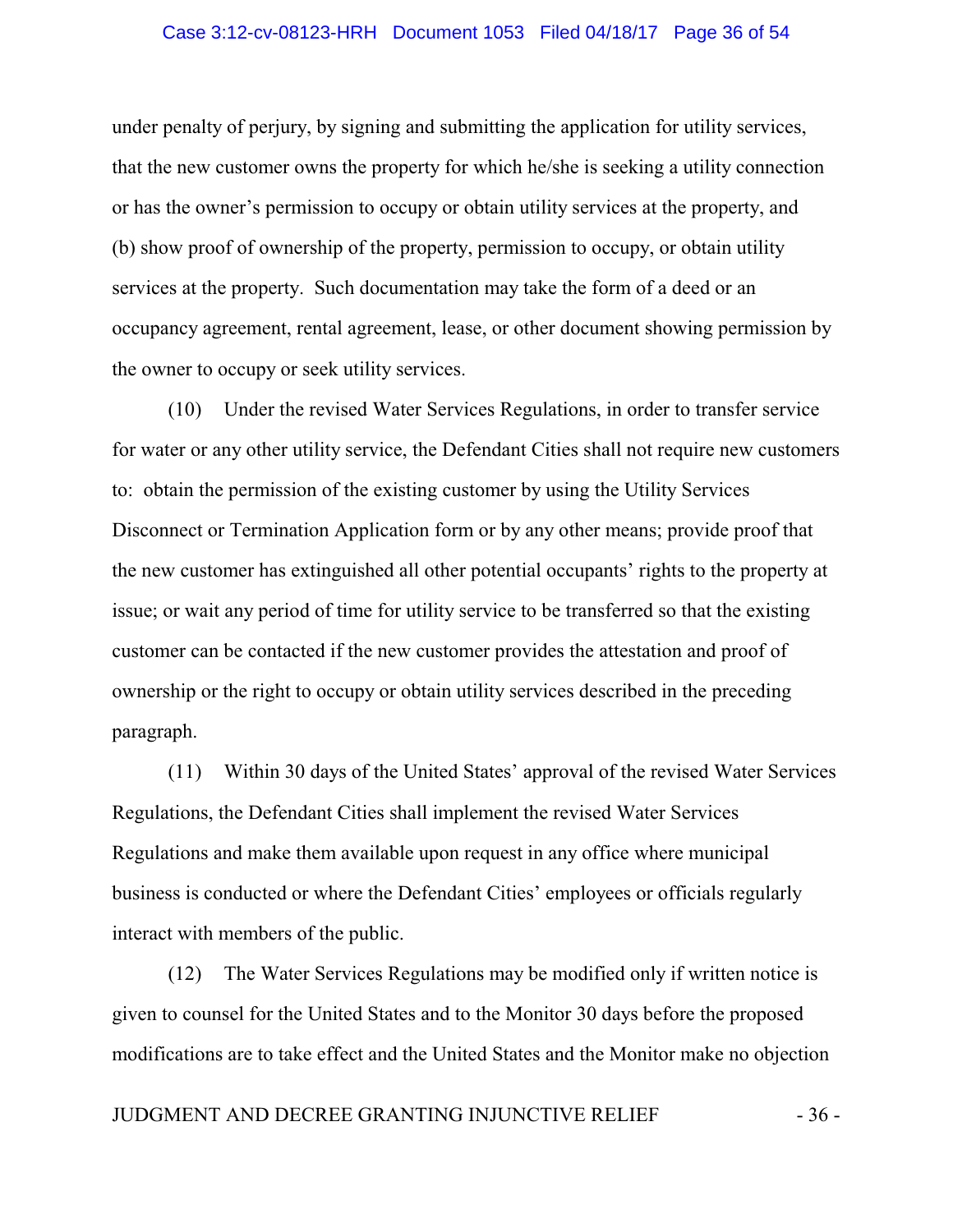## Case 3:12-cv-08123-HRH Document 1053 Filed 04/18/17 Page 37 of 54

thereto. The notice referenced in this paragraph must specify the modification requested and any documentation supporting the modification.

(13) The Water Services Regulations may not be enforced in a manner that discriminates based upon religion.

#### Culinary Water Impact Fee

(14) The court shall appoint, using the procedures set forth below, a licensed engineer or engineering firm ("Engineer") to perform a review of the Defendant Cities' culinary water impact fee.

(15) The parties shall confer regarding the selection of the Engineer and provide the court with an agreed-upon selection within 60 days of the entry of this injunction. If the parties are unable to reach agreement on an Engineer within 60 days of the entry of this injunction, the parties shall, within 70 days of the entry of this injunction, each submit the name(s) of a potential Engineer(s) to the court, and the court shall select one or more persons or entities to serve as the Engineer from among the candidates proposed by the parties.

(16) Within 90 days of the court's appointment of the Engineer, the Engineer shall perform a review of the Culinary Water Impact Fee Facilities Plan & Impact Fee Analysis for the Defendant Cities conducted by Sunrise Engineering and, after consultation with representatives of the UEP Trust, including the Trust's retained Engineer, the Defendant Cities, and any other person or entity the Engineer deems necessary, provide the parties and the court with an updated Culinary Water Impact Fee Facilities Plan and Impact Fee Analysis ("Updated Impact Fee Report").

#### JUDGMENT AND DECREE GRANTING INJUNCTIVE RELIEF  $-37$  -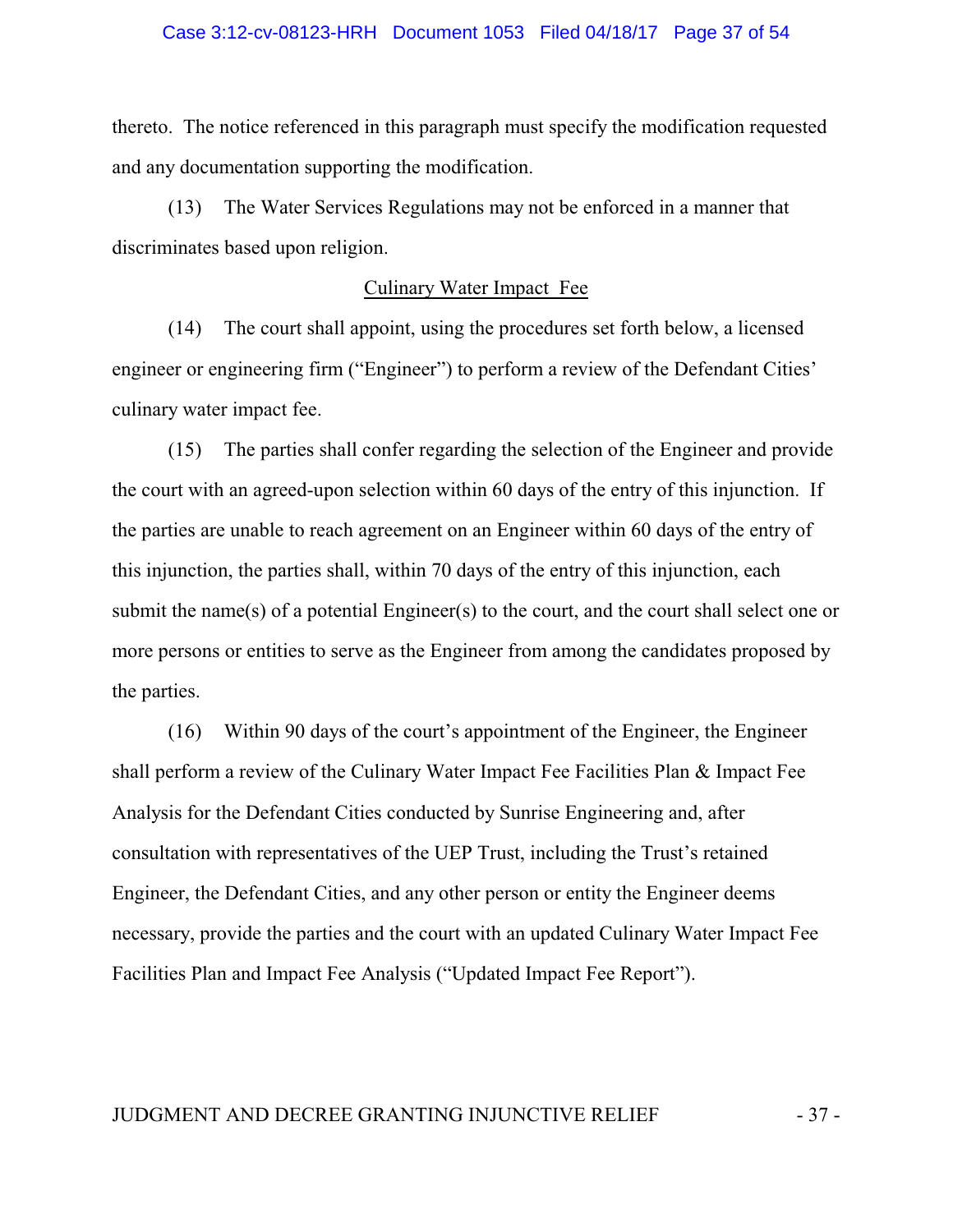#### Case 3:12-cv-08123-HRH Document 1053 Filed 04/18/17 Page 38 of 54

(17) Should the Updated Impact Fee Report recommend a maximum eligible impact fee that is lower than the Defendant Cities' current impact fee, the Defendant Cities shall revise their existing impact fee accordingly within 35 days.

(18) The Engineer shall have timely, full, and direct access to any of the Defendant Cities' officials or employees, documents, data, or any other information in the Defendant Cities' possession, custody, or control that the Engineer deems necessary to produce the Updated Impact Fee Report.

(19) The Defendant Cities shall bear the cost of and cooperate freely and fully with all reasonable activities and requests of the Engineer.

(20) The Engineer shall not be considered an employee or represented party of the Defendant Cities for purposes of Arizona Rule of Professional Conduct 4.2.

(21) Except as indicated in paragraph 17, above, the amount of any impact fee for culinary water connections may only be modified if written notice is given to counsel for the United States and the Monitor 30 days before the proposed modification is to take effect and the United States and the Monitor make no objection thereto. The notice referenced in this paragraph must specify the new impact fee amount and must include any reports or analyses supporting the modification. The Culinary Water Impact Fee Plan shall be reviewed by a licensed engineer or engineering firm at no less than five-year intervals.

## Websites and Public Notice

(22) Within 90 days of the entry of this injunction, the Defendant Cities shall develop publicly available internet websites for each municipality, if such websites do not already exist. The Defendant Cities shall maintain these websites with the information specified below for the duration of this injunction.

## JUDGMENT AND DECREE GRANTING INJUNCTIVE RELIEF - 38 -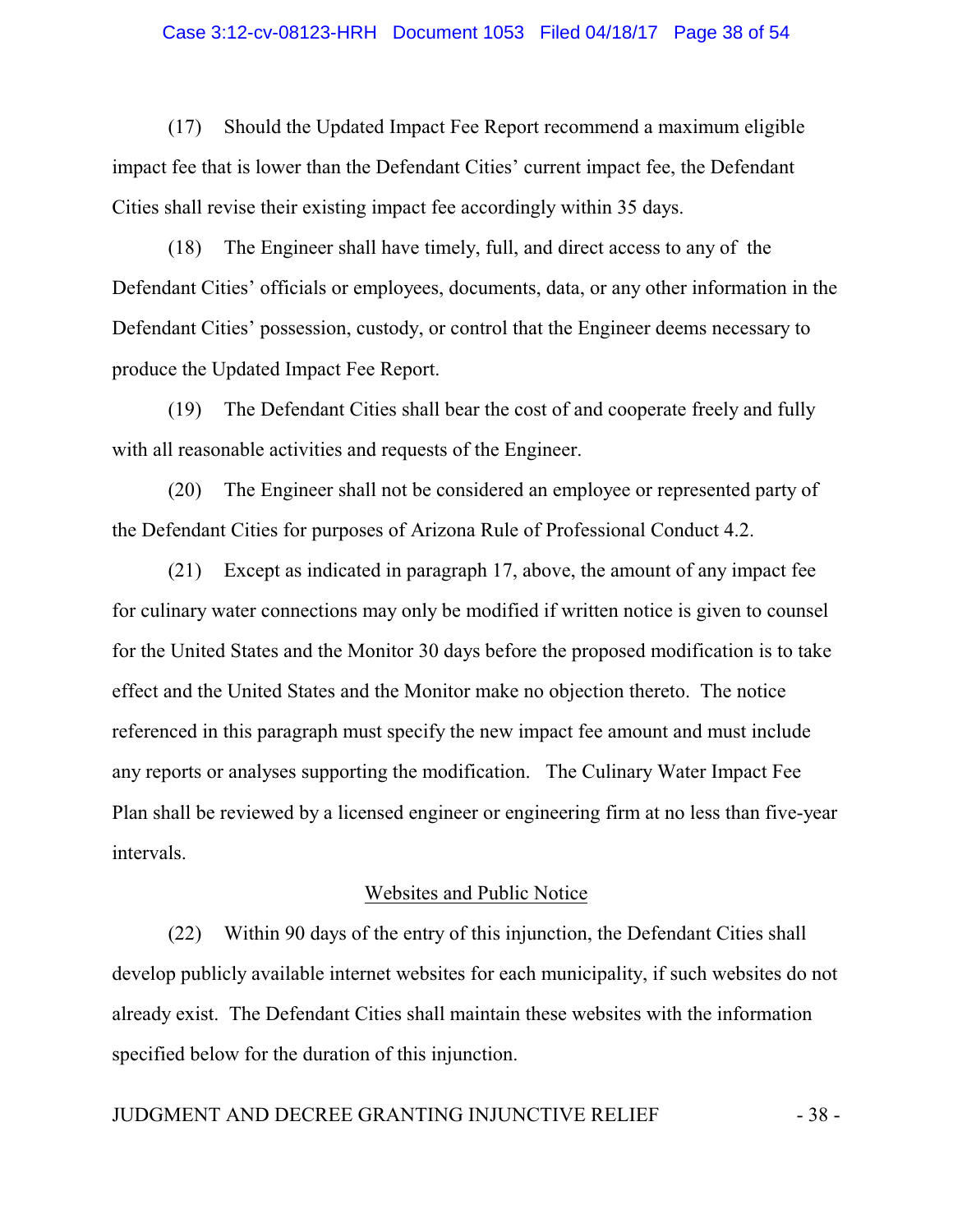#### Case 3:12-cv-08123-HRH Document 1053 Filed 04/18/17 Page 39 of 54

(23) The Defendant Cities shall prominently post on the "home page" for each website the following:

- (a) The identity and contact information for every elected or appointed city official, as well as the head of each city department.
- (b) Notice of all upcoming city council meetings and utility board meetings. Notice of city council meetings shall be posted at least 24 hours prior to any city council meeting and must include notice of all topics to be addressed at the meeting and copies of any proposed ordinances, policies, or motions that may be the subject of a vote at the meeting.
- (c) An internet link to mechanisms to apply via the internet or access any forms required by the Defendant Cities to apply for any municipal services, including but not limited to building permits, utility connections or transfers, subdivision applications, and public-records requests.
- (d) An internet link to the current versions of all municipal ordinances and codes as well as all municipal regulations, procedures, and policies, including the CCMO policies and procedures manual and any revisions made pursuant to Section V.B. above, the Building Department Policies and Procedures, developed pursuant to Section V.C, paragraphs 3 through 8, above, and the Water Services Regulations, revised pursuant to Section V.C, paragraphs 9 through 13, above. All documents linked pursuant to this subparagraph shall be updated within 30 business days of any adoption, amendment, or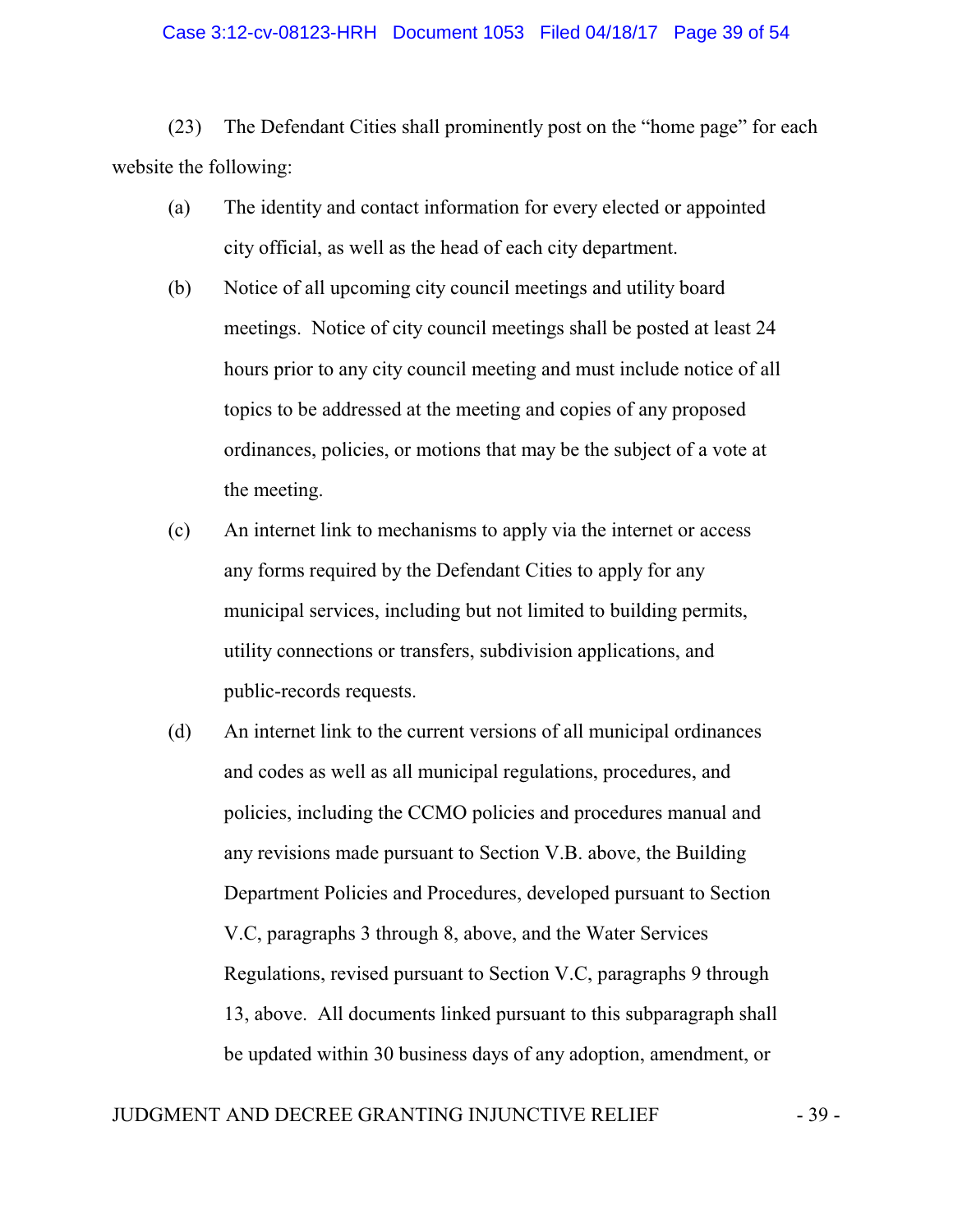repeal. The Defendant Cities shall maintain paper and electronic

copies of all versions of the documents described in this paragraph in

effect for the duration of this injunction.

(e) The following language, which will include an internet link to this injunction:

"The United States District Court for the District of Arizona has held that the City of Hildale and the Town of Colorado City engaged in illegal discrimination on the basis of religion and have violated the federal Fair Housing Act, the First, Fourth, and Fourteenth Amendments of the United States Constitution, and the provisions of 42 U.S.C. § 14141. The District Court has ordered the City of Hildale and the Town of Colorado City to make certain changes to the operations of the local government to ensure the City and Town are complying with federal law. You may view and print a copy of that injunction here [linking to this order]."

## Mandatory Education & Training

(24) Within 90 days of the entry of this injunction, and annually thereafter for the duration of this injunction, the Defendant Cities shall provide in-person training on the requirements of this injunction, the policies, procedures, and regulations, and ordinances adopted or amended pursuant to Section V.C of this injunction, the requirements of the First Amendment, the Fourth Amendment, and the Fourteenth Amendment to the United States Constitution, and the requirements of the Fair Housing Act to the following individuals: (1) all city council members; (2) all elected officials, including the mayors of the Defendant Cities; (3) all members of the Utility Board; (4) the city/town managers; (5) all employees or officials who have duties related to the planning, zoning, permitting, construction, or occupancy of residential housing; and (6) all employees or officials responsible for approving, initiating, or stopping the provision of water service, sewer service, waste-disposal service, or other similar, municipal services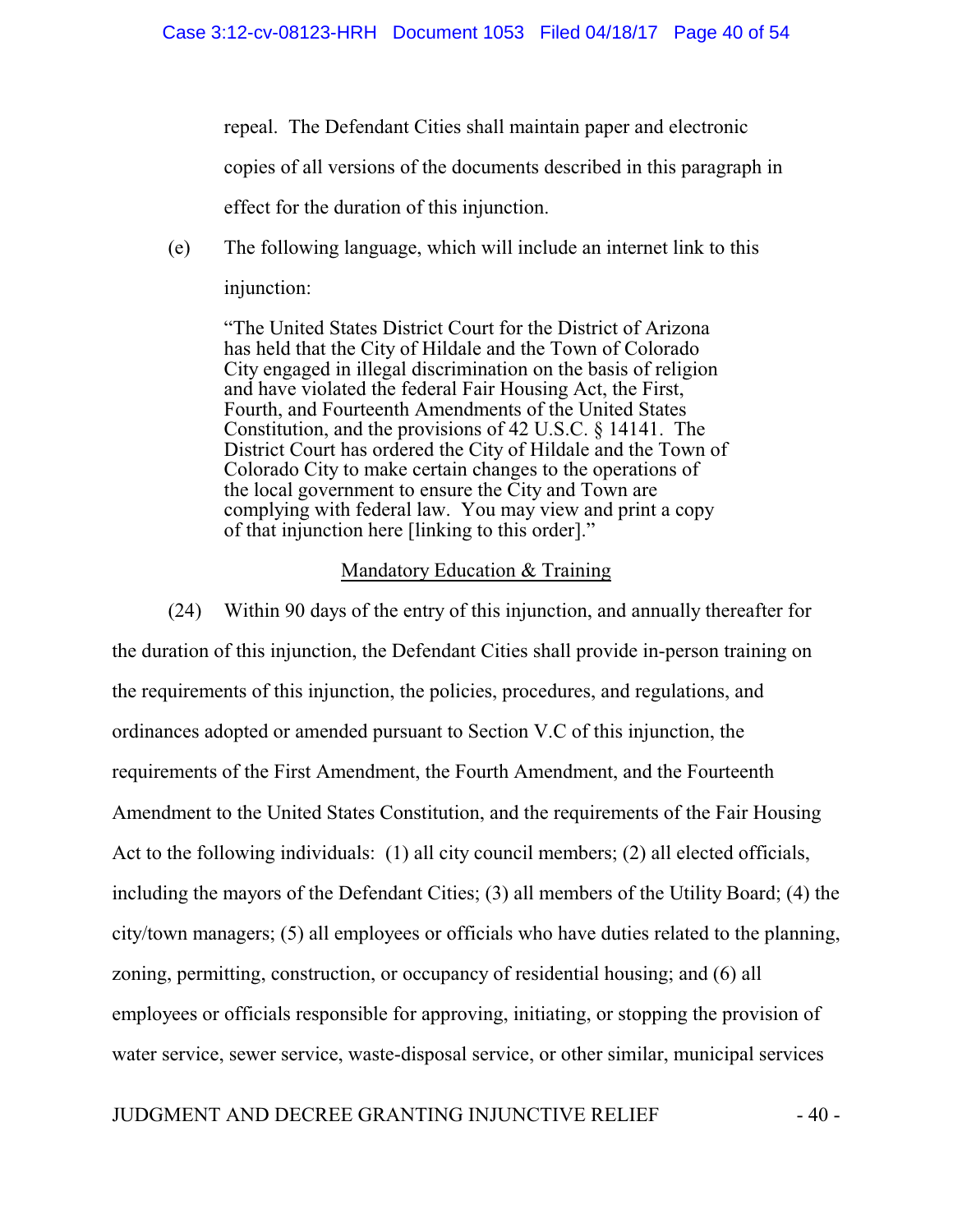#### Case 3:12-cv-08123-HRH Document 1053 Filed 04/18/17 Page 41 of 54

to real property. In addition to addressing the requirements identified above, the training shall specifically address the appropriate separation between municipal government, and the functions of municipal government and the FLDS Church, or any other religious entity.

(25) The training shall be conducted by a qualified third person or organization other than the Defendant Cities' counsel, and the qualified person or organization must be approved in advance by the United States. The training shall be video-recorded and will be of at least 3 hours' duration. The Defendant Cities shall bear all costs associated with the training.

(26) Within 60 days of the entry of this injunction, the Defendant Cities shall supply the name of the person(s) or organization(s) proposed to provide training pursuant to this section to counsel for the United States, together with copies of the professional qualifications of such person(s) or organization(s) and copies of all materials to be used in the training.

(27) Within 30 days of when an official or employee is hired in a position covered by paragraph 24 above, or undertakes new duties that would require him/her to attend training under the terms of this injunction, the Defendant Cities shall require such person to watch the training video and distribute to each such person copies of all written materials from the most recent training session.

(28) All persons required to attend training under the terms of this injunction shall verify, under penalty of perjury, that they attended each required training session. Verification of attendance shall be submitted to the United States, for the initial training, and to the Monitor, for all trainings thereafter.

## JUDGMENT AND DECREE GRANTING INJUNCTIVE RELIEF  $-41$  -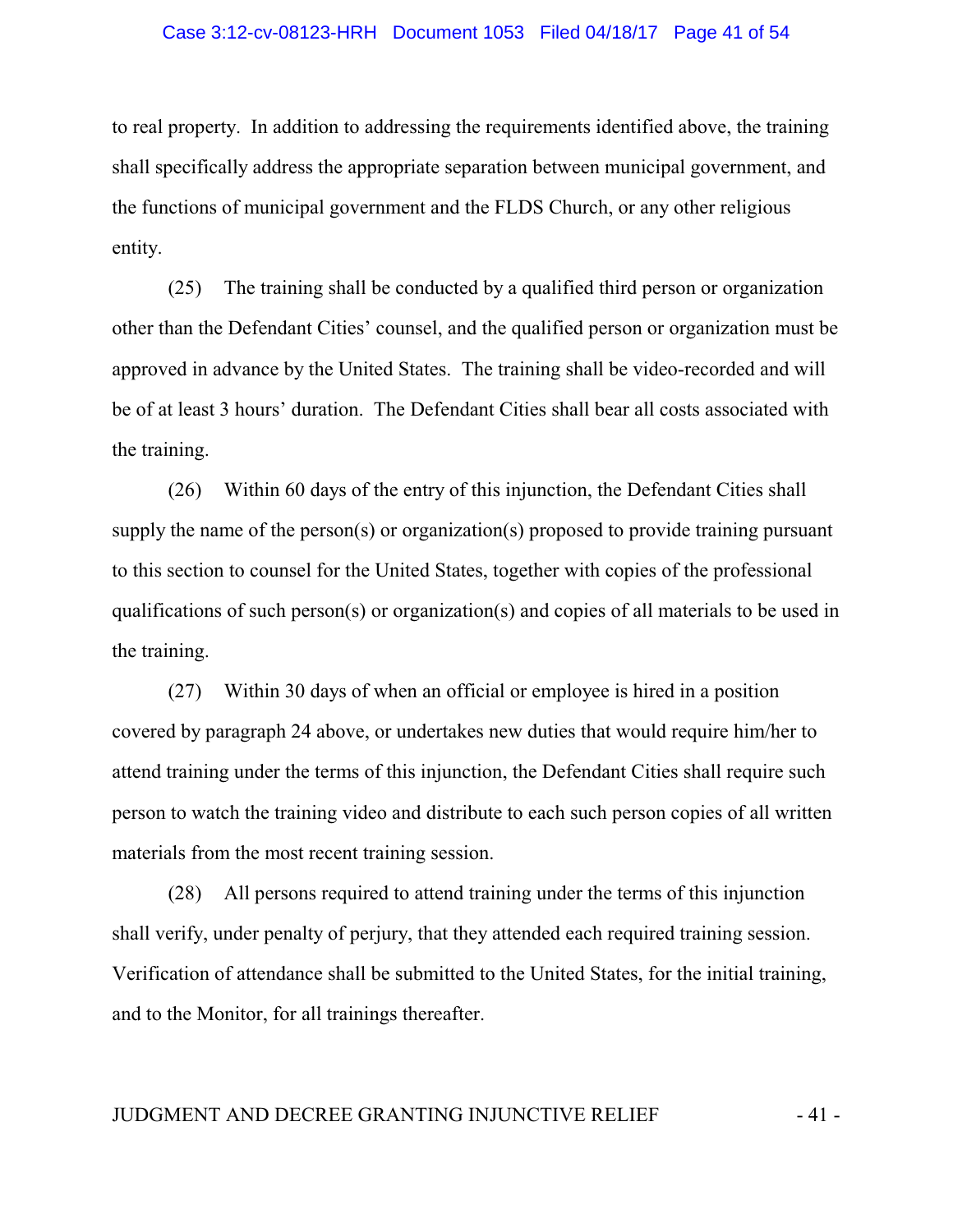#### Monitor

(29) The court shall appoint, using the procedures set forth below, one or more monitors ("Monitor") who shall have the authorities and responsibilities set forth below.

(30) The parties shall confer regarding the selection of the Monitor and provide the court with an agreed-upon Monitor within 90 days of the entry of this injunction. If the parties are unable to reach agreement on a Monitor within 90 days of the entry of this injunction. the parties shall, within 100 days of the entry of this injunction, each submit the name(s) of potential Monitor(s) to the court, and the court shall select one or more persons or entities to serve as the Monitor from among the candidates proposed by the parties.

(31) The Monitor shall have the responsibility of reviewing municipal decisions by the Defendant Cities implicating the Fair Housing Act and overseeing implementation of all aspects and terms of this injunction. As part of his/her monitoring role, the Monitor shall:

- (a) Conduct regular site visits, during which the Monitor shall interview city officials, review documents, and attend meetings. The Monitor may also request interviews or meetings with, or request documents from, any other person or entity the Monitor deems relevant to conducting his/her other responsibilities. Statements made by Hildale and Colorado City officials to the Monitor shall be subject to penalties for perjury.
- (b) Review the Defendant Cities' handling of all applications or requests related to utilities (both new utility connections and utility transfers), building permits and associated licenses and certificates, subdivision,

## JUDGMENT AND DECREE GRANTING INJUNCTIVE RELIEF  $-42$  -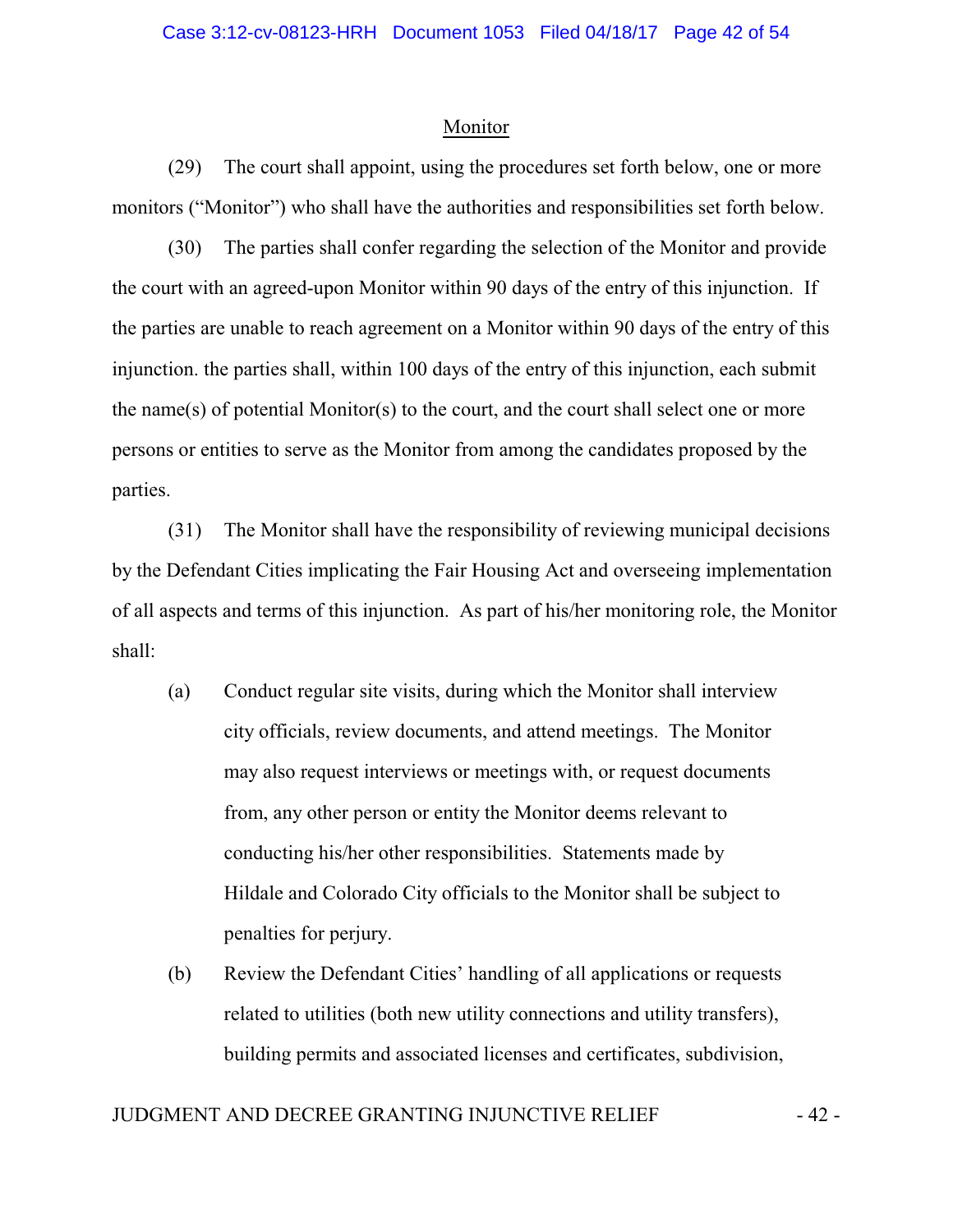zoning amendments and variances, and applications for exceptions to or relief from any municipal land-use decisions, rules, or ordinances. In the event that any of the above-described applications or requests are denied or not decided within 30 days, the Defendant Cities must provide to the applicant(s) and to the Monitor the reason(s) for any such situations in writing.

- (c) Review all modifications (including enactments, adoptions, amendments, or repeals) by the Defendant Cities, or any component department or board, to any ordinances, regulations, procedures, or policies affecting housing or related to the provision of municipal services related to housing, including but not limited to those related to zoning, planning, subdivision, building permits, licenses, residential rental taxes, and utility service connections (e.g., culinary water service, irrigation water service, sewer service, and waste disposal).
- (d) Review all complaints by any resident or other person or entity regarding any municipal actions considered or taken by the Defendant Cities potentially affecting rights associated with housing, including associated municipal services and policing services related to housing, and investigate such complaints as the Monitor deems appropriate.
- (e) Review any changes proposed by the Defendant Cities to the Building Department Policies and Procedures, the Water Services Regulations, or the culinary water impact fee and provide a statement

## JUDGMENT AND DECREE GRANTING INJUNCTIVE RELIEF  $-43$  -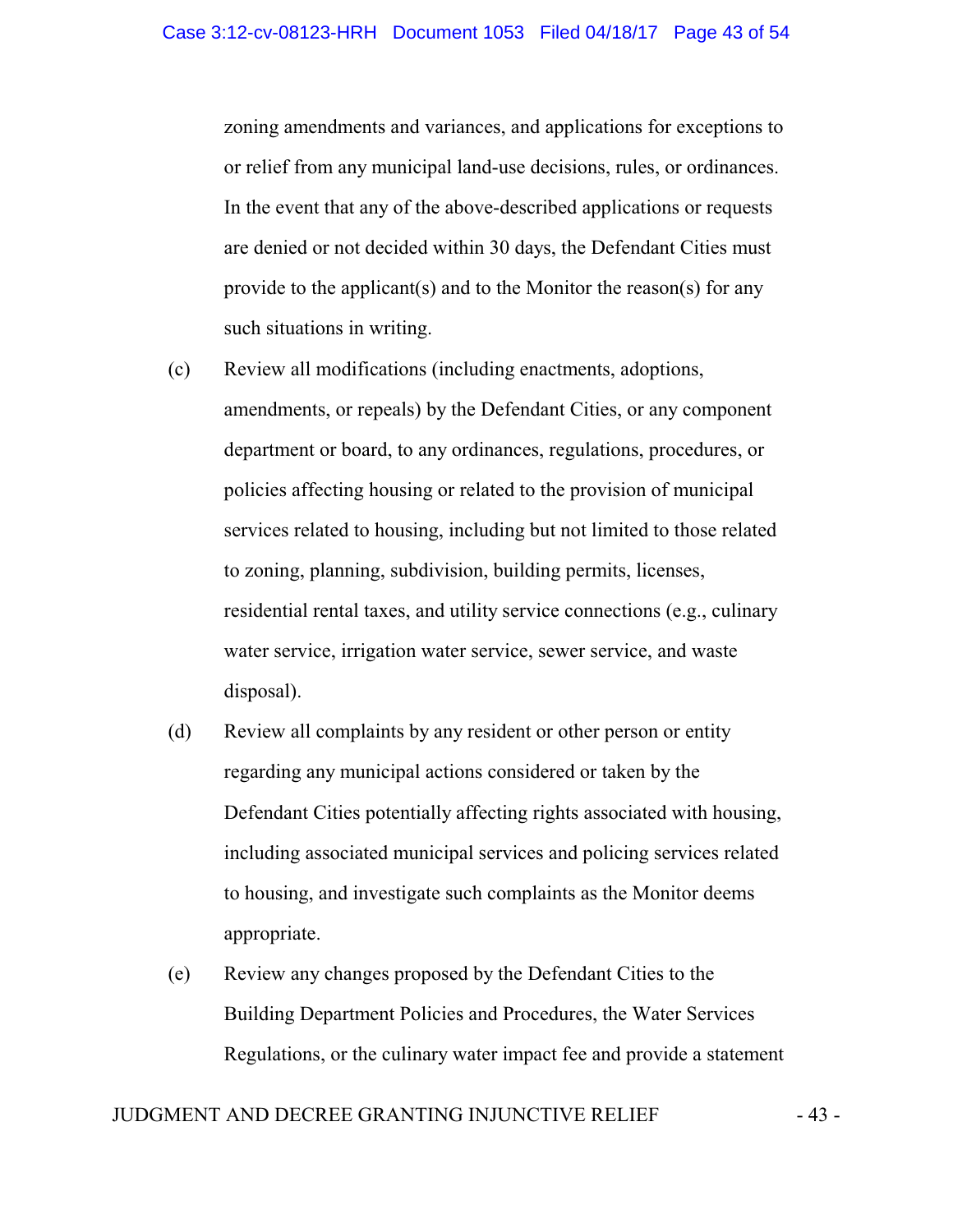of objection or no-objection to the Defendant Cities and the United States within 30 days of receiving notice of the proposed changes.

(f) Issue reports to the parties and the court containing an analysis of the Defendant Cities' progress towards compliance with the terms of this injunction, as described in Section V.C, paragraphs 39 through 40, below.

(32) The Monitor shall not be considered an employee or represented party of the Defendant Cities for purposes of Arizona Rule of Professional Conduct 4.2, and counsel for the parties are not restricted in any way from communicating directly and ex parte with the Monitor; but any such communication(s) shall be by hard copy or permanently stored electronic form.

(33) The services, operations and facilities to be monitored include all the Defendant Cities' services, operations, and facilities provided in connection with a dwelling or associated with, affecting, or relating to housing or the ability to own or occupy a dwelling, including but not limited to culinary water (including service, supply, connections, fees, and development), building permits, subdivision approval, land use, planning and zoning, and the provision of police services affecting rights under the Fair Housing Act, irrespective of how the Defendant Cities have or shall have organized, structured, incorporated, or titled such services, operations, or facilities.

(34) The Monitor's obligations and authority shall include monitoring for compliance with this injunction by the Defendant Cities' councils, commissions, boards, committees, departments, elected and non-elected and appointed and non-appointed officials, officers, council or board members, personnel, employees, agents, servants, delegates, designees, bailees, business partners, and joint venturers.

## JUDGMENT AND DECREE GRANTING INJUNCTIVE RELIEF  $-44$  -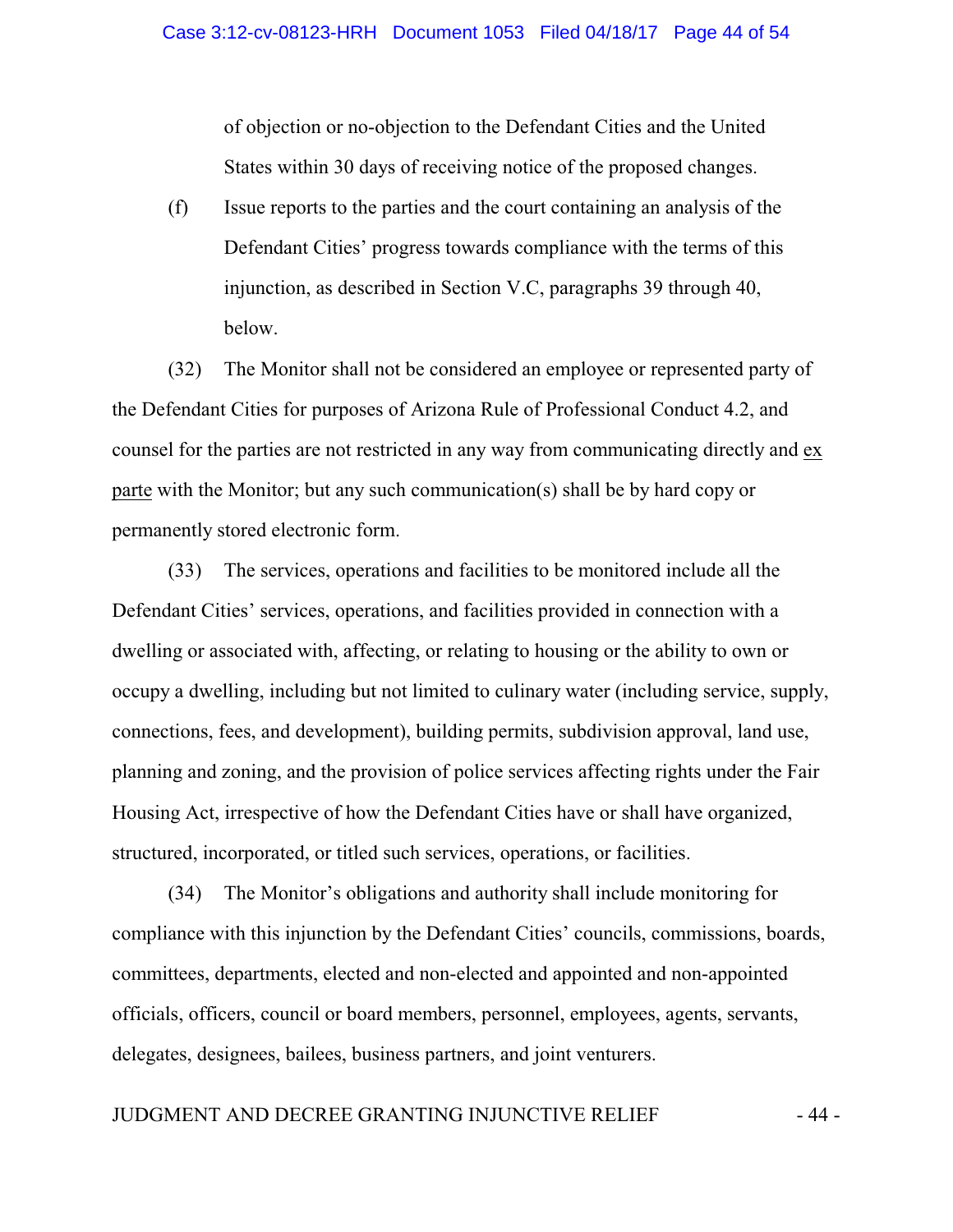#### Case 3:12-cv-08123-HRH Document 1053 Filed 04/18/17 Page 45 of 54

(35) The Monitor's ongoing responsibility and authority under this injunction to conduct monitoring shall not be impacted by any modification by the Defendant Cities of who provides or manages any relevant services, operations, or facilities, or how any such services, operations, or facilities are provided or managed.

(36) The Monitor shall have timely, full, and direct access to any relevant individuals, documents, meetings, reviews, data, or trainings that are in the possession, custody, or control of the Cities and are necessary to evaluate compliance with this injunction.

(37) The Defendant Cities shall bear the cost of and cooperate freely and fully with all reasonable monitoring activities and requests of the Monitor. Such cooperation shall include, but is not limited to:

- (a) Providing the Monitor with advance, timely notice of all regular and emergency public meetings of Defendant Cities' councils, boards, commissions, committees and departments, sufficient to allow the Monitor adequate time to make arrangements to attend such meetings.
- (b) Allowing the Monitor full access to all meetings described in the preceding paragraph.
- (c) Providing the Monitor advance, timely notice of every instance in which a council, board, or other arm or department of the Defendant Cities intends to meet in executive session, with a description of the purposes for the executive session. The Monitor shall be empowered to request attendance at all such executive sessions and, in the event attendance is denied, the Defendant Cities shall maintain an audio

## JUDGMENT AND DECREE GRANTING INJUNCTIVE RELIEF  $-45$  -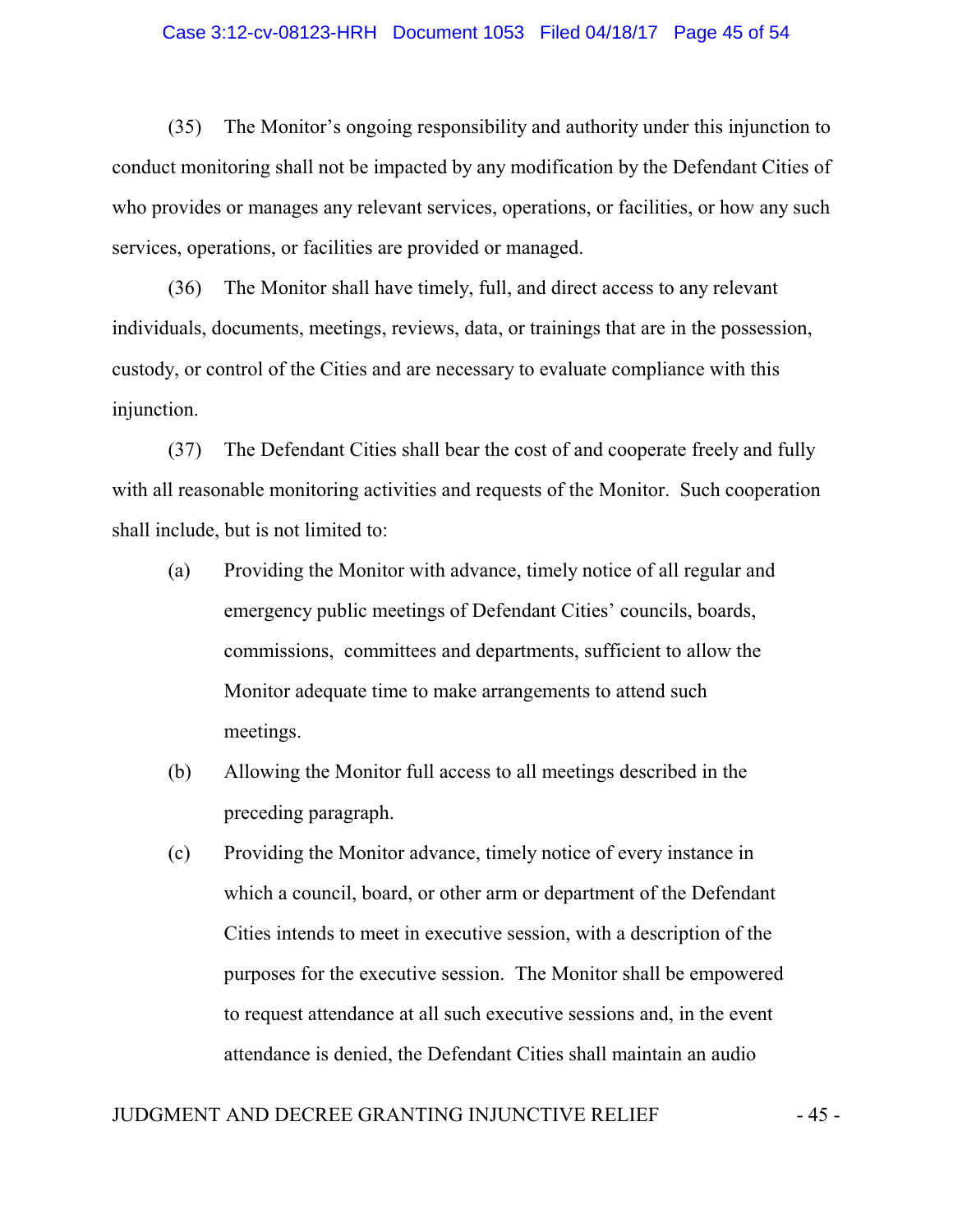recording of the executive session and the Monitor shall have the right to petition this court for a further order, upon a showing of good cause to believe that the executive session involves matters relevant to compliance with the terms of this injunction, the United States Constitution, or the Fair Housing Act, requiring the Defendant Cities to allow the Monitor to attend the relevant executive session(s) or, if the executive session has taken place, to have a copy of the recording of the executive session and any documents discussed at the executive session. In the event a Monitor attends an executive session or receives access to a recording of an executive session as provided in this injunction, the Monitor shall comply with the laws of the applicable state governing confidentiality of legitimate executive session information. The Monitor's presence at any executive session, or review of any recording of any executive session, shall not waive any attorney-client privilege between the Defendant Cities and their attorneys in the event their attorneys provided legal advice or consultation during any such executive session.

- (d) Allowing and facilitating the Monitor's full access to all individuals, documents, meetings, reviews, data, and trainings as described in the preceding paragraphs; and
- (e) Providing and facilitating the Monitor's free, open, and immediate access to all documents, records, files, and information of the Defendant Cities, including without limitation: (1) all paper,

## JUDGMENT AND DECREE GRANTING INJUNCTIVE RELIEF  $-46$  -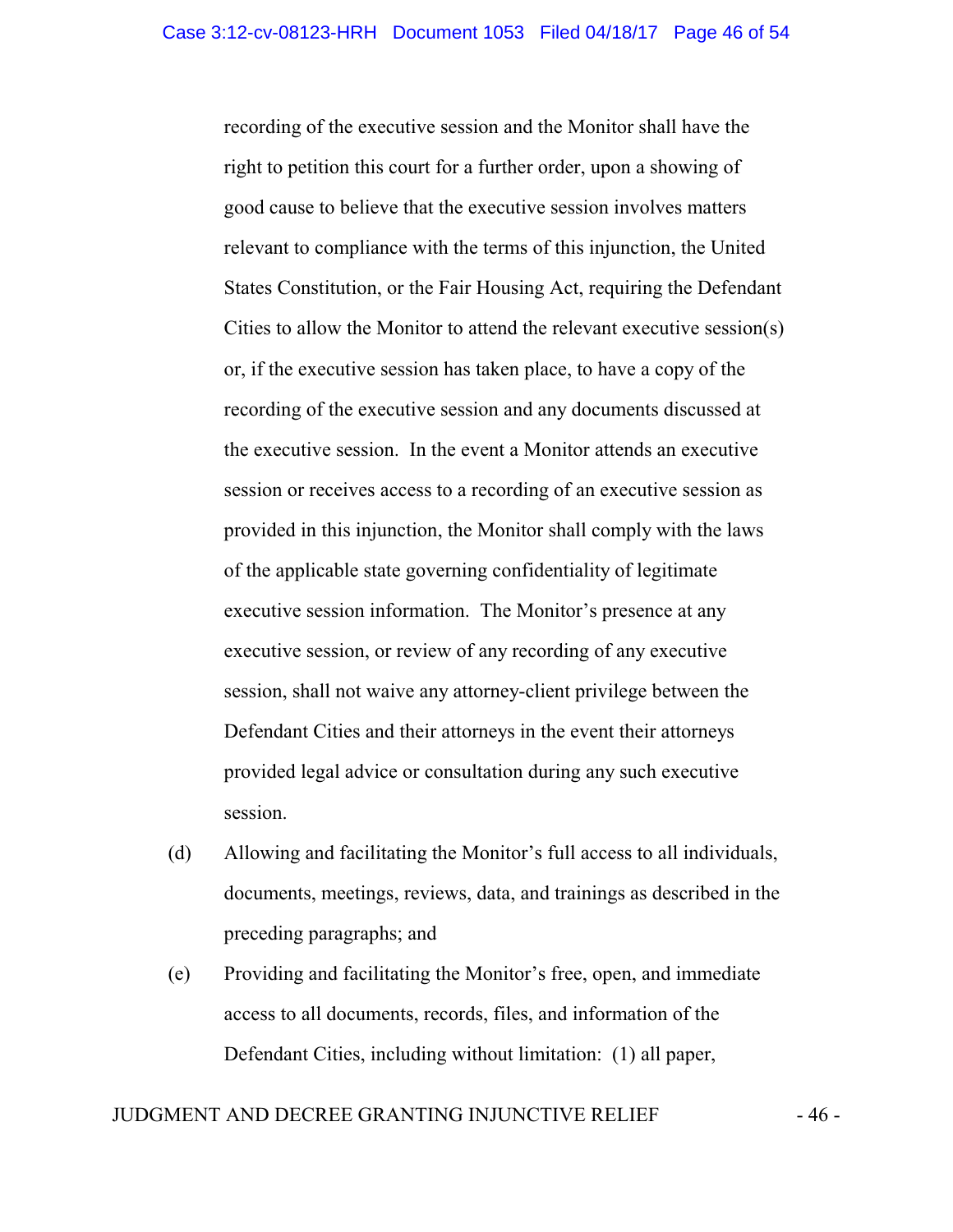electronic, photographic, video and audio data, information, documents, files, or records within the custody or control of the Defendant Cities or their agents; (2) all correspondence or communications (including without limitation all electronic mail, instant messaging, radio, text or other forms of communication) to, from or among any of the Defendant Cities' councils, boards, commissions, departments, committees, elected and non-elected and appointed and non-appointed officials, officers, council members, board members, personnel, employees, contractors, agents, servants, delegates, designees, bailees, business partners, joint venturers, vendors, financers and suppliers; and (3) any and all planning, policy, reporting, decision-making, or investigative records or materials of the Defendant Cities. This section does not authorize the Monitor to obtain any documents or correspondence covered by the attorney-client privilege between the Defendant Cities and their attorneys. If the Monitor believes that it is entitled to attorney-client privileged documents or correspondence, it shall file a request with the court. The Defendant Cities may file a response to this request within 14 days, after which the court will issue any necessary ruling. If the court rules that the Monitor is entitled to attorney-client privileged documents or correspondence, the Monitor shall not disclose these documents or correspondence to the United States or any third party absent prior approval from the court.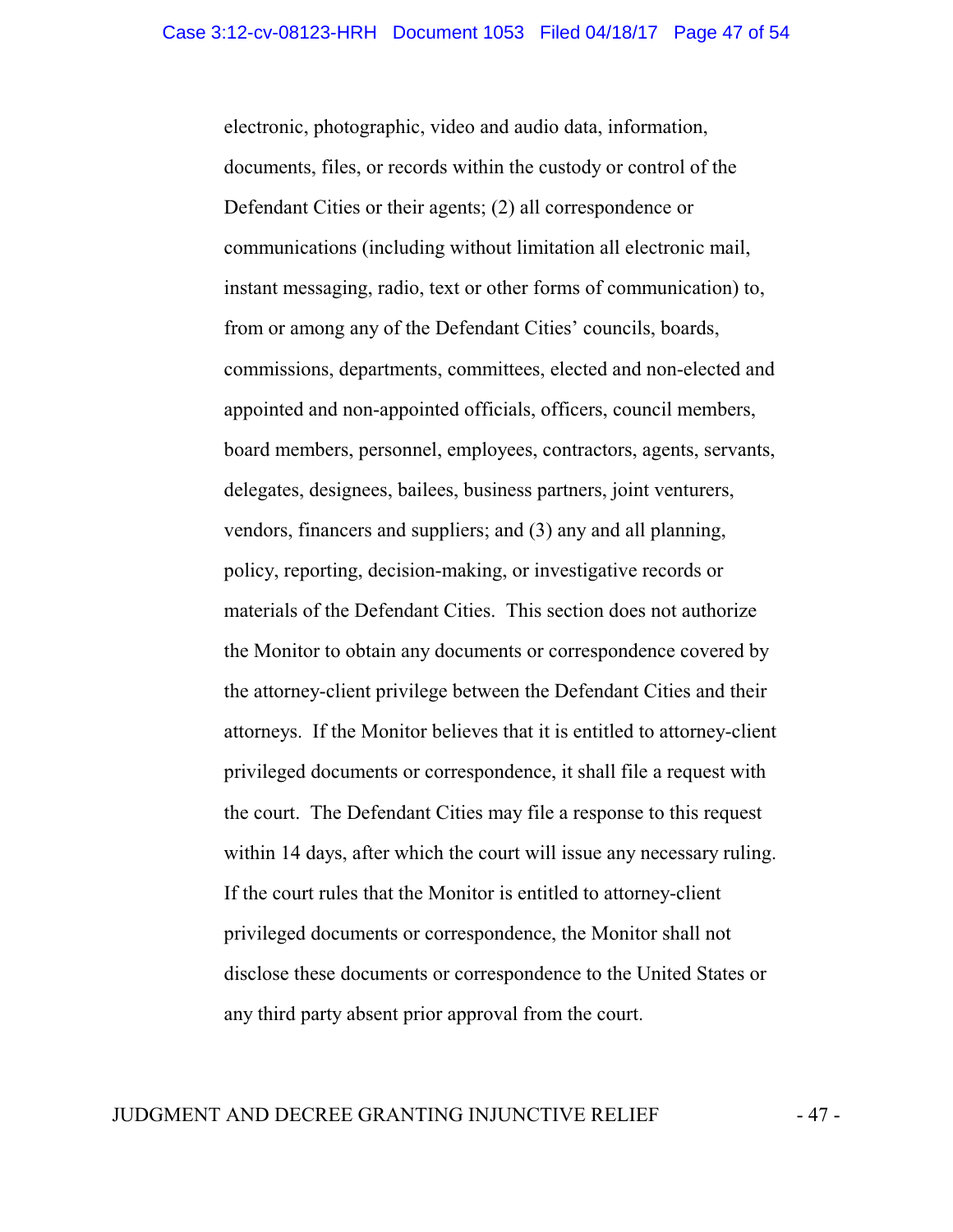#### Case 3:12-cv-08123-HRH Document 1053 Filed 04/18/17 Page 48 of 54

(38) Except as required or authorized by the terms of this injunction or the parties acting together, the Monitor shall not make any public or press statements (at a conference or otherwise) or issue findings with regard to any act or omission of the Defendant Cities or their agents, representatives or employees, or disclose information provided to the Monitor pursuant to this injunction. Absent a court order, the Monitor shall not testify in any other civil litigation or proceeding with regard to any act or omission of the Defendant Cities or any of their agents, representatives, or employees related to this injunction, nor testify in any other civil litigation or proceeding regarding any matter or subject that he or she may have learned as a result of his or her performance under this injunction, nor serve as a non-testifying expert in any other civil litigation or proceeding regarding any matter or subject that he or she may have learned as a result of his or her performance under this injunction. Unless such conflict is waived by all parties, the Monitor shall not accept employment or provide consulting services that would present a conflict of interest with the Monitor's responsibilities under this injunction, including being retained (on a paid or unpaid basis) by any current or future litigant or claimant, or such litigant's or claimant's attorney, in connection with a claim or suit against the Defendant Cities or their departments, officers, agents, or employees. The Monitor is not a state/county or local agency or an agent thereof, and accordingly the records maintained by the Monitor shall not be deemed public records subject to public inspection. Neither the Monitor nor any person or entity hired or otherwise retained by the Monitor to assist in furthering any provision of this injunction shall be liable for any claim, lawsuit, or demand arising out of the Monitor's performance pursuant to this injunction. This provision does not apply to any proceeding before a court related to

## JUDGMENT AND DECREE GRANTING INJUNCTIVE RELIEF  $-48$  -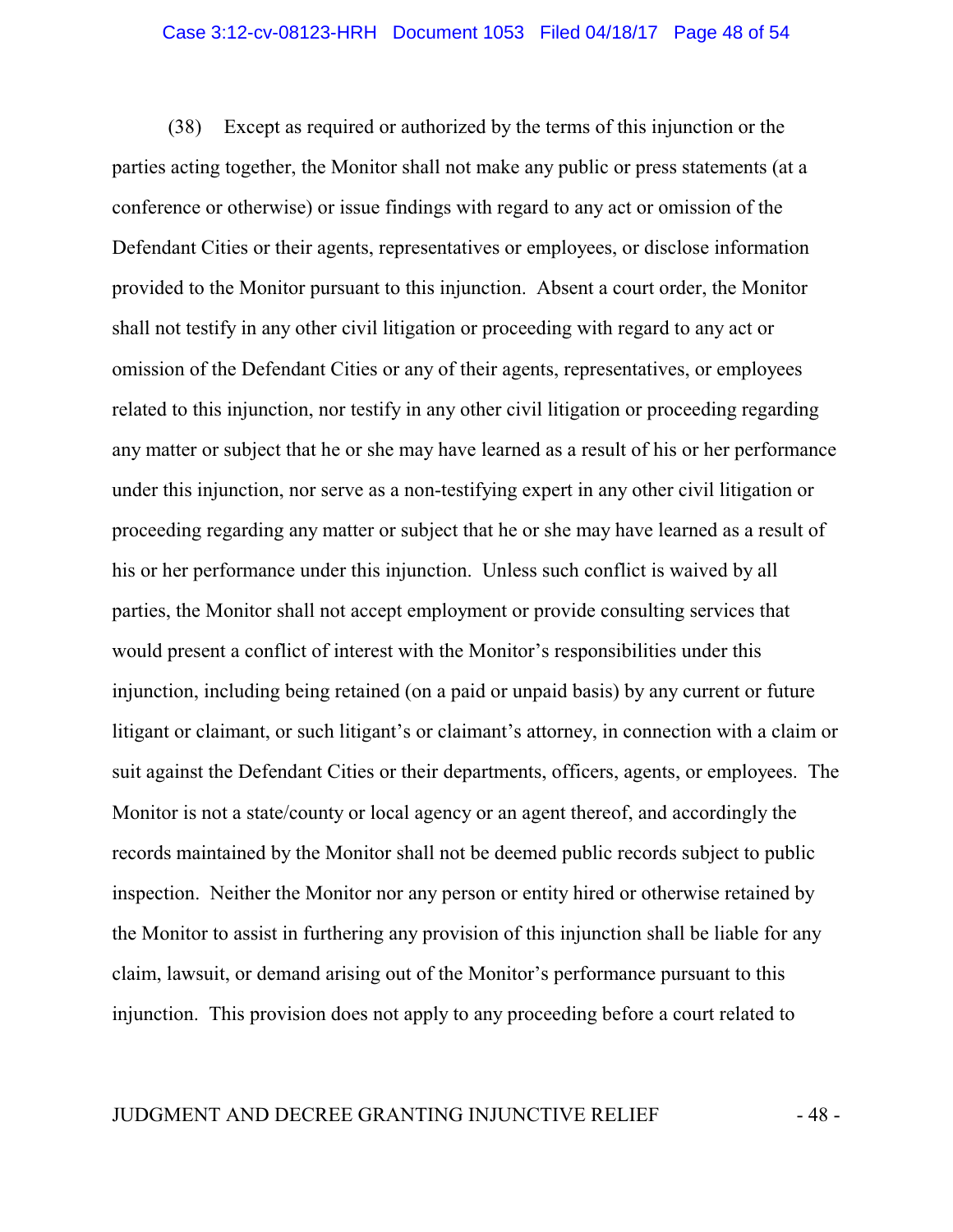## Case 3:12-cv-08123-HRH Document 1053 Filed 04/18/17 Page 49 of 54

performance of contracts or subcontracts for monitoring this injunction. The Monitor shall be considered an agent of the court.

(39) The Monitor shall provide to the parties a written report every 90 days for the first 2 years following the appointment of the Monitor. After the first 2 years, the Monitor shall, in his or her discretion and with the approval of the United States, decrease the frequency of reporting to every 6 months. The Monitor will report to the court upon the court's request.

(40) The reports to the parties described in the previous paragraph shall set forth the complete efforts and findings of the Monitor over the reporting period regarding compliance by the Defendant Cities with the terms of the injunction. The reports will, at a minimum: (1) detail the Monitor's activities as described in Paragraph 31, above, and (2) identify any obstacles to the work of the Monitor and any resistance on the part of city officials to the implementation of this injunction or the work of the Monitor.

(41) Should the Monitor determine that any action or inaction by the Defendant Cities, including but not limited to actions taken in connection with any applications or requests regarding any utility services, building permits, zoning amendments or variances, or subdivision, or any modification to any ordinance, regulation, policy, or procedure, constitutes evidence of a violation of the terms of this injunction, or evidence of discrimination because of religion, or a violation of the Fair Housing Act, the Monitor shall report to the United States and the Defendant Cities in writing and demand immediate action by the Defendant Cities to correct such issues.

(a) The Monitor shall promptly report to the parties any alleged non-compliance with the terms of this injunction. The Defendant Cities shall, within 15 days of the date of the Monitor's report (or

## JUDGMENT AND DECREE GRANTING INJUNCTIVE RELIEF  $-49$  -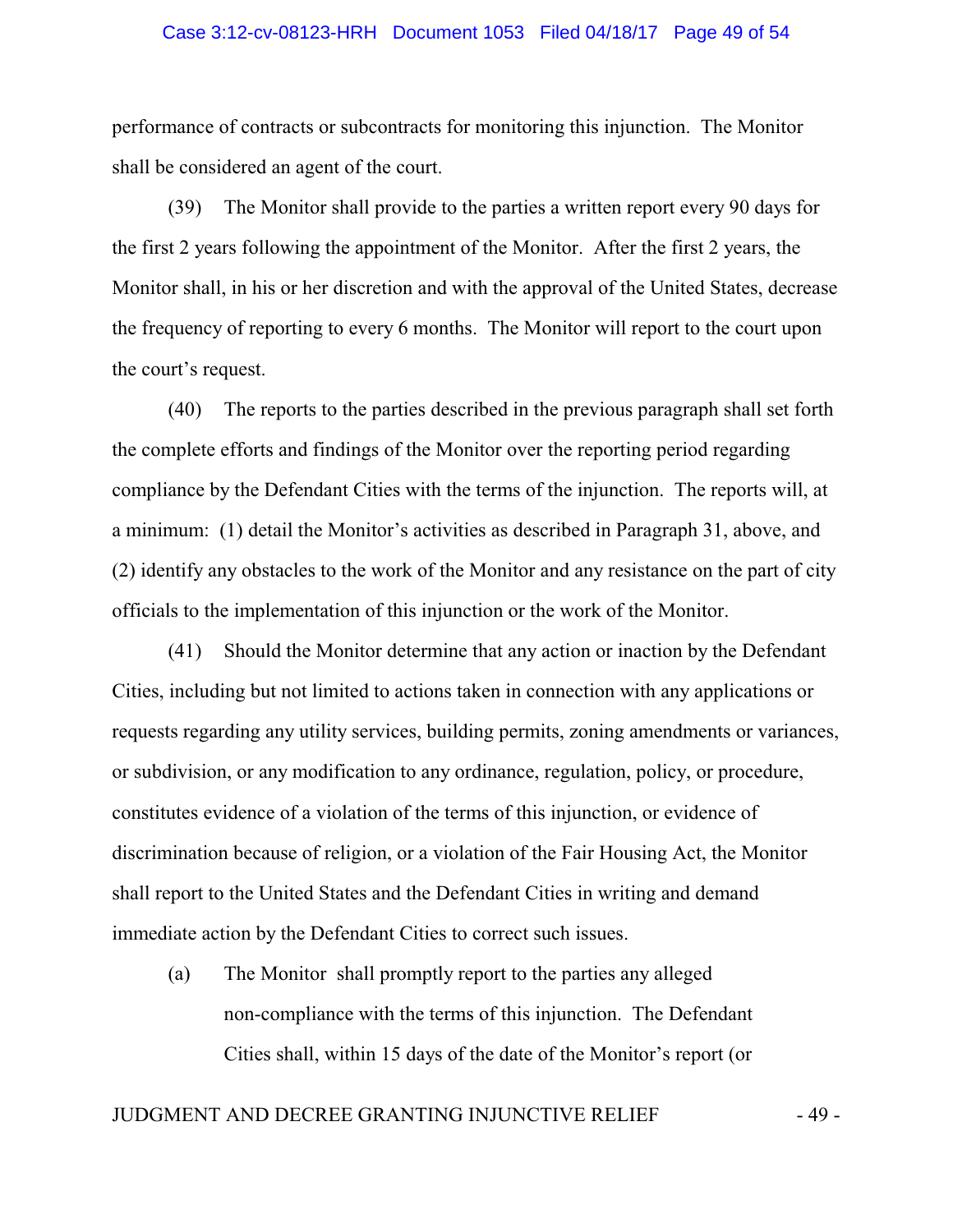such greater time as the Monitor may recommend) provide the United States and the Monitor with a written, comprehensive response to the Monitor's report.

(b) The Defendant Cities will make available for interviews, to be conducted by the United States, any employees or agents of the Defendant Cities whom the United States wishes to interview in connection with the Monitor's report.

#### VI.

#### RECORDS AND RIGHTS TO ACCESS

(1) The Defendant Cities shall be responsible for maintaining and preserving, or supervising the maintenance and preservation, of all records, including but not limited to electronic records and files, created in association with complying with this injunction.

(2) Upon request of the Monitor, the parties and their attorneys shall have full and direct access to all staff, employees, facilities, documents, records, files, and data related to this injunction. The United States shall also be permitted to accompany the Monitor on any inspections or tours. Upon reasonable notice to counsel for the Defendant Cities, representatives of the United States or the Monitor shall be permitted to inspect and copy all records associated with compliance with this injunction at any and all reasonable times or, upon request by the United States, the Defendant Cities shall provide copies of such documents. This right of access shall apply to all aspects of this injunction.

(3) The United States will work with the Defendant Cities and their attorneys to access involved personnel, documents, and facilities in a reasonable manner that is

## JUDGMENT AND DECREE GRANTING INJUNCTIVE RELIEF  $-50$  -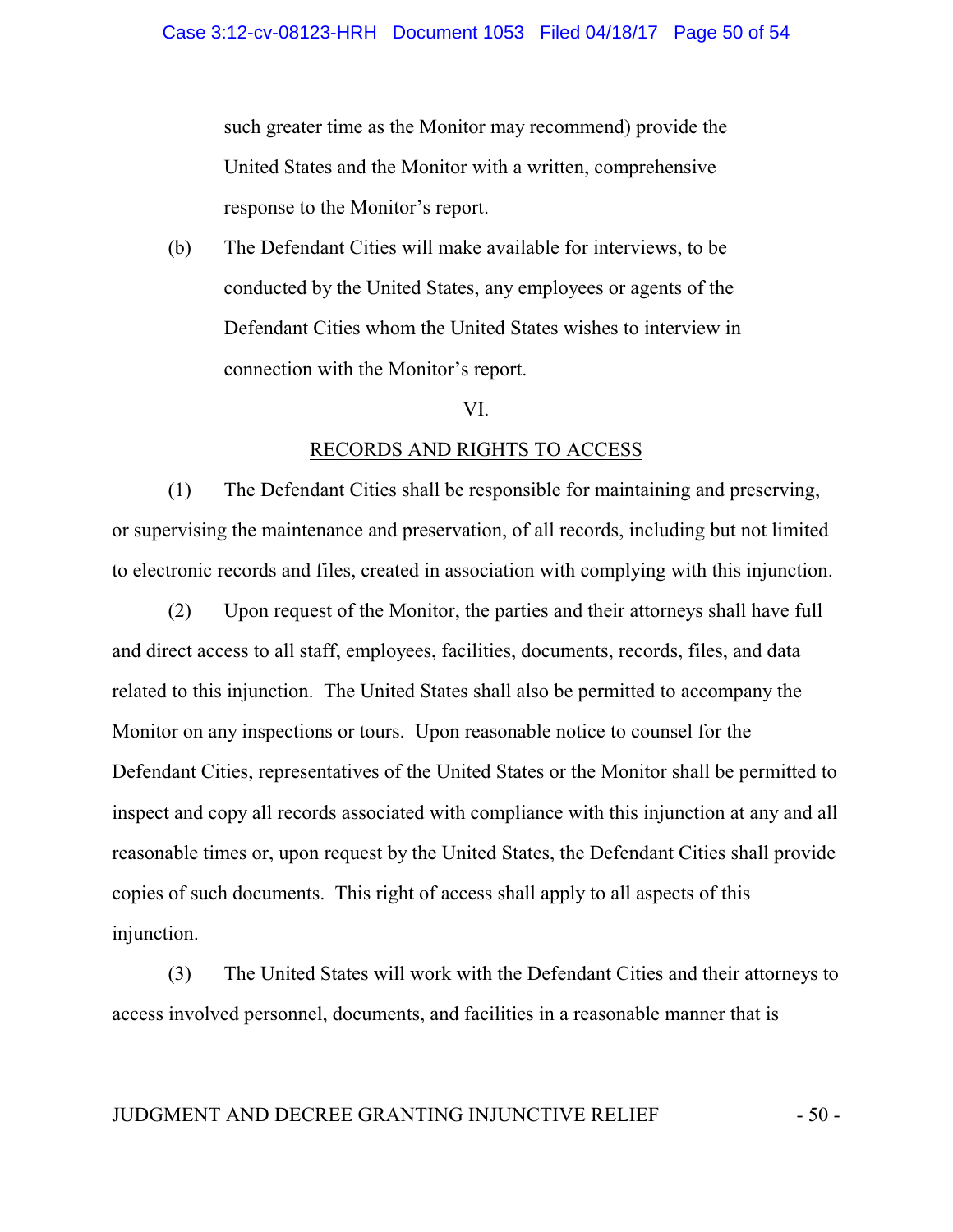#### Case 3:12-cv-08123-HRH Document 1053 Filed 04/18/17 Page 51 of 54

consistent with the United States' right to seek enforcement of this injunction and minimizes interruptions to daily operations.

(4) Any Monitor appointed in this case will, along with the United States, maintain all confidential or non-public information in a confidential manner.

#### VII.

#### JURISDICTION, DURATION, ETC.

(1) This court has jurisdiction of this case pursuant to 28 U.S.C. §§ 1331 and 1345 and 42 U.S.C. § 3614. The court shall retain jurisdiction over this case to enforce the terms of this judgment and injunction.

(2) The injunctive relief granted by this judgment and decree shall be in effect immediately upon entry. Except as expressly provided otherwise, the injunctive relief (Section V(B) and V(C)) shall remain in effect for ten years or until otherwise ordered by the court.

(3) Plaintiff may move the court to extend the duration of the injunction in the event of noncompliance, whether intentional or not, with any of its terms, or if it believes the interests of justice so require.

(4) Modification of this injunction, Sections  $V(B)$  and  $V(C)$ , may be sought as follows:

(a) Any time limits for performance imposed by this injunction may be extended by mutual written agreement of the parties and notice to the court. If the parties are unable to reach an agreement as to the extension of a time limit, a party may move, on shortened time, filed before the expiration of the time limit in question, for an order of the court, granting an extension of time. Extensions of time may be

## JUDGMENT AND DECREE GRANTING INJUNCTIVE RELIEF  $-51$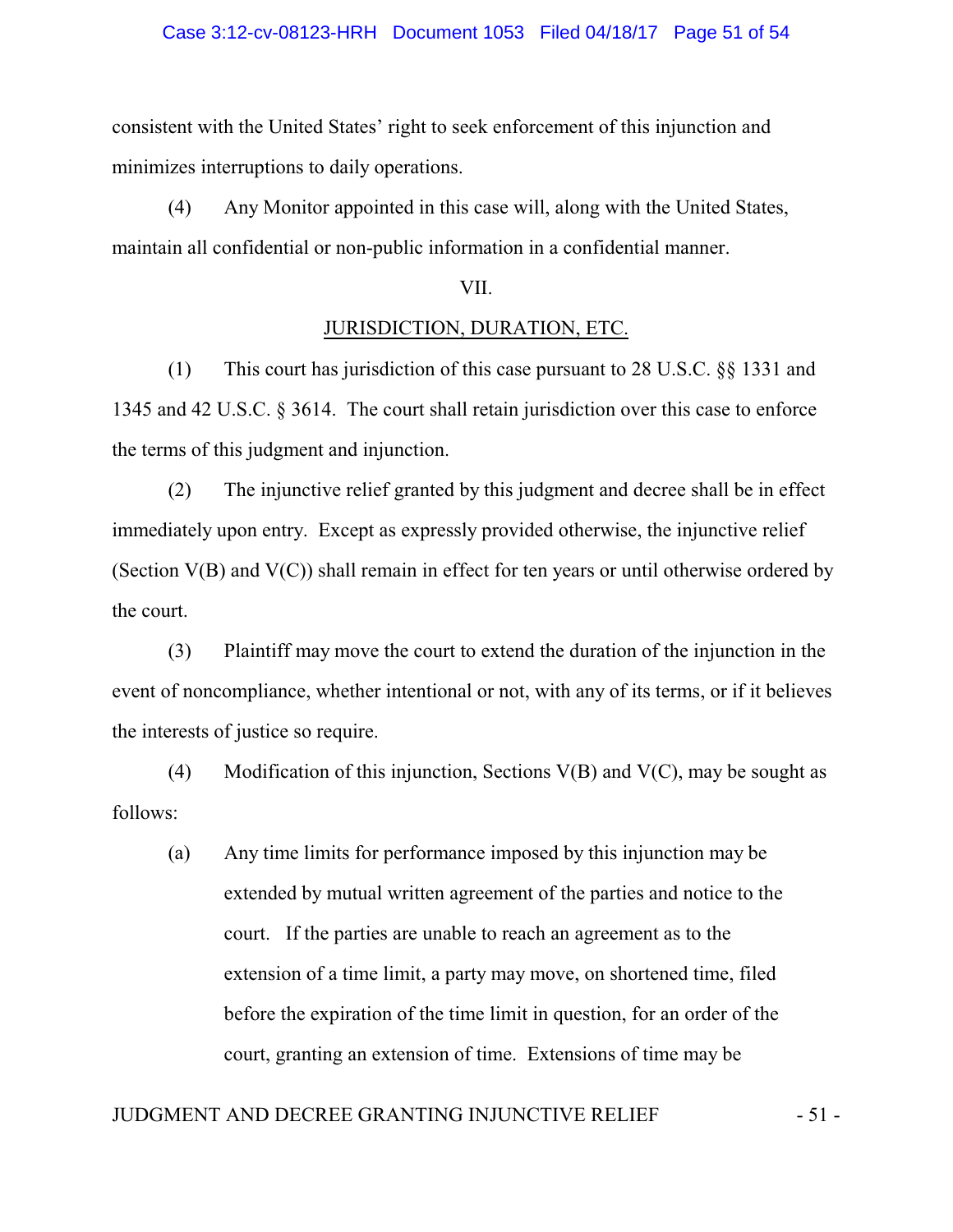granted only for good cause shown. After-the-fact motions for extensions of time will not be approved except by mutual written agreement of the parties.

(b) Provisions of this injunction other than time limits may be modified by motion to and order of the court.

(5) The parties shall endeavor in good faith to resolve informally any differences regarding interpretation of and compliance with this injunction prior to bringing such matters to the court for resolution. However, in the event the United States contends that there has been a failure by the Town of Colorado City or the City of Hildale, whether willful or otherwise, to perform in a timely manner any act required by this injunction or otherwise to act in conformance with any provision hereof, the United States may move this court to impose any remedy authorized by law or equity, including, but not limited to, an order requiring performance of such act or deeming such act to have been performed, and an award of any damages, costs, and reasonable attorney fees which may have been occasioned by the violation or failure to perform.

(6) The parties agree that, as of the date of entry of this injunction, litigation is not reasonably foreseeable concerning the matters described herein. To the extent that any party previously implemented a litigation hold to preserve documents, electronically stored information, or things related to the matters described in this injunction, the party is no longer required to maintain such a litigation hold.

(7) The preceding paragraph does not relieve the Defendant Cities of any record-keeping responsibilities imposed by the terms of this injunction.

(8) The United States shall submit its petition for costs within 90 days of the entry of this injunction. All parties shall be responsible for their own attorney fees.

## JUDGMENT AND DECREE GRANTING INJUNCTIVE RELIEF  $-52$ -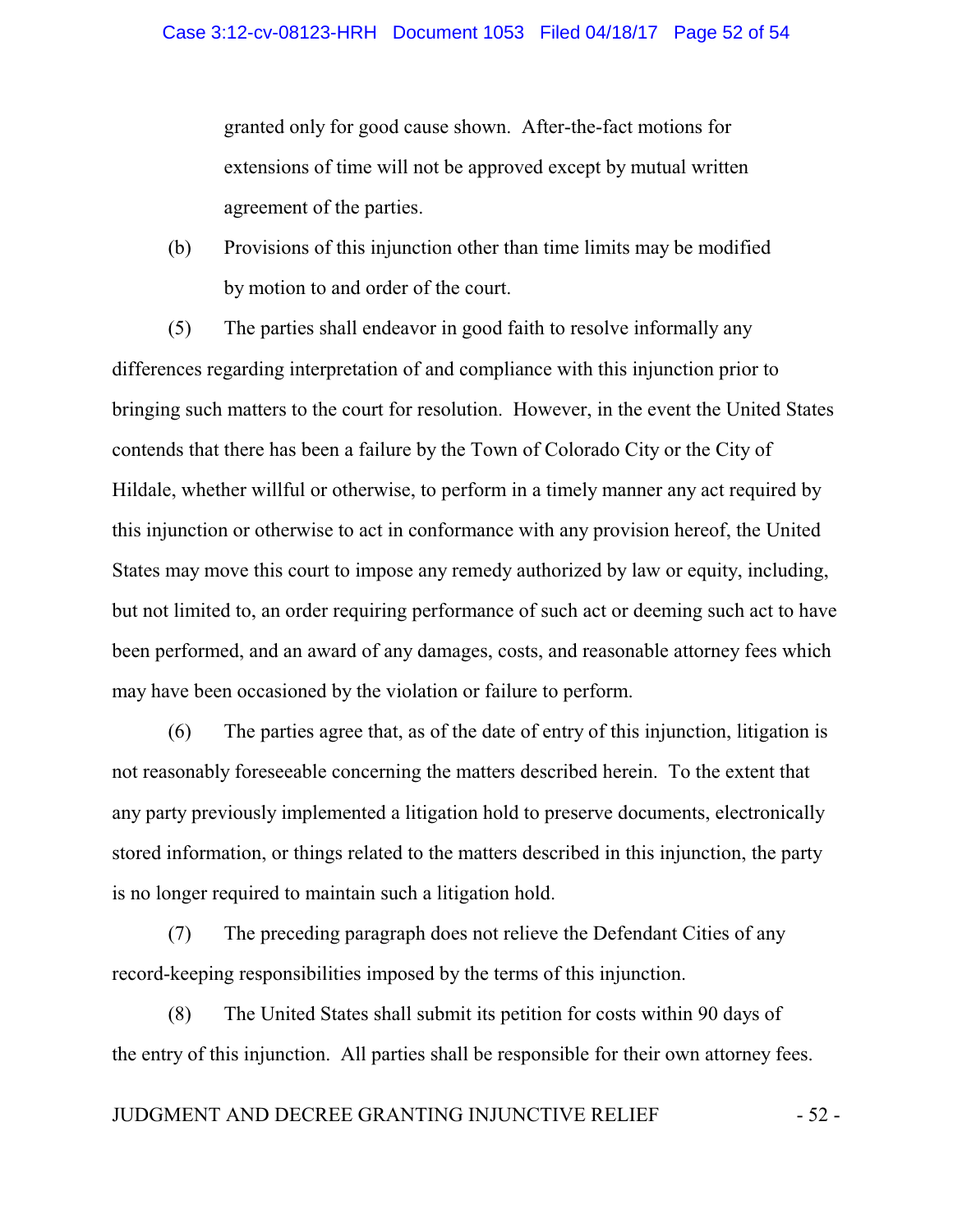(9) Communications in furtherance of the implementation, compliance, or

enforcement of remedies shall be directed as follows:

to plaintiff:

Sean Richard Keveney United States Dept. of Justice Civil Rights Division 950 Pennsylvania Ave. NW Washington, DC 20053

| Phone:  | 202-514-4838             |
|---------|--------------------------|
| Fax:    | 202-514-1116             |
| E-mail: | sean.r.keveney@usdoj.gov |

#### to Colorado City:

Jeffrey C. Matura Graif Barrett & Matura, P.C. 1850 North Central Avenue, Ste. 500 Phoenix, Arizona 85004

| Phone:  | 602-792-5721         |
|---------|----------------------|
| Fax:    | 602-792-5710         |
| E-mail: | jmatura@gbmlawpc.com |

 $\langle$ and $\rangle$ 

Town Manager Town of Colorado City, Arizona P.O. Box 70 Colorado City, Arizona 86021

| Phone:  | 928-875-2646   |
|---------|----------------|
| Fax:    | 928-875-2778   |
| E-mail: | manger@tocc.us |

## to Hildale City:

R. Blake Hamilton Durham Jones & Pinegar, P.C. 111 South Main Street, Ste. 2400 Salt Lake City, Utah 84111

| Phone:  | 801-297-1419            |
|---------|-------------------------|
| Fax:    | 801-415-3500            |
| E-mail: | $b$ hamilton@djplaw.com |

 $\langle$ and $\rangle$